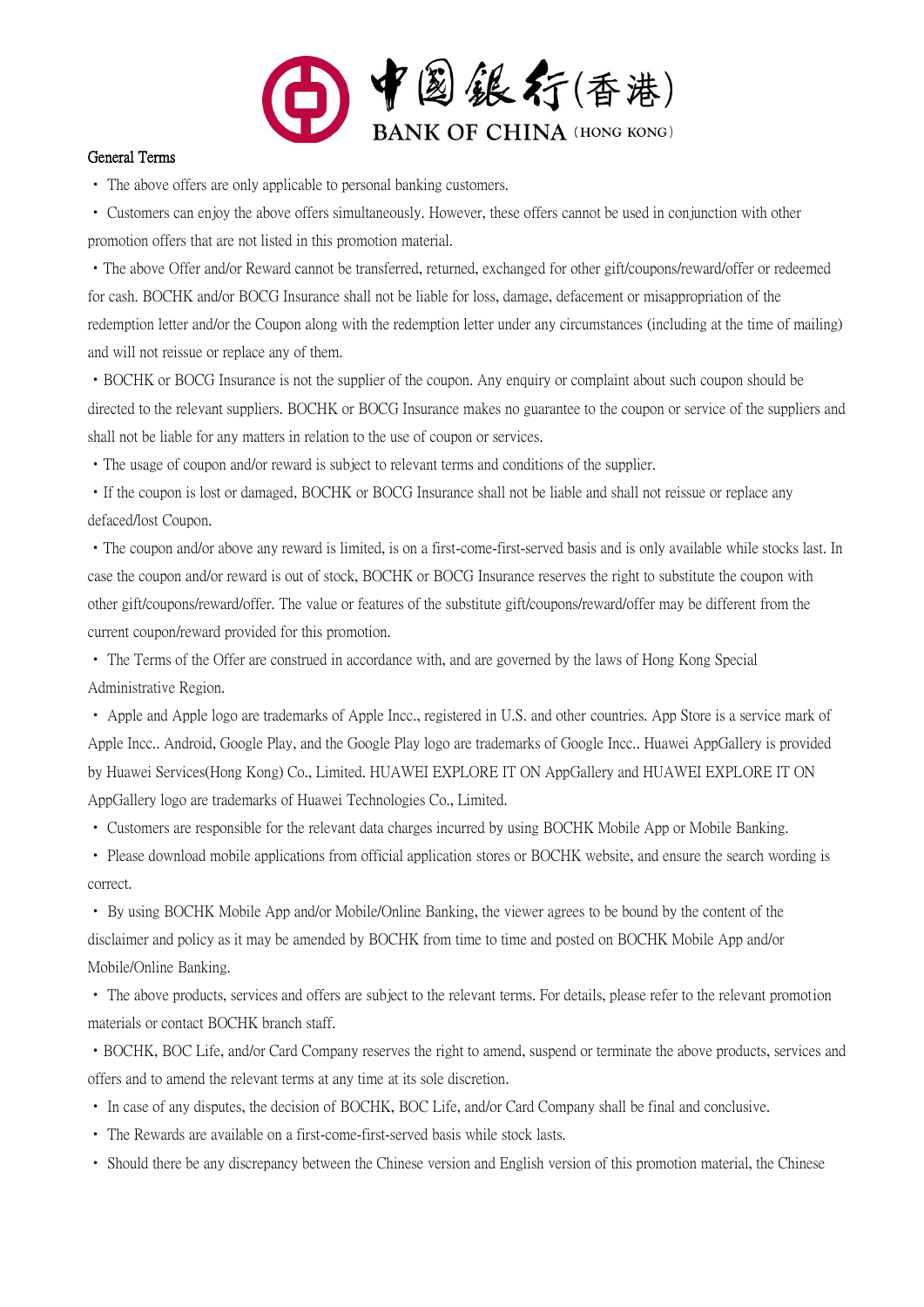

version shall prevail.

• If the amount of cash rebate and / or the Coupons reward and / or the Free Spending Credit is in excess of 1% of the mortgage loan amount, it is required to treat the entire amount of cash rebate and / or the Coupons reward and / or the Free Spending Credit as part of the mortgage loan amount for the purpose of calculating the loan-to-value ratio.

• Coupons Redemption website and / or Mobile APP are the third parties' website or Mobile APP. Coupons Redemption website and / or Mobile APP are subjected to such service providers' terms and conditions. BOCHK is not the service provider of the Coupons Redemption website and / or Mobile APP. If customers have any enquiries or compliant to them, please directly contact the service providers. BOCHK gives no guarantee to the website and / or Mobile APP of the service providers, or does not accept any liability arising in conjunction with the use of the website or Mobile APP or the services provided by the service providers.

• BOCHK has not reviewed or verified the information in the third parties' Mobile Applications or any materials, products or services or privacy practices posted or offered therein or thereat and shall not be under any circumstances be held liable for any loss (whether in negligible or otherwise) whatsoever or howsoever that customers may sustain arising from the use of any information, materials, products, services, or privacy practices posted or offered by the third parties' Mobile Applications. BOCHK does not or does not mean to endorse or recommend any information, materials products or services posted or offered at the third parties' Mobile Applications. Not shall the Company be liable for any inaccuracy or failure of any information, materials, products or services posted or offered at the third parties' Mobile Applications. Please read the terms and conditions and the relevant disclaimer(s) and privacy policy that may be contained in the third parties' Mobile Applications.

• The final approved loan terms, including: the amount, interest rate and other applicable terms will be subject to the final approval of BOCHK. BOCHK reserves the right to make the final decision on any mortgage application. BOCHK has the right to refer to the applicant's credit report and based on the information and/or documents provided by the applicant, to determine whether to accept or reject the application, and it is not required to provide any reason for the rejection of the application. If necessary, BOCHK reserves the right to request the applicant to provide other information and/or documents for further approval. Mortgage is subject to the terms listed in the loan document signed by the loan applicant and BOCHK.

- Manned Phone Banking Services are only applicable to selected customers. For details, please contact BOCHK's staff.
- For the registration record for BOCHK Payroll Service, BOCHK's system record shall prevail.

#### Risk Disclosure:

The following risk disclosure statements cannot disclose all the risks involved and does not take into account any personal circumstances unknown to BOCHK. You should undertake your own independent review and seek independent professional advice before you trade or invest especially if you are uncertain of or have not understood any aspect of the following risk disclosure statements or the nature and risks involved in trading or investment. You should carefully consider whether trading or investment is suitable in light of your own risk tolerance, financial situation, investment experience, investment objectives, investment horizon and investment knowledge.

#### Risk Disclosure of Securities

#### Trading Risk of Securities Trading

Monthly Stocks Savings Plan is not equivalent to, nor should it be treated as a substitute for, time deposit. The prices of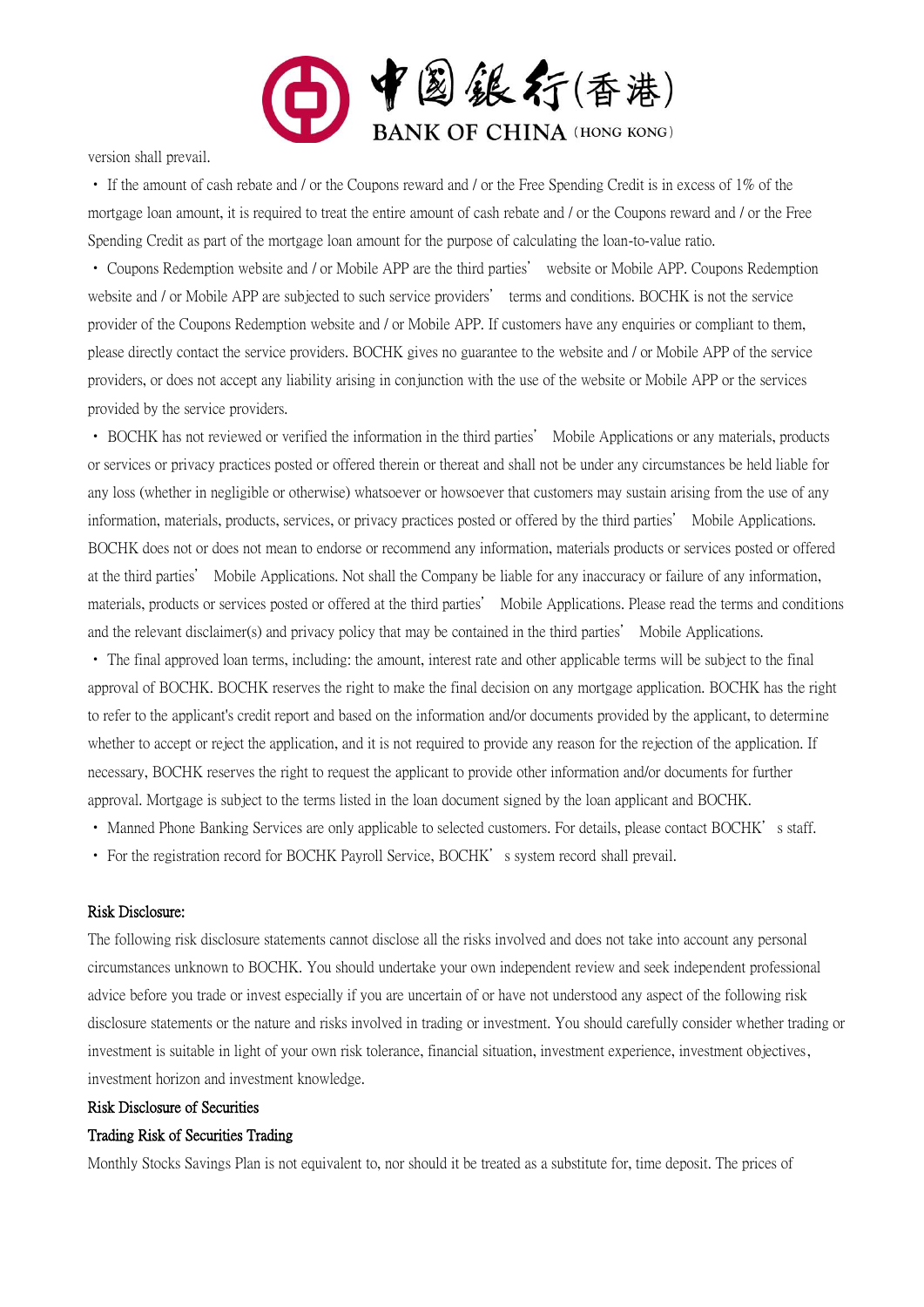

securities fluctuate, sometimes dramatically. The price of a security may move up or down, and may become valueless. It is as likely that losses will be incurred rather than profit made as a result of buying and selling securities.

#### Risk of Securities Margin Trading

The risk of loss in financing a transaction by deposit of collateral is significant. You may sustain losses in excess of your cash and any other assets deposited as collateral with the licensed or registered person. Market conditions may make it impossible to execute contingent orders, such as "stop-loss" or "stop- limit" orders. You may be called upon at short notice to make additional margin or interest payments. If the required margin or interest payments are not made within the prescribed time, your collateral may be liquidated without your consent. Moreover, you will remain liable for any resulting deficit in your account and interest charged on your account. You should therefore carefully consider whether such a financing arrangement is suitable in light of your own risk tolerance, financial situation, investment experience, investment objectives, investment horizon and investment knowledge.

You are reminded to understand the relevant details, risks, charges and important notes before investing in Shanghai A shares or Shenzhen A shares. For details, please read the "Important Notice of Trading China A Shares and A Shares Margin Trading via Shanghai-Hong Kong Stock Connect and Shenzhen- Hong Kong Stock Connect" in BOCHK's website or the branch staff of BOCHK.

### Risk of Foreign Currency Trading

Foreign currency investments are subject to exchange rate fluctuations which may provide both opportunities and risks. The fluctuation in the exchange rate of foreign currency may result in losses in the event that customer converts the foreign currency into Hong Kong dollar or other foreign currencies.

#### RMB Conversion Limitation Risk

RMB investments are subject to exchange rate fluctuations which may provide both opportunities and risks. The fluctuation in the exchange rate of RMB may result in losses in the event that the customer converts RMB into HKD or other foreign currencies. RMB is currently not fully freely convertible. Individual customers can be offered CNH rate to conduct conversion of RMB through bank accounts and may occasionally not be able to do so fully or immediately, for which it is subject to the RMB position of the banks and their commercial decisions at that moment. Customers should consider and understand the possible impact on their liquidity of RMB funds in advance.

#### Important Notice of US Securities

You should fully understand the details, risks, charges and important notice before invest in US securities. You should seek advice from your professional advisors as to your particular tax position, including but not limited to estate duty and withholding tax that might arise from investing in overseas products.

US securities investment services are not applicable to U.S. persons and might only be applicable to limited jurisdiction. Any person considering an investment should seek independent advice on the suitability or otherwise of the particular investment. Since the server requires regular maintenance services, the system will not be able to provide the trading, fund transfer, checking securities custody and corporate action services at the following time: Hong Kong time Saturday 11:30am – 4:30pm. Since the server requires additional maintenance services, the system will not be able to provide the trading, fund transfer and corporate action services (enquiry function remains normal) at the following time: Hong Kong time daily 12:45pm – 2:15pm (during Standard Time in the United States- from the first Sunday in November to the second Sunday in March) or 11:45am –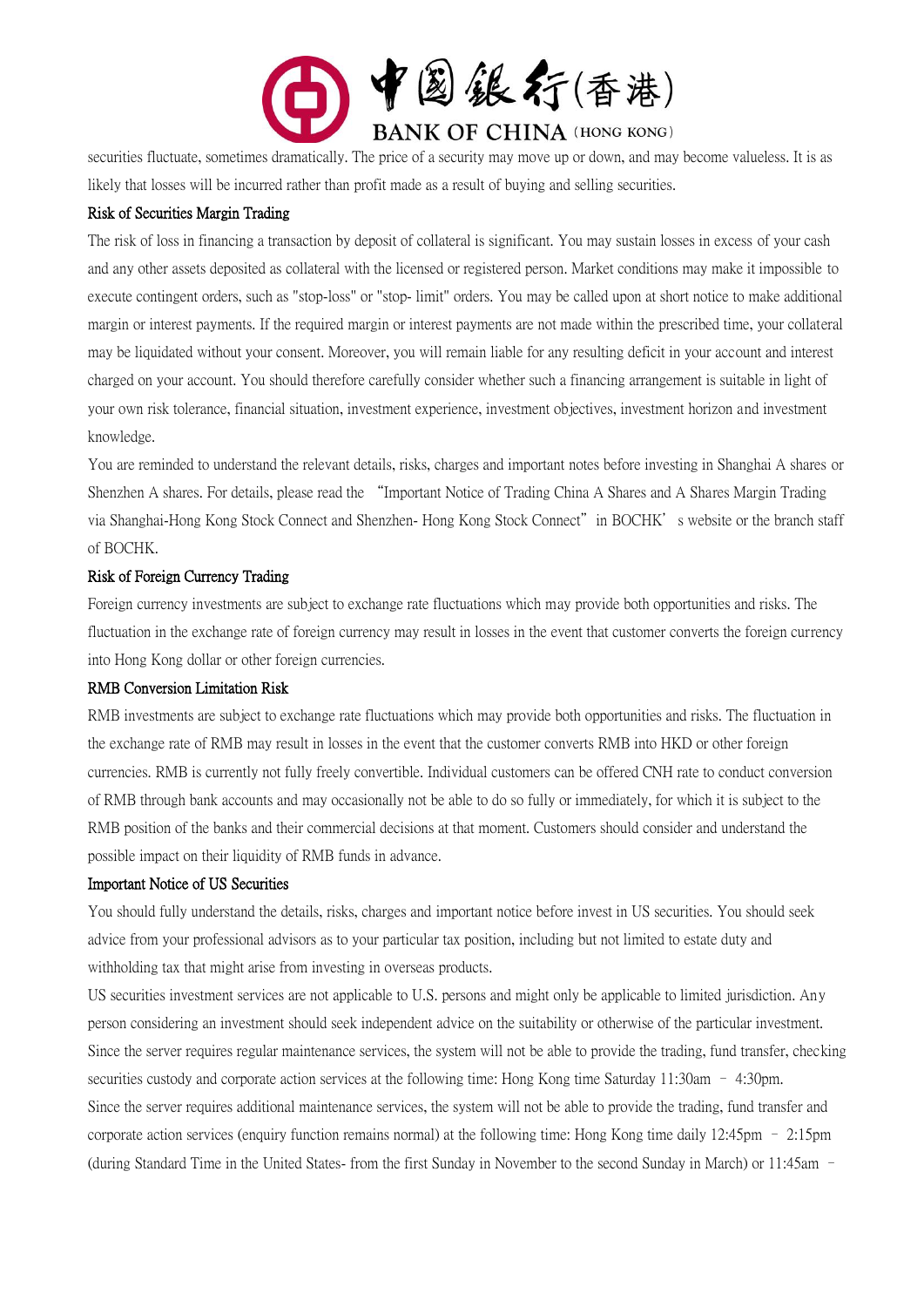

1:15pm (during Daylight Saving Time in the United States- from the second Sunday in March to the first Sunday in November).

#### Risk disclosure of Fund

Fund products or services are not equivalent to, nor should it be treated as a substitute for, time deposit. Although investment may bring profit opportunities, each investment product or service involves potential risks. Due to dynamic changes in the market, the price movement and volatility of investment products may not be the same as expected by you. Your fund may increase or reduce due to the purchase or sale of investment products. The value of investment funds may go up as well as down and the investment funds may become valueless. Therefore, you may not receive any return from investment funds. Part of your investment may not be able to liquidate immediately under certain market situation. The investment decision is yours but you should not invest in these products unless the intermediary who sells them to you has explained to you that these products are suitable for you having regard to your financial situation, investment experience and investment objectives. Before making any investment decisions, you should consider your own financial situation, investment objectives and experiences, risk acceptance and ability to understand the nature and risks of the relevant product. Investment involves risks. Please refer to the relevant fund offering documents for further details including risk factors. If you have any inquiries on this Risk Disclosure Statement or the nature and risks involved in trading or funds etc, you should seek advice from independent financial adviser.

#### Disclaimer

Financial app is mobile application of third party ("Third Party Mobile Application"). The use of Third Party Mobile Application is subject to the relevant terms of service provider. BOCHK is not the service provider of Third Party Mobile Application. BOCHK does not make any warranty to that product and/or service, nor liable to any consequence of using that product and/or service. If customer has any enquiry, opinions, indemnity, compliant and or dispute with the product and/or service of Third Party Mobile Application, please contact the relevant provider directly. BOCHK does not accept any liability. BOCHK has not reviewed or verified the information in that Third Party Mobile Application or any materials, products or services or privacy practices posted or offered therein or thereat and shall not be in any circumstances liable for any loss (whether in negligence or otherwise) whatsoever or howsoever that you may sustain arising from the use of any information, materials, products or services or privacy practices posted or offered at that their party mobile application. BOCHK does not or does not mean to, by establishing a link to a Third Party Mobile Application, endorse or recommend any information, materials, products or services posted or offered at that Third Party Mobile Application. Nor shall BOCHK be liable for any inaccuracy or failure of any information, materials, products or services posted or offered at that Third Party Mobile Application. Please read the terms and conditions and the relevant disclaimer(s) and privacy policy that may be contained in that Third Party Mobile Application.

You should be aware that transaction prices can fluctuate drastically. The securities prices and/or foreign currency exchange rates quoted or depicted in Third Party Mobile Application are for information purposes only. All quotes depend on the market situations. Thus, the quotes in Third Party Mobile Application may not timely reflect the prevailing market prices and may also differ from those quotes provided by other service providers who provide similar services. You should not rely on any price information quoted or depicted in Third Party Mobile Application for trading or investment purposes. The actual transaction prices may differ from (i) the quotes in Third Party Mobile Application and/or (ii) those provided by the other service providers.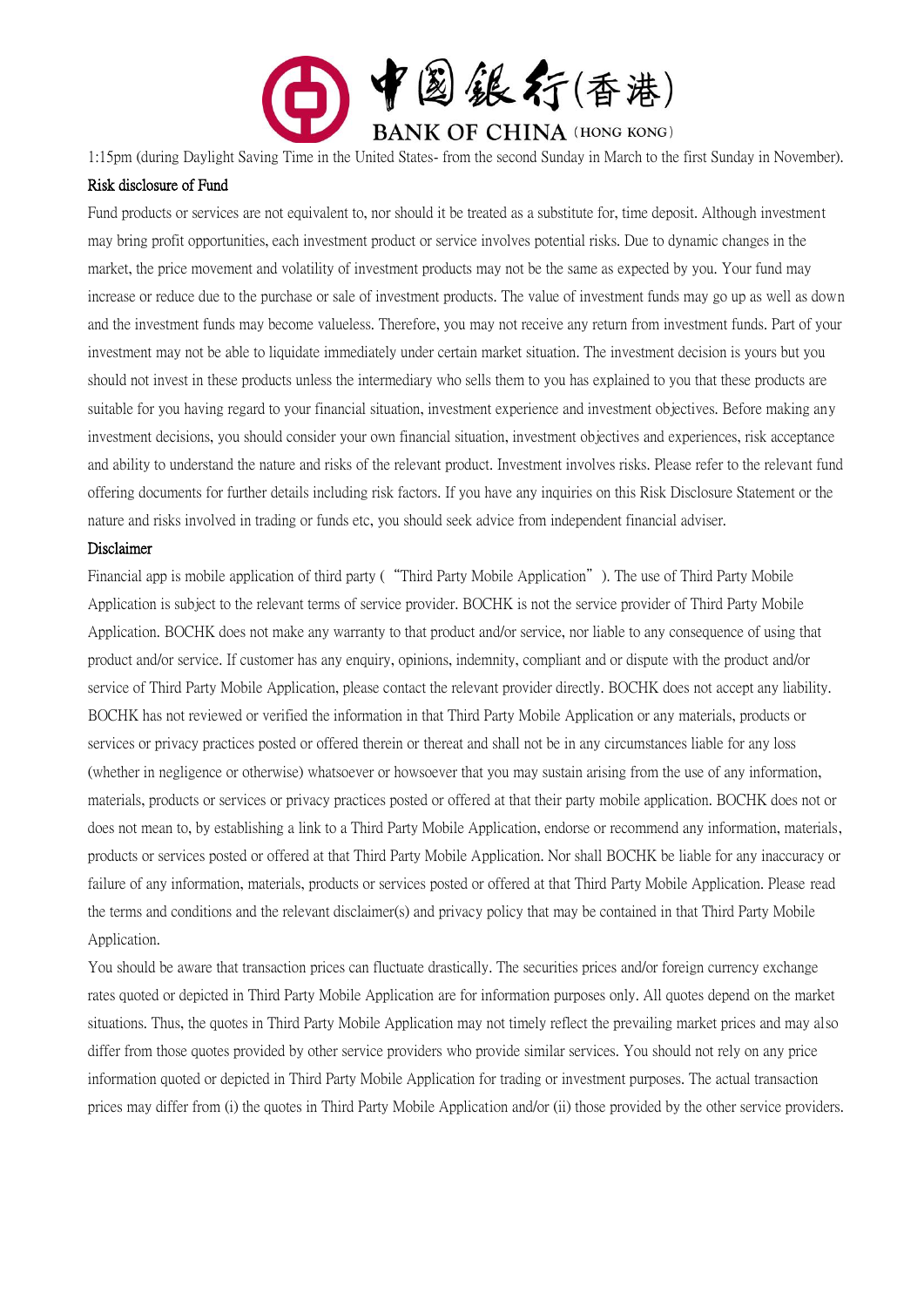

#### Terms and Conditions

(1) Terms and Conditions of Time Deposit Promotion with Preferential Interest rate of up to 2.0% p.a. upon opening account

# via BOCHK Mobile Banking Application:

- 1. The promotion period is from 20 May 2022 until 30 June 2022, both dates inclusive ("Promotion Period").
- 2. This offer is only applicable to personal banking customer who do not hold any Bank of China (Hong Kong) Limited ("BOCHK") single name / joint name / corporate savings, current, loan accounts or safe deposit boxes before 20 May 2022, and successfully open an account through BOCHK Mobile Banking Application (excluding "QR Account Opening" Service at branch) during the Promotion Period ("Eligible Customer").
- 3. Eligible Customer who opens an account successfully via BOCHK Mobile Banking Application, and place a 6 month HKD/USD "Mobile Account Opening Time Deposit" with "Eligible New Fund Balance" HK\$10,000/ US\$1,000 or above via Mobile Banking of BOCHK with designated promotion codes during the promotion period, can enjoy the below preferential time deposit interest rate offer:

| Currency | Preferential Time Deposit Interest Rate (p.a.) | Designated Promotion Codes |
|----------|------------------------------------------------|----------------------------|
| HKD      | 1.8%                                           | BBANEWHKD                  |
| USD      | 2.0%                                           | <b>BBANEWUSD</b>           |

- 4. "Eligible New Fund Balance" refers to the incremental balance when comparing the latest deposit balance with the balance of the same currency as of last month end, after deduction of the sum of principle amount of the same currency which has been entitled to all new fund offers of time deposit in current month. Time deposit new fund offer is applicable to sole name account only. The balance of all accounts, including Savings Accounts, Current Accounts and Time Deposits of the same currency of Sole name account will be counted towards the calculation of "Eligible New Fund Balance". In case of any dispute on the definition of "Eligible New Fund Balance", the decision of BOCHK shall be final.
- 5. Each Eligible Customer can only enjoy the HKD "Mobile Account Opening Time Deposit" once and the maximum deposit amount for each Eligible Customer is HK\$300,000. Each Eligible Customer can only enjoy the USD "Mobile Account Opening Time Deposit" once and the maximum deposit amount for each Eligible Customer is US\$50,000.

#### General Terms:

- Time deposits should be set up on banking business days of Hong Kong. Deposits may not be uplifted before maturity. For a call deposit, maturity refers to the expiry of your notice of the agreed period to BOCHK. **BOCHK may permit an early uplift subject to payment of BOCHK losses, expenses and charges (in the amounts determined by BOCHK). No interest will be payable on the deposit if an early uplift is permitted.** Interest on a deposit is only payable at maturity. A deposit, which would otherwise mature on a non-business day (like Saturday, Sunday or public holiday), matures on next business day.
- **If BOCHK exercises discretion to allow uplift of time deposit before maturity, no interest will be payable and the customer must pay charges calculated based on the following formulae (whichever is higher) subject to a minimum of HKD\$200:** 
	- 1. **Time Deposit Principal x [(Prime Rate\* –2.50%) – Time Deposit Interest Rate] x No. of Days due to Maturity/Total No. of Days in a Year**
	- 2. **Time Deposit Principal x (Inter-Bank Offer Rate\* – Time Deposit Interest Rate) x No. of Days due to Maturity/Total No. of Days in a Year**

#### **\*Subject to the rate as quoted by BOCHK from time to time.**

- The above products, services and offers are subject to the relevant terms. For details, please refer to the relevant promotion materials or contact the staff of BOCHK.
- The preferential time deposit interest rate in this promotion material is quoted based on the interest rates of Hong Kong Dollars published on 20 May 2022 by BOCHK and is for reference only. The preferential interest rate is a one off privilege for each time deposit and the subsequent renewal rates of time deposits will be subject to the quotes by BOCHK from time to time.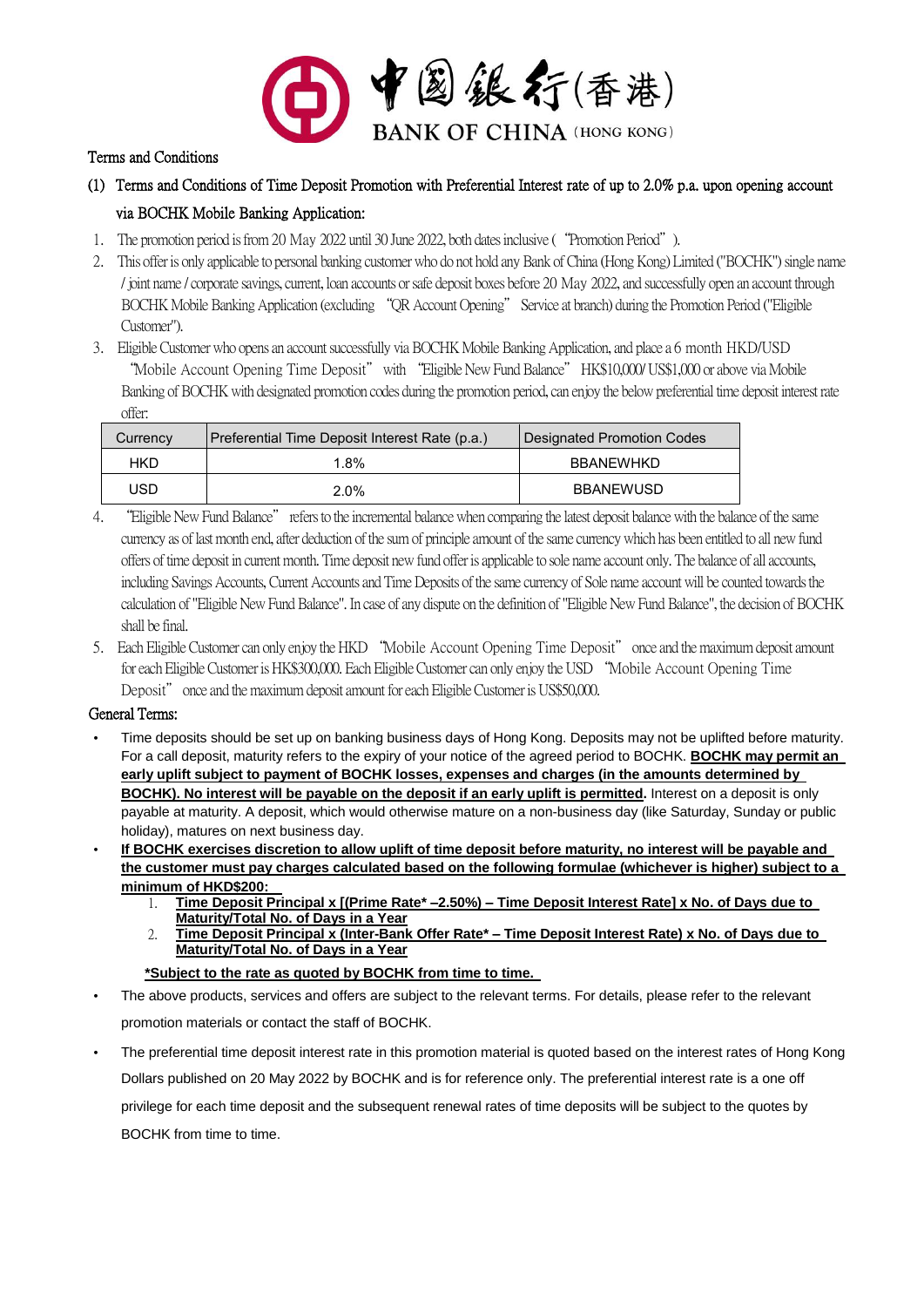

- BOCHK reserves the right to amend, suspend or terminate the above products, services and offers, and to amend the relevant terms at any time at its sole discretion.
- Offer is limited, first come first served and available while quota lasts. In case of any dispute, the decision of BOCHK shall be final.
- Should there be any discrepancy between the English and Chinese versions of this promotion material, the Chinese version shall prevail.
- The customer is responsible for paying the relevant data costs incurred by using and / or downloading the BOCHK mobile application and / or mobile banking and / or online banking.
- By using BOCHK Mobile / Online Banking and / or Mobile App, the viewers agree to the disclaimer and policy of BOCHK on BOCHK Mobile / Online Banking and / or Mobile App from time to time.
- Please download the mobile app from the official software application store or BOCHK homepage, and pay attention to the identifying words of the search.

#### (2) Total Relationship Balance Growth Reward

### 2.1 Total Relationship Balance Growth Reward Terms and Conditions:

a. The promotion period is from 1 April 2022 to 30 June 2022 (both dates inclusive) ("Promotion Period").

b. To become an Eligible Total Relationship Balance Growth Reward Customer ("Eligible TRB Growth Customer"), customers are required to newly take up or upgrade to *Enrich Banking | i-Free Banking* service ("Integrated Banking Services") through BOCHK Mobile Banking Apps/ Mobile Banking/ Internet Banking/ Customer Contact Centre/ BOCHK branches ("Designated Channels") during the Promotion Period in BOCHK; and customers have not taken up or cancelled Integrated Banking Services in BOCHK in the past 6 months prior to 1 April 2022. In addition, customers must also fulfill all the requirements below:

- i. Prior to 30 June 2022, customers have to maintain:
- a valid BOCHK Mobile Banking account, and
- a valid BoC Pay account (bound with a BOCHK bank account or a BOC Dual Currency Credit Card), and
- a valid "Questionnaire on Investment Preference" or complete a "Financial Needs Analysis" at any BOCHK branch during Promotion Period

ii. Achieve the following designated amounts of Total Relationship Balance growth (comparing to the next month's Total Relationship Balance after the successful account opening or upgrading month with Total Relationship Balance of March 2022),

# and maintaining the designated Total Relationship Balance growth amount in the three months following the successful designated account opening or upgrading month:

| Integrated Account Services | Total Relationship Balance Growth Amount (comparing to     | BOC Credit Card         |
|-----------------------------|------------------------------------------------------------|-------------------------|
|                             | the next month's Total Relationship Balance after the      | Spending Credit ( "Free |
|                             | successful account opening or upgrading month to the Total | Spending Credit")       |
|                             | Relationship Balance of March 2022)                        |                         |
| Enrich Banking /            | HK\$500,000 - Below HK\$1,000,000                          | <b>HK\$600</b>          |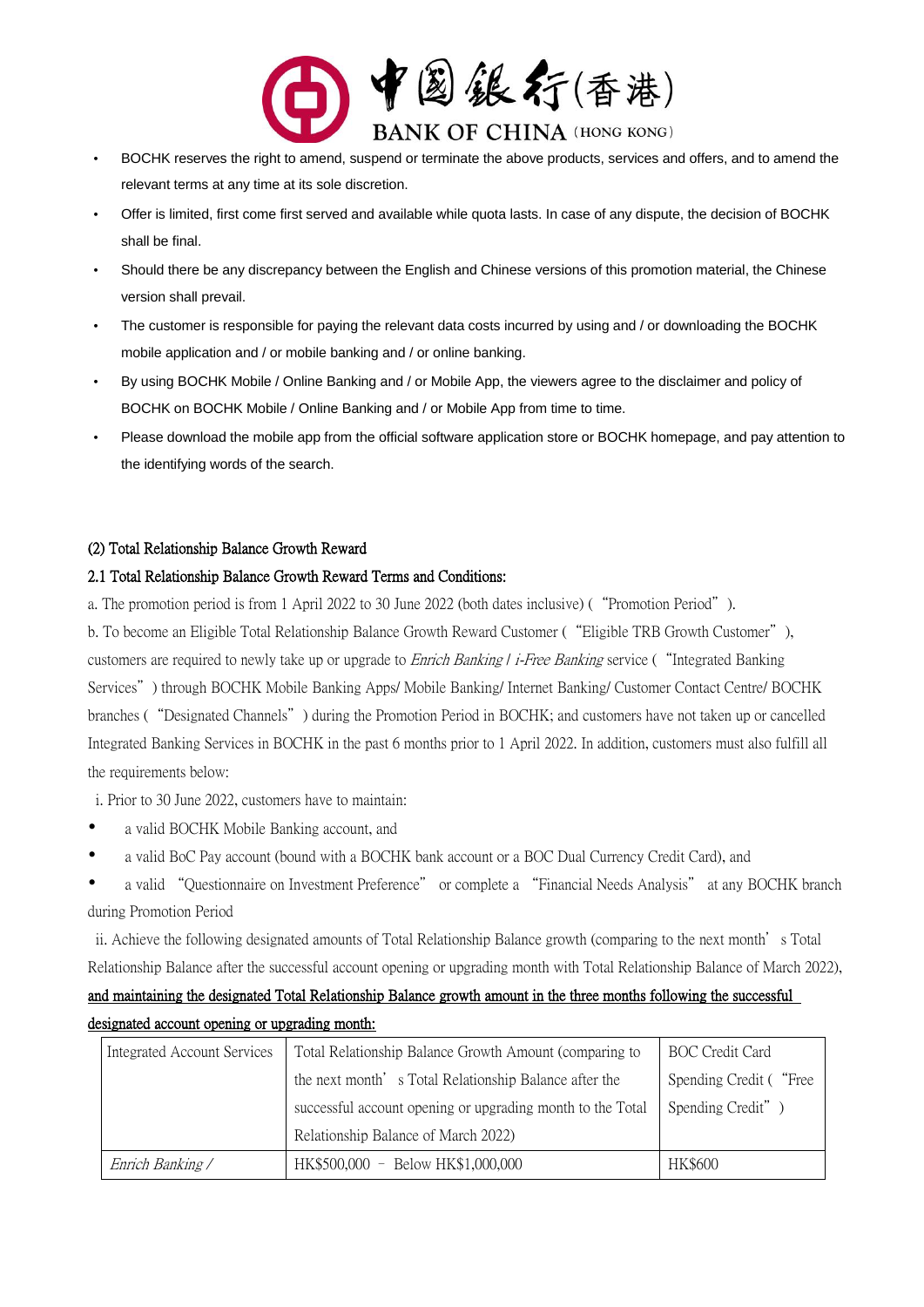| 图銀行(香港)                          |
|----------------------------------|
| <b>BANK OF CHINA (HONG KONG)</b> |

| <i>i-Free Banking</i> | $HK$200,000 -$<br>Below HK\$500,000                                 | <b>HK\$300</b> |
|-----------------------|---------------------------------------------------------------------|----------------|
|                       | Below HK\$200,000<br>HK\$100,000<br>$\hspace{0.1mm}-\hspace{0.1mm}$ | <b>HK\$200</b> |

#### 2.2 Definition of "Total Relationship Balance":

**a.** Includes the monthly value of the following items under the customer's name:

(i) The average amount of the total day-end balance of the deposit balance in the savings and current accounts, the principal amount of time deposits, contributed amounts of the Club Deposits, value of the investment assets<sup>1</sup> (including Securities<sup>2</sup>, Securities Margin, Bonds, Certificate of Deposit, Funds, Structured Notes, Equity Linked Investments, Currency Linked Investment, Structured Investment, Investment Deposit, Precious Metal / FX Margin, Precious Metals), utilised overdraft balance under the current accounts, life insurance plan<sup>3</sup>, outstanding balance of other loans<sup>4</sup> and the vested balance of the Mandatory Provident Funds  $($  "MPFs"  $)$ <sup>5</sup>; and

(ii) Mortgage payments<sup>6</sup>, outstanding balance and un-post installment balance under the BOC Credit Card<sup>7</sup> and the "Total Relationship Balance" of the Master Customer of "Business Integrated Account"<sup>8</sup>.

b. The "Total Relationship Balance" under the customer's name includes the "Total Relationship Balance" of all his/her sole-name and joint-name accounts. Actual monthly calculation period starts from the last business day of the previous month to the day before last business day of the prevailing month.

c. All foreign currency balances are calculated based on exchange rates quoted by the Bank from time to time.

d. The relevant calculation results shall be subject to the Bank's records.

<sup>1</sup> The Bank calculates the daily market value according to the features of investment products. Unsettled bought quantities of the stock are excluded while securities collateral is included.

<sup>2</sup> Local listed securities (including securities settled in Hong Kong Dollar and non-Hong Kong Dollar), China A shares, US securities, specified Singapore listed securities (The value of the specified Singapore listed securities would be calculated on the basis of the closing price at the end of the previous month).

<sup>3</sup> Only apply to in force life insurance plans distributed by the Bank as an insurance agent with details as follows:

(i) Investment-linked life insurance plans and "HKMC Annuity Plan" underwritten by HKMC Annuity Limited are calculated based on the Policy Value of the policies; Other life insurance policies are calculated based on the Policy Value or Accumulated Net Premium Paid for the policies, whichever is higher;

(ii) The Bank reserves the right to update the scope of in force life insurance plans from time to time, without prior notice to customers.

<sup>4</sup> Other loans refer to the loan products provided by BOC Credit Card (International) Limited ("Card Company") or the Bank excluding the overdraft under the current accounts, mortgage loans and the payments and un-post installment balance under the BOC Credit Cards.

<sup>5</sup> Only apply to the MPFs with BOCI-Prudential Trustee Limited as the Trustee.

6 (i) Excludes any prepayment amount; (ii) For the "All-You-Want" Mortgage Scheme, the next monthly minimum payment will be counted; (iii) For the Reverse Mortgage Scheme, the monthly payout amount is counted, except the first monthly payout amount.

<sup>7</sup> BOC Credit Cards refer to the credit cards issued by Card Company.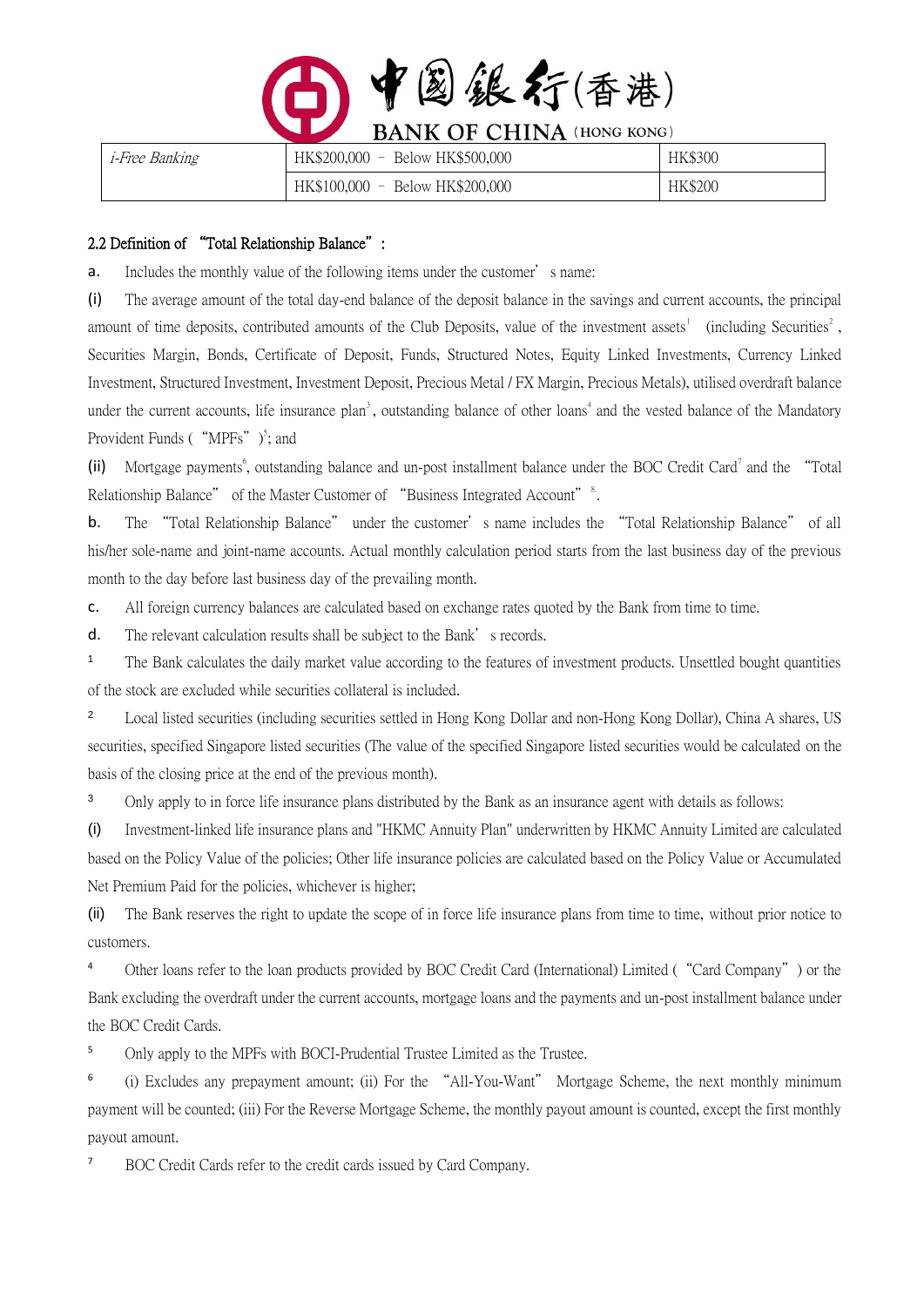

<sup>8</sup> Only apply to the sole proprietorships owned by the personal customers (for sole-name account only) who maintain *Private* Wealth / Wealth Management service with the Bank. Such sole proprietorship holds the "Business Integrated Account" with the Bank and the customer has registered with the Bank to add the "Total Relationship Balance" of the Master Customers to his/her individual "Total Relationship Balance". For the details of "Total Relationship Balance" of "Business Integrated Account", please refer to the relevant product leaflets and terms for the services.

#### 2.3 Redemption Arrangement for Total Relationship Balance Growth Reward:

a. Total Relationship Balance Growth Reward will be credited to Eligible TRB Growth Customers in the form of Free Spending Credit. Free Spending Credit will be credited to the BOC Credit Card Account held by Eligible TRB Growth Customers on or before the following dates, the relevant BOC Credit Card Account must be valid at the time when the Free Spending Credit is being credited to it. Otherwise this reward will be forfeited, and will not be offered in any other form or no other reward will be offered as compensation. Customer notification will be provided upon crediting rewards.

| Month of designated<br>account opening /<br>upgrade | <b>Total Relationship</b><br>Balance growth in<br>the following month | <b>Total Relationship</b><br>Balance maintained to<br>the following month | <b>Fulfillment</b><br>Month |
|-----------------------------------------------------|-----------------------------------------------------------------------|---------------------------------------------------------------------------|-----------------------------|
| April 2022                                          | May 2022                                                              | July 2022                                                                 |                             |
| May 2022                                            | June 2022.                                                            | August 2022                                                               | January 2023                |
| June 2022.                                          | <b>July 2022</b>                                                      | September 2022                                                            |                             |

b. Eligible *Enrich Banking* TRB Growth Customers are required to maintain the *Enrich Banking* with Total Relationship Balance of HK\$200,000 or above; Eligible *i-Free Banking* TRB Growth Customers are required to maintain the Integrated Banking Services with Total Relationship Balance of HK\$10,000 or above at the time of BOCHK crediting of Free Spending Credit, otherwise, the reward will be forfeited and will not be compensated with any reward.

c. Eligible TRB Growth Customers are required to ensure their correspondence address is correct. If the personal information, correspondence address and / or contact number of Eligible TRB Growth Customers is changed, please update by visiting any branches of BOCHK or through Internet Banking (two-factor authentication required).

d. Each Eligible TRB Growth Customer is eligible for the Total Relationship Balance Growth Reward once only. If Eligible TRB Growth Customers open more than one *Enrich Banking i-Free Banking* account within the Promotion Period, he/ she can enjoy the above Reward once only.

# 2.4 BOC Credit Card Free Spending Credit ("Free Spending Credit"):

a. Free Spending Credit is meant exclusively for retail purchase and cannot be used for cash advance, settlement of financial charge or any previous outstanding balance accrued before the Free Spending Credit is credited. Free Spending Credit cannot be converted into cash or exchanged for other gifts and is also not refundable and transferrable.

b. Free Spending Credit will be credited to Eligible Credit Card. If Eligible Customers holder more than one eligible Credit Card, the Free Spending Credit will be credited to the highest tier eligible BOC Credit Card Account (the credit card tier in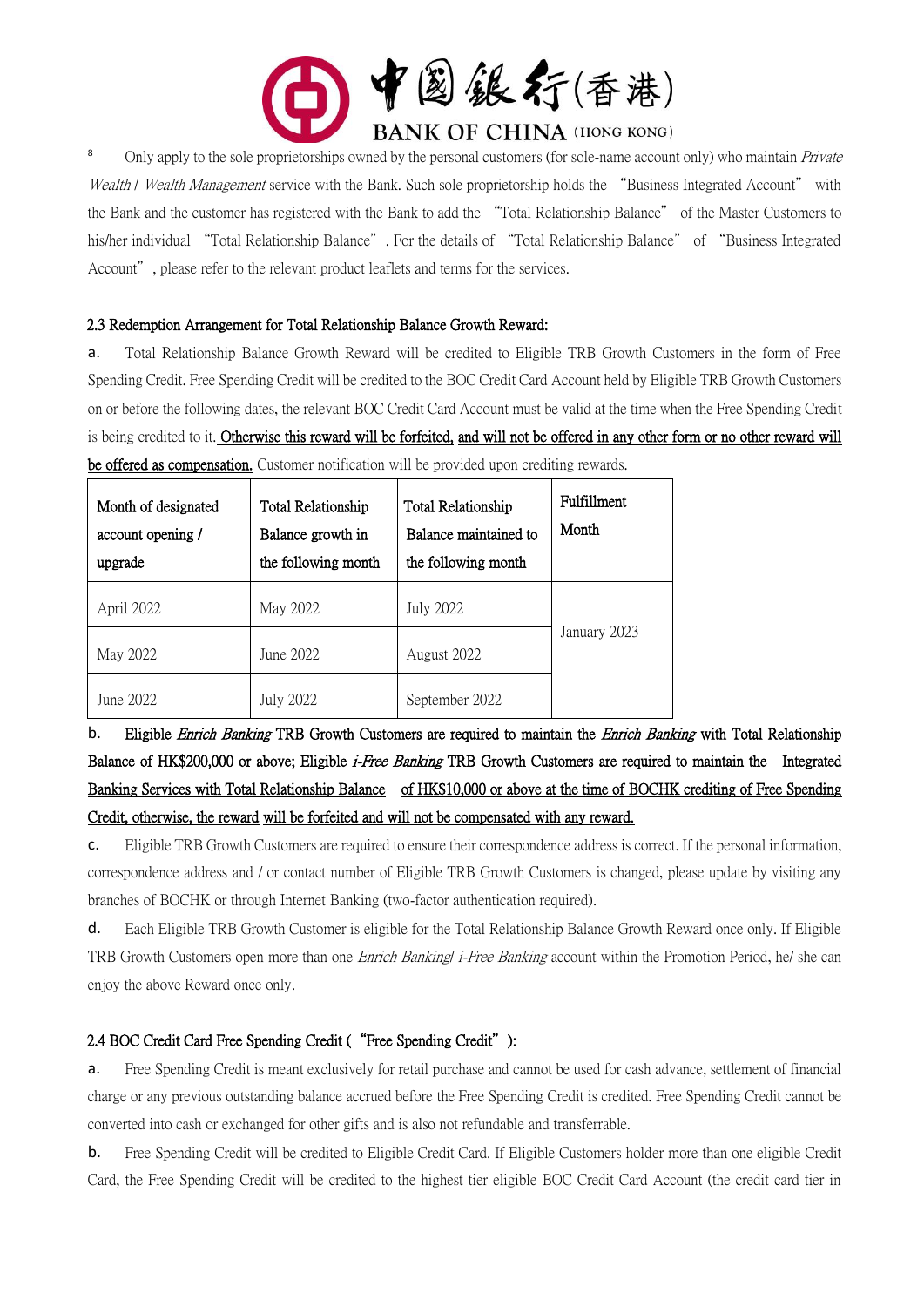

descending order Visa Infinite Card, CUP Dual Currency Diamond Card, World Master Card, Visa Signature Card, Platinum Card, Titanium Card, Gold Card and Classic Card).

c. The status of the credit card accounts held by the Eligible TRB Growth Customers should be normal, valid and in good standing, and such accounts should not have overdue/bad records, nor have they been cancelled/terminated for any reason, and the Eligible TRB Growth Customers should not have breached the Card User Agreement when the Free Spending Credit is credited by the Card Company. If the Eligible TRB Growth Customers cannot fulfill the above requirements, BOCHK and the Card Company reserve the right to forfeit the relevant offer without prior notice.

### 2.5 Enrich Banking / i-Free Banking "Total Relationship Balance" requirements:

a. In order to enjoy the exclusive services, benefits and privileges of the Integrated Banking Services, a customer should maintain the "Total Relationship Balance" of the following designated amount or above. If a customer is not able to meet the "Total Relationship Balance" requirement, the Bank may allocate the customer to the appropriate Integrated Banking Services status or withdraw the same and the relevant exclusive services, benefits and privileges enjoyed by the customer at its sole discretion.

| <b>Integrated Banking Services</b> | "Total Relationship Balance" Requirements |  |
|------------------------------------|-------------------------------------------|--|
| Enrich Banking                     | HK\$200,000 or above                      |  |
| <i>i-Free Banking</i>              | HK\$10,000 or above                       |  |

**b.** *i-Free Banking* customers aged under 18 are eligible for the waiver of "Total Relationship Balance" requirement. When customers reach the age of 18, it is necessary to maintain the "Total Relationship Balance" up to the above designated amount to continue to enjoy the exclusive services, benefits and privileges of the relevant Integrated Banking Services.

#### c. Allocation of Integrated Banking Services status:

i. BOCHK can allocate, vary or withdraw the Integrated Banking Services status of a customer as the Bank sees fit from time to time.

ii. BOCHK can review and change the setting and arrangement of the Integrated Banking Services status (including but not limited to newly add or cancel an Integrated Banking Services status) from time to time and allocate, vary or withdraw the related customers' Integrated Banking Services status according to the new setting and arrangement.

iii. BOCHK can review the Integrated Banking Services status allocated to a customer from time to time. If the "Total Relationship Balance" of the customer is lower than the designated amount as required, BOCHK can allocate, vary or withdraw the related customer's Integrated Banking Services status.

iv. After changing or withdrawal of the Integrated Banking Services status, the customer can no longer enjoy the exclusive services, benefits and privileges of the Integrated Banking Services status to which the customer was formerly allocated. Nonetheless, the terms applicable to such services, benefits and privileges are still binding on the customer until the customer has paid and fulfilled all obligations and liabilities of BOCHK in relation thereto.

d. For details of the "Total Relationship Balance" requirements, please contact BOCHK staffs or visit BOCHK website.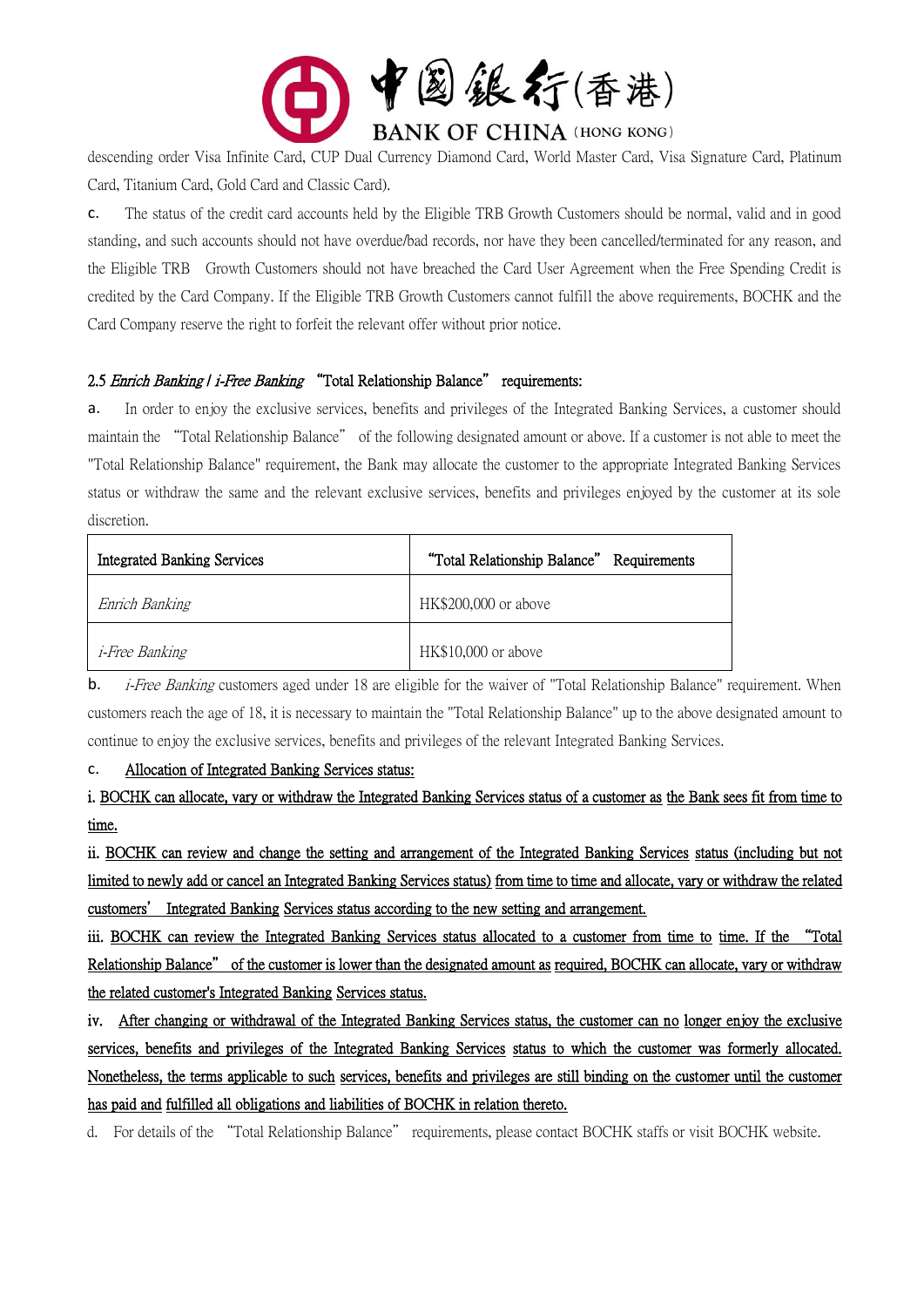

# (3) Payroll Service Terms and Conditions

# 3.1 Payroll Service Reward Terms and Conditions

- a. The promotion period is from 1 April 2022 to 30 June 2022 (both dates inclusive) ("Payroll Service Promotion Period").
- b. Registration period of payroll service is from 1 April 2022 to 30 June 2022. (Both dates above inclusive).
- c. Customers should maintain a valid sole-name HKD Savings Account or sole-name HKD Current Account (not including joint-name account) ("Payroll Account") with Bank of China (Hong Kong) Limited ("BOCHK"), and (i) register for Payroll Service via any branch, Mobile Banking, Phone Banking, Internet Banking or Website of BOCHK during the Payroll Service Promotion Period; AND (ii) start receiving salary by "electronic payroll arrangement" or a newly set up "single standing instruction" (not including the standing instruction originating from BOCHK) via payroll Account within the next 2 calendar months from the date of payroll service registration, and maintain this arrangement until relevant reward is credited; AND (iii) have not registered for and/or taken up BOCHK's Payroll Service in the past 3 months (not including the registration month) ("Eligible Customers of Payroll Service"); AND (iv) have taken up *Enrich Banking* and *i-Free Banking* ("Integrated Account Service").
- d. "Salary" refers to the basic monthly salary (excluding commission, bonus, double pay, repayment and / or other funds) of which the amount should reach HK\$10,000 or above.
- e. "Electronic payroll arrangement" refers to the customer's employer crediting the customer's salary to customer's Payroll Account through BOCHK's or other banks' payroll system. Standing instruction, overseas remittance, local electronic transfer, cheque or cash deposit will not be considered as "electronic payroll arrangement".
- f. BOCHK reserves the absolute right to define the terms of "salary" and "electronic payroll arrangement "and "single standing instruction".
- g. Each Eligible Customer of Payroll Service should still receive salary through the Payroll Account when the relevant reward is credited. Otherwise, the offer will be forfeited.
- h. For the registration record for BOCHK Payroll Service, BOCHK's system record shall prevail.

# 3.2 Exclusive Rewards of Foreign Exchange via Mobile Banking for New to Payroll Customers:

- a. The promotion period is from 1 April 2022 to 30 June 2022 (both dates inclusive) ("FX Promotion Period").
- **b.** This Exclusive FX Mobile Rewards are only applicable to *Enrich Banking* and *i-Free Banking* services customers ("Integrated Banking Services Customers") of BOCHK who fulfilled all of the following requirements ("Eligible New Payroll Customers"):
	- i. fulfilled all the requirements of Payroll rewards set in the above terms 3.1 Payroll Service Reward, AND
	- ii. did not have foreign exchange transaction via BOCHK Mobile Banking (including buy or sell of any foreign currencies available in BOCHK) from 1 October 2021 to 31 March 2022
- c. Eligible New to Payroll Customers can enjoy Exclusive FX Mobile Rewards upon completing the designated number of FX transactions and each single FX transaction should be reached HK\$50,000 or above (HKD equivalent) via BOCHK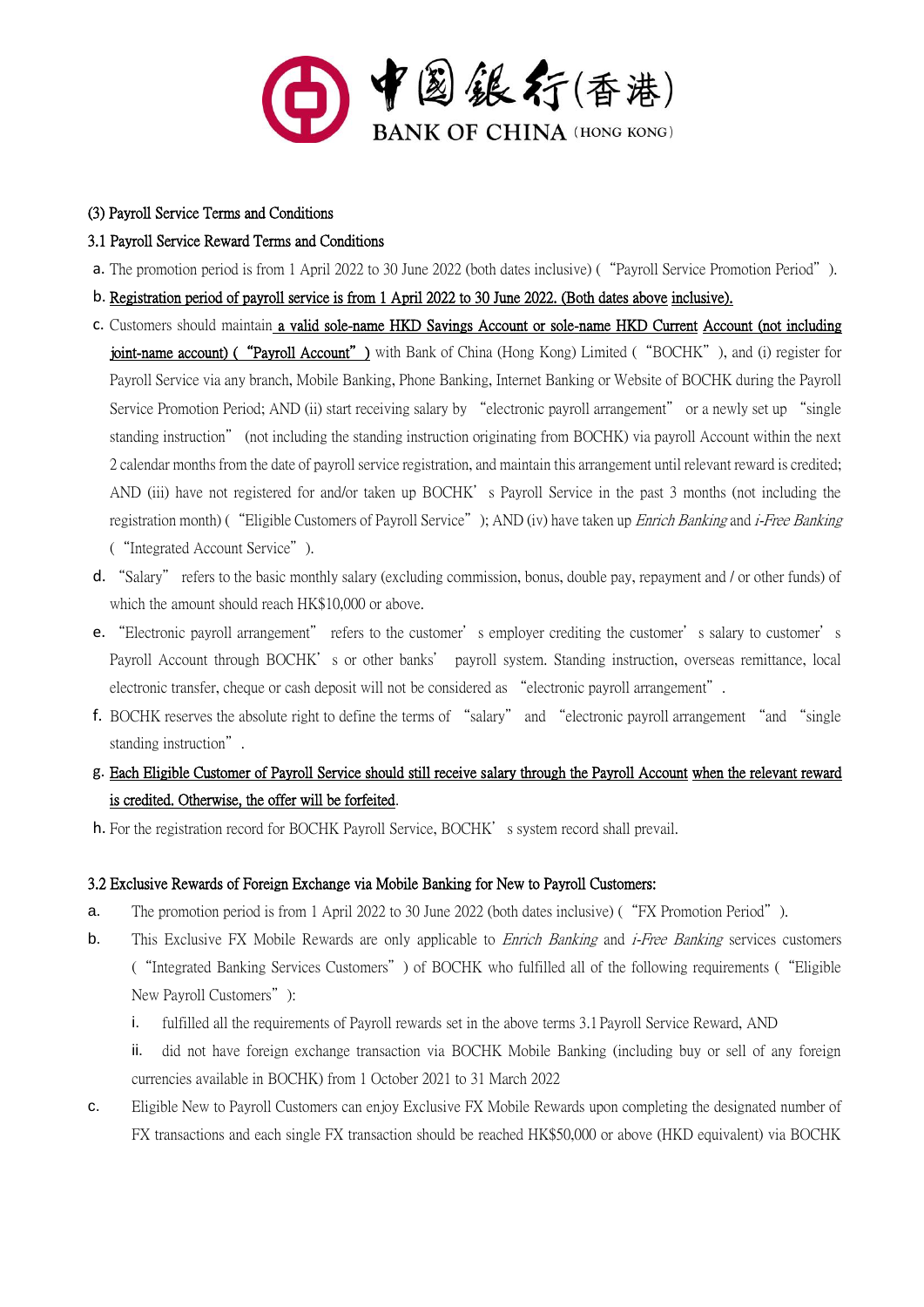

Mobile Banking through the HKD/ Multi Currency/ RMB account in sole name during the Promotion Period:

| Total number of FX Transactions | Exclusive FX Mobile Rewards for New to Payroll customers |  |
|---------------------------------|----------------------------------------------------------|--|
| 15 times or above               | HK\$1,800                                                |  |
| 5 to 14 times                   | <b>HK\$500</b>                                           |  |

- d. These Rewards are only applicable to (a) conversion of Hong Kong dollars into foreign currency, (b) conversion of foreign currency into Hong Kong dollars and (c) cross currency conversion, via BOCHK Mobile Banking ("Eligible Exchange Transactions"). These Rewards are not applicable to the foreign currency transactions conducted when placing FX Time Deposit at the same time.
- e. The transaction date, time, exchange rate and exchange amount of Eligible Exchange Transactions as well as the Total Exchange Amount are subject to the record of BOCHK. The relevant exchange amount will be converted into Hong Kong dollars on the basis of the prevailing exchange rate quoted by BOCHK at the close of business on the transaction day. BOCHK reserves the right to amend transaction day. BOCHK reserves the right to amend any calculation method of transaction amount at its sole.
- f. Each Eligible New to Payroll Customer can enjoy these rewards once only.
- g. This Exclusive FX Mobile Rewards and "Foreign Exchange Welcome Rewards" can be enjoyed concurrently, but cannot be used in conjunction with "Up to HK\$1,111 Rewards for Foreign Exchange via Mobile Banking" or "Up to HK\$1,800 Exclusive Rewards for Foreign Exchange via Mobile Banking for selected Cross-boundary customers".
- h. The rewards will be deposited to the relevant account upon verification of record by BOCHK, the rewards will be in form of cash, and will be deposited into Eligible New to Payroll Customer's non--dormant HKD Saving Account or HKD Current Account on or before 31 January 2023.
- i. Eligible New to Payroll Customers should maintain valid Integrated Banking Services, payroll services, relevant nondormant HKD Saving Account or HKD Current Account during the Promotion Period or at the time when the Exclusive FX Mobile Rewards is deposited, otherwise the rewards will be forfeited.
- j. The rewards cannot be exchanged for other gifts, and are also non-refundable and not for sale.
- k. The rewards are limited and available on a first-come-first-serve basis.

# 3.3 Monthly Funds Savings Plan 0.01% Subscription fee offer

- a. Promotion period is from 1 April 2022 to 30 June 2022 (both dates inclusive) ("Promotion Period").
- b. This offer is only applicable to the customers who newly set up Monthly Funds Savings Plans ("Fund MSP") via Funds account ("Eligible Funds Accounts") maintained with BOCHK during Promotion Period, settling the first contribution payment successfully (including contribution payment settled via Investment Fund settlement accounts or BOC Credit Cards) on or before 20 July 2022 and do not make any contribution on Fund MSP through the same Eligible Funds Account within 6 months preceding the date of the First Eligible Contribution ("Eligible Monthly Funds Investment Customer").
- c. Eligible Monthly Funds Investment Customer can enjoy 0.01% fund subscription fee after successfully setting up the Fund MSP during the promotion period, except for the Fidelity Investment Funds (the Fund MSP subscription fee of this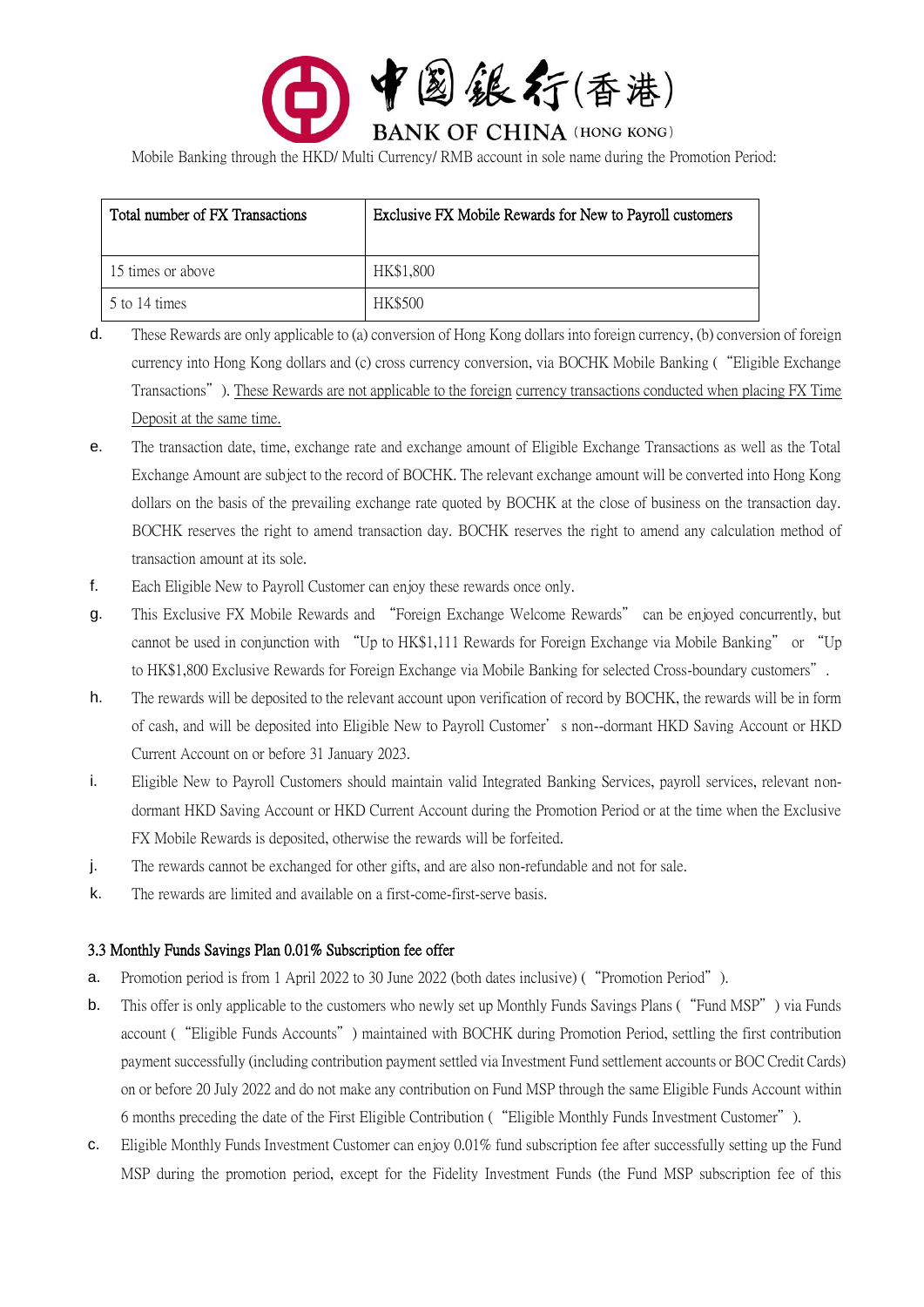

Investment Funds will be 0.28%) ("Privileged Fund Subscription Fee") until further notice. The maximum monthly contribution amount of the Fund MSP should be HK\$50,000 (or equivalent foreign currencies).

- d. If an Eligible Monthly Funds Investment Customer terminates the Fund MSP after successfully setting up the Plan for any reason, this offer will not be extended, compensated or substituted.
- e. BOCHK shall have the absolute discretion to prescribe and change the Fund MSP subscription rate and the monthly contribution amount cap of related Fund MSP from time to time.
- f. The above offers are not applicable to the staff of BOCHK and its subsidiaries.

# Terms and conditions of "Monthly Funds Savings Plan"

- a. Unless specified by Bank of China (Hong Kong) Limited (the "Bank"), the cut-off date for applications to add, amend or terminate "Monthly Funds Savings Plan" (the "Plan") is three Hong Kong banking business days (excluding Saturdays) before the Contribution Date (as defined below). Any application submitted after the relevant cut-off date will be processed as an application in respect of the following month.
- b. Unless specified by the Bank, the date of contribution and subscription under the Plan is scheduled to be the 20th of each month ("Contribution Date") or, if such day is a Saturday or a public holiday in Hong Kong, the date of contribution and subscription will be postponed to the next banking business day.
- c. Customers can pay the monthly contributions by direct debit from the designated settlement accounts maintained at the Bank or BOC Credit Cards. If the monthly contribution is settled via the settlement accounts, it will be debited on the Contribution Date, and customers should maintain sufficient funds in the settlement accounts to cover the amount. If the monthly contribution is settled by BOC Credit Cards, it will be debited on two Hong Kong banking business days (excluding Saturdays) before the Contribution Date or any other date specified by the Bank, and the customers should maintain sufficient available credit limit to cover the amount.
- d. If the monthly contribution is settled via settlement accounts, the minimum monthly contribution for the Plan is HK\$500 (or its equivalent in foreign currencies). If the monthly contribution is settled by BOC Credit Cards, the minimum and maximum monthly contribution for the Plan is HK\$500 (or its equivalent in foreign currencies) and HK\$20,000 (or its equivalent in foreign currencies) respectively.
- e. If the customers fail to make the payments of monthly contribution for three consecutive months, the Bank reserves the right to terminate the relevant Plan immediately.

# 3.4 New payroll customers exclusive securities offer:

- (i) Promotion period is from 1 April 2022 to 30 June 2022 (both dates inclusive) ("Securities Offer Promotion Period").
- (ii) The offer is only applicable to personal customers who open new single-name securities accounts with BOCHK and fulfill all the requirements of Payroll Service Welcome Reward set in the above terms 3.1 Payroll Service Reward\* ("Securities Offer Eligible Customers").
	- \* It's subject to terms and conditions, please refer to Offer Term Point 3.1 Payroll Service Reward for details.
- (iii) Exclusive securities offer is divided into the following two parts:
- A. New Securities Account \$0 brokerage fee offer for buying and selling Hong Kong stocks / China A shares: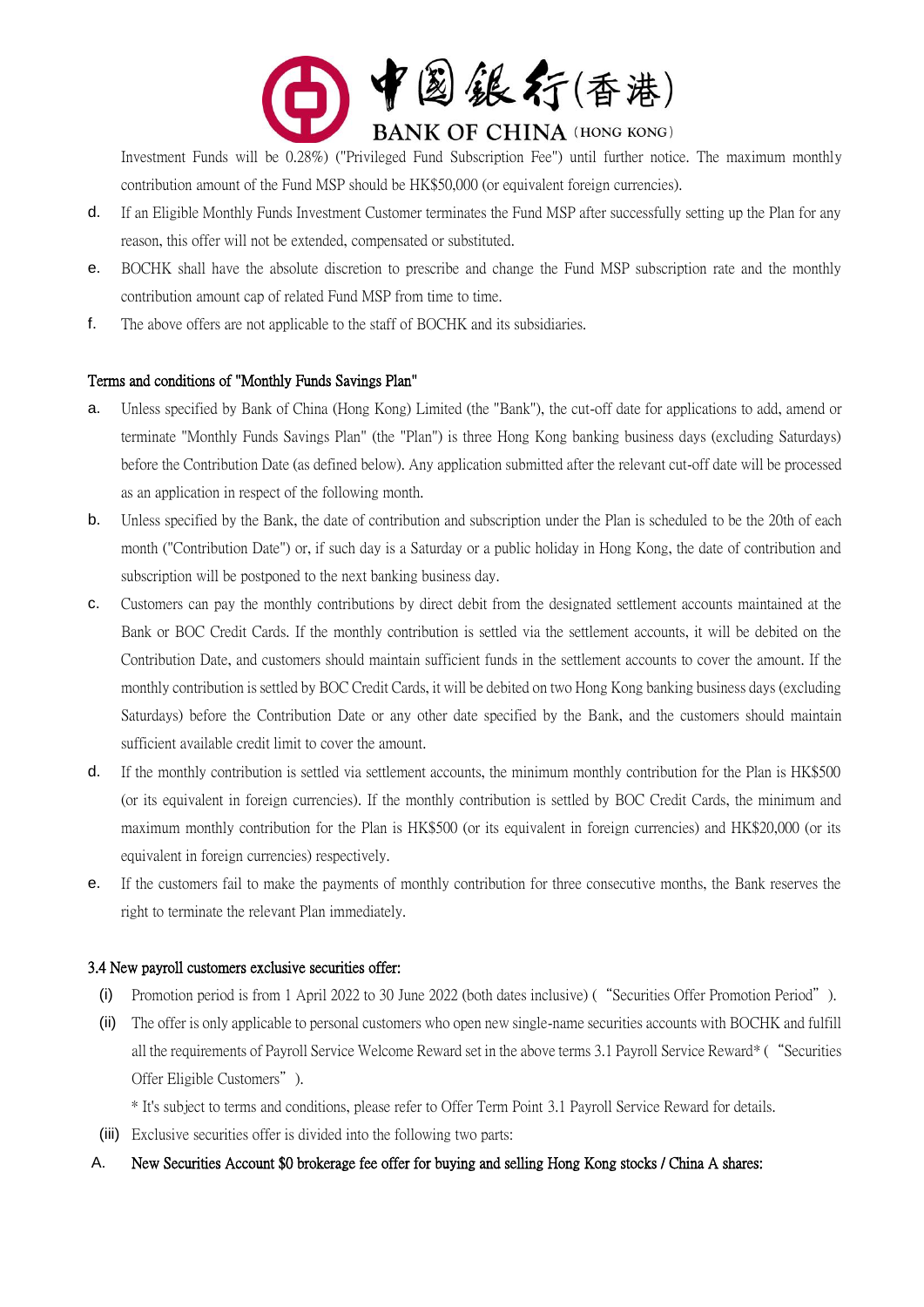

- This offer is only applicable to Securities Offer Eligible Customers who hold Integrated Account Services and successfully open new single-name securities account (including securities margin account but excluding family securities account) ("New Securities Account") with BOCHK during Securities Offer Promotion Period and do not have any securities account with BOCHK within 6 months preceding the date of New Securities Account opening ("Eligible New Securities Customers").
- Eligible New Securities Customers who open New Securities Account during Securities Offer Promotion Period are entitled to first 6-month brokerage fee reduction ("Brokerage Fee Reduction") for each buying and selling transaction of securities listed on the Hong Kong Exchange and Clearing Limited ("HKEx") and settled in HKD or RMB (exclude Monthly Stocks Savings Plan and IPO subscription) or securities listed on Shanghai Stock Exchange ("SSE") or Shenzhen Stock Exchange ("SZSE") via Internet Banking, Mobile Banking or Automated Stock Trading Hotline of BOCHK through the New Securities Account within the first 6 months starting from the date of New Securities Account opening (6-month period is calculated on the basis of 180 days with the 180th day, Saturdays, Sundays and public holidays included). There is no maximum limit on the transaction count and Brokerage Fee Reduction amount.
- The brokerage fee settled in RMB will be converted into HKD at the exchange rate determined by BOCHK. Eligible New Securities Customers should pay the brokerage fee of buying and selling transactions first.
- The Brokerage Fee Reduction will be credited to the settlement account of Eligible New Securities Customers on the following rebate date:

| Period of buying and selling Hong Kong stocks / China A shares             | Rebate date                   |
|----------------------------------------------------------------------------|-------------------------------|
| Within the first 3 months starting from the date of New Securities Account | On or before 31 December 2022 |
| opening                                                                    |                               |
| Within the 4th month to 6th month starting from the date of New Securities | On or before 31 March 2023    |
| Account opening                                                            |                               |

- If an Eligible New Securities Customer holds more than one settlement account, BOCHK has the discretion to credit the Brokerage Fee Reduction to any one of the settlement accounts.
- Other transaction fees still apply, including but not limited to transaction charge, Hong Kong stamp duty, transaction levy charged by the Securities and Futures Commission of Hong Kong, trading fee charged by HKEx, stamp duty charged by the State Administration of Taxation, securities management fee charged by China Securities Regulatory Commission, handling fee charged by SSE or SZSE and transfer fee charged by China Securities Depository and Clearing Corporation Limited.
- Eligible New Securities Customers should maintain valid New Securities Account, relevant settlement account, Integrated Account Services and still receive salary through the Payroll Account at the time when the Brokerage Fee Reduction is credited, otherwise the offer will be forfeited.
- B. New US Securities Services \$0 brokerage fee offer for buying and selling US stocks:
- This offer is only applicable to Securities Offer customers who hold Integrated Account Services and successfully open new single-name US securities services ("New US Securities Services") with BOCHK during Securities Offer Promotion Period and do not have US securities services with BOCHK within 6 months preceding the date of New US Securities Services opening ( "Eligible New US Securities Customers").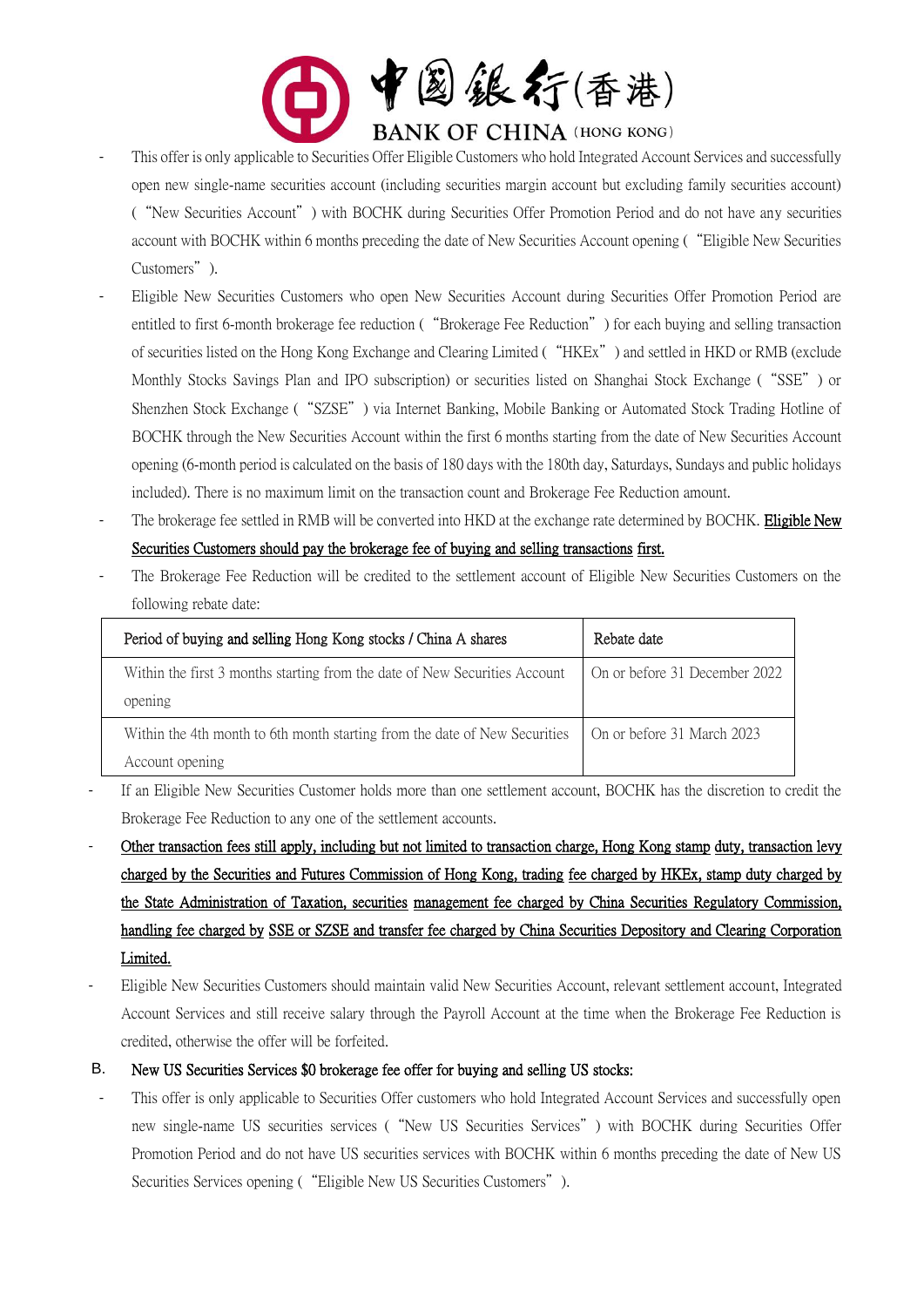

- Eligible New US Securities Customers who open New US Securities Services during Securities Offer Promotion Period are entitled to first 6-month brokerage fee reduction ("Brokerage Fee Reduction") for each buying and selling transaction of securities listed on New York Stock Exchange (NYSE), NASDAQ or NYSE Amex Equities Market and settled in USD via Internet Banking or Mobile Banking of BOCHK through the New US Securities Services within the first 6 months starting from the date of New US Securities Services opening (6-month period is calculated on the basis of 180 days with the 180th day, Saturdays, Sundays and public holidays included). There is no maximum limit on the transaction count and Brokerage Fee Reduction amount.
- The brokerage fee settled in USD will be converted into HKD at the exchange rate determined by BOCHK. Eligible New US Securities Customers should pay the brokerage fee of buying and selling transactions first.
- The Brokerage Fee Reduction will be credited to the HKD settlement account of Eligible New US Securities Customers on the following rebate date:

| Period of buying and selling US stocks                                                            | Rebate date                   |
|---------------------------------------------------------------------------------------------------|-------------------------------|
| Within the first 3 months starting from the date of New US Securities Services<br>opening         | On or before 31 December 2022 |
| Within the 4th month to 6th month starting from the date of New US Securities<br>Services opening | On or before 31 March 2023    |

- If an Eligible New US Securities Customer holds more than one HKD settlement account, BOCHK has the discretion to credit the Brokerage Fee Reduction to any one of the HKD settlement accounts.
- Eligible New US Securities Customers should maintain valid New US Securities Services, relevant settlement account, Integrated Account Services and still receive salary through the Payroll Account at the time when the Brokerage Fee Reduction is credited, otherwise the offer will be forfeited.

#### 3.5 Existing Securities customers' brokerage fee offer

a The offer is only applicable to personal customers who maintain sole name securities accounts with BOCHK and fulfill all the requirements of Payroll Service Welcome Reward set in the above terms 3.1 Payroll Service Reward\*. The offer is not applicable to New Securities account opened after 1 January 2022 (including Margin Securities account) & New Family Securities accounts opened during the promotion period ("Eligible Existing Securities Customers").

\* It's subject to terms and conditions, please refer to point 4 Payroll Service Reward for details.

b The promotion period is from 1 July 2022 until 31 December 2022 (both dates inclusive) ("Existing Securities Customers Promotion Period").

c Eligible Existing Securities Customers who successfully buying/selling securities listed on the Hong Kong Exchange and Clearing Limited ("HKEx") and settled in HKD or RMB (exclude Monthly Stocks Savings Plan and IPO subscription), securities listed on Shanghai Stock Exchange ("SSE") or Shenzhen Stock Exchange ("SZSE") or securities listed on New York Stock Exchange (NYSE), NASDAQ or NYSE Amex Equities Market and settled in USD via BOCHK Internet Banking / Mobile Banking / Automated Stock Trading Services during Existing Securities Customers Promotion Period are entitled to brokerage fee reduction for buying/selling securities ("Brokerage Fee Reduction"). There is no maximum limit on the transaction count and Brokerage Fee Reduction amount.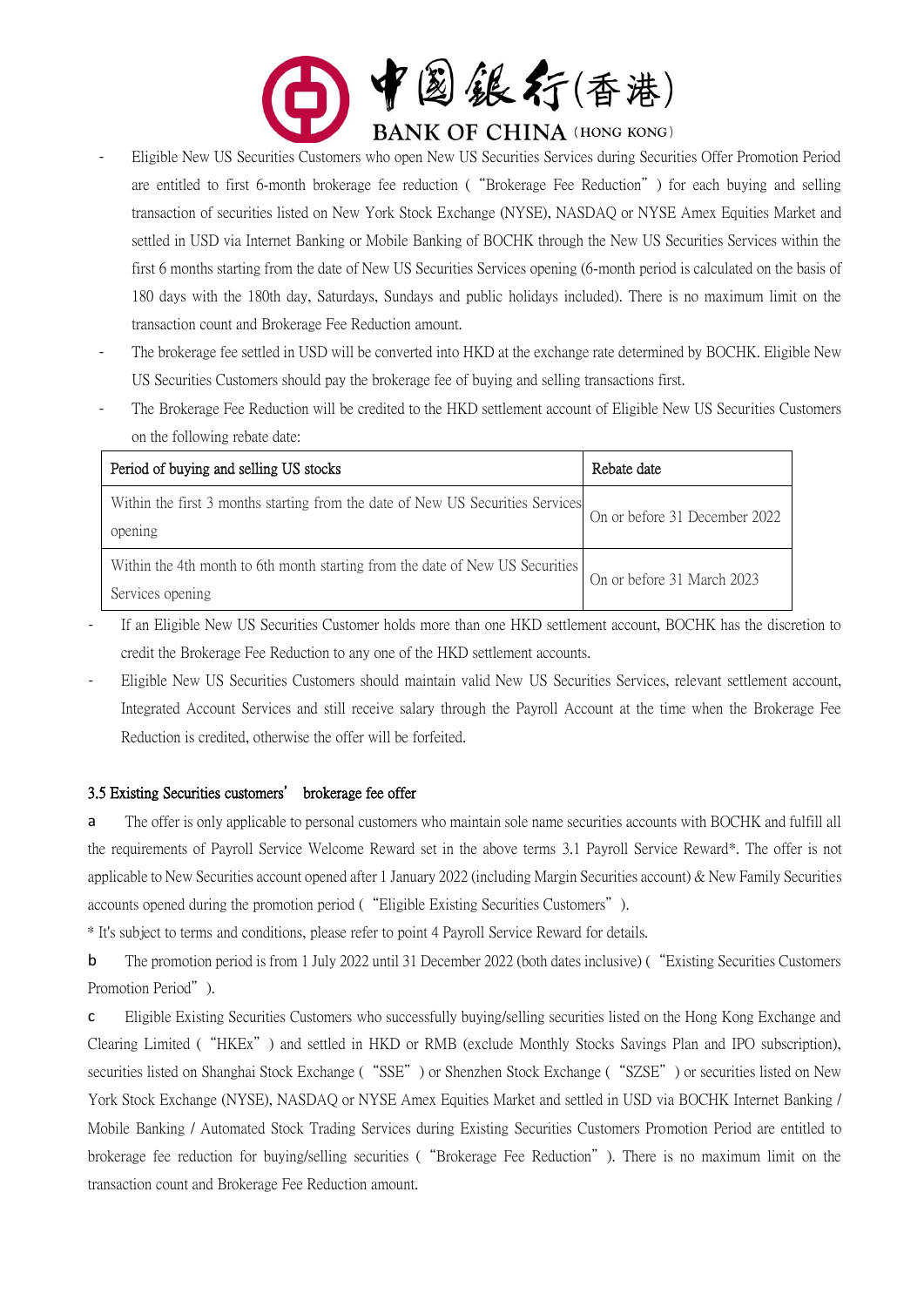

d The brokerage fee settled in RMB or USD will be converted into HKD at the exchange rate determined by BOCHK. Eligible Existing Securities Customers should pay the brokerage fee of buying/selling transactions first. The Brokerage Fee Reduction will be credited to the settlement account of Eligible Existing Securities Customers on or before 31 March 2023. If an Eligible Existing Securities Customers holds more than one settlement account, BOCHK has the discretion to credit the Brokerage Fee Reduction to any one of the settlement accounts.

e Eligible Existing Securities Customers should maintain valid securities account, relevant settlement account, Integrated Account Services and still receive salary through the Payroll

Account at the time when the Brokerage Fee Reduction is credited, otherwise the offer will be forfeited.

f Other transaction fees still apply, including but not limited to transaction charge, Hong Kong stamp duty, transaction levy charged by the Securities and Futures Commission of Hong Kong, trading fee charged by HKEx, stamp duty charged by the State Administration of Taxation, securities management fee charged by China Securities Regulatory Commission, handling fee charged by SSE or SZSE, transfer fee charged by China Securities Depository and Clearing Corporation Limited, US stocks SEC fee and FINRA fee.

# 3.6 BOC Express Cash Instalment Loan/ BOC Express Cash Instalment Loan Balance Transfer eChannels Reward Offer Terms and Conditions

- a The promotion period from 1 April 2022 to 30 June 2022 (both dates inclusive) ("Promotion Period"), customers should successfully drawdown the loan on or before 29 July 2022 to be eligible to BOC Express Cash Instalment Loan/ BOC Express Cash Instalment Loan Balance Transfer e-Channels Reward Offer ("e-Channel Reward Offer") offer.
- b Customers have to fulfil all requirements below ("Eligible Customers") in order to enjoy the e-Channel Reward Offer:
- i. Successfully submit the application for BOC Express Cash Instalment Loan or BOC Express Cash Instalment Loan Balance Transfer within the Promotion Period via designated e-Channels including BOCHK website, Internet Banking, Mobile Banking, "BOCHK" WeChat official account or "BOC CC" WeChat official account ("e-Channels"); AND
- ii. Successfully granted for BOC Express Cash Instalment Loan or BOC Express Cash Instalment Loan Balance Transfer with a loan amount of HK\$80,000 or above, and with repayment tenor of 24 months or above; AND
- iii. Submit document via the designated e-Channels; AND
- iv. e-Channel Reward Offer:

| Loan Amount (HK\$)    | The e-Channel Reward (HK\$) |                                  |  |
|-----------------------|-----------------------------|----------------------------------|--|
|                       | <b>BOC Express Cash</b>     | BOC Express Cash Instalment Loan |  |
|                       | Instalment Loan             | <b>Balance Transfer</b>          |  |
| \$80,000 - \$199,999  | \$200                       | \$100                            |  |
| \$200,000 - \$499,999 | \$500                       | \$200                            |  |
| \$500,000 - \$999,999 | \$1,000                     | \$500                            |  |
| \$1,000,000 or above  | \$2,000                     |                                  |  |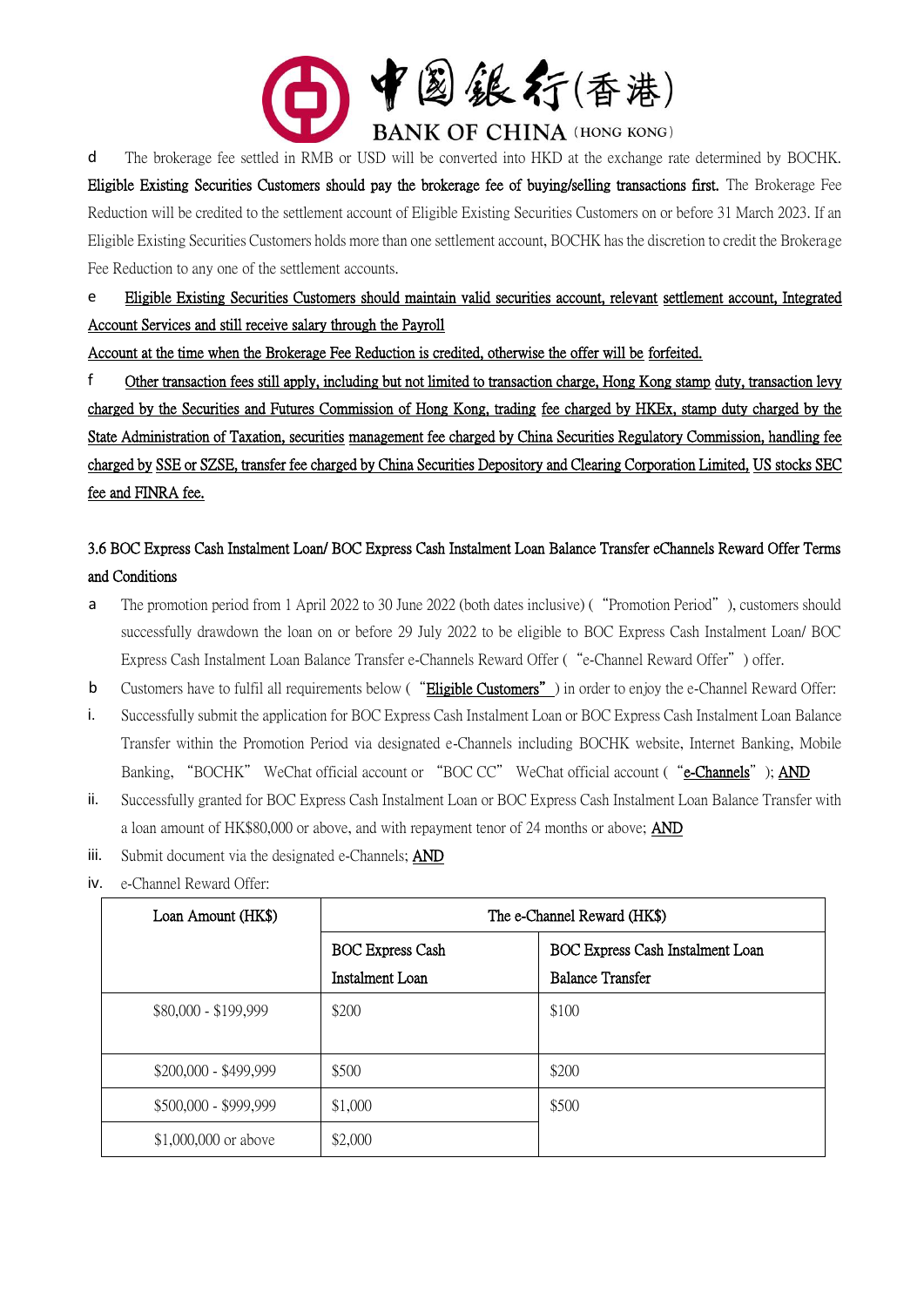

- c The above reward offer will be directly credited to the BOC repayment account of the Eligible Customers on or before 31 December 2022 without prior notice. The status of the Eligible Customers' BOC Express Cash accounts must be normal and valid, and without any overdue record or in breach of the terms and conditions of the BOC Express Cash Instalment Loan or BOC Express Cash Instalment Loan Balance Transfer when BOCHK credits the cash rebate. If customers cannot fulfill any of the above e-Channel Rewards Offer requirements, BOCHK reserves the right to cancel the cash rebate without prior notice.
- d Payroll Account Extra Reward:

Eligible Customers have to fulfill all requirements below in order to enjoy the Payroll Account Extra Reward ("Eligible Payroll Account Customers"):

Eligible Payroll Account Customers successfully granted for BOC Express Cash Instalment Loan or BOC Express Cash Instalment Loan Balance Transfer with a loan amount of HK\$80,000 or above, and with repayment tenor of 24 months or above with the promotion period; AND

(i) register for Payroll Service via any branch, Phone Banking, Internet Banking or Website of BOCHK before 30 June 2022; AND

(ii) start receiving salary by "electronic payroll arrangement" or a newly set up "single standing instruction" (not including the standing instruction originating from BOCHK) via payroll Account within the next 2 calendar months from the date of payroll service registration, and maintain this arrangement until relevant reward is credited (payroll customers); AND

(iii) have taken up *Enrich Banking* and *iFree Banking* ("Integrated Account Service"); AND

(iv) should maintain a valid sole-name HKD Savings Account or sole-name HKD Current Account (not including jointname account) ( "Payroll Account" ) with BOCHK)

- "Salary" refers to the basic monthly salary (excluding commission, bonus, double pay, repayment and/ or other funds) of which the amount should reach HK\$10,000 or above.
- "Electronic payroll arrangement" refers to the customer's employer crediting the customer's salary to customer's Payroll Account through BOCHK's or other banks' payroll system. Standing instruction, overseas remittance, local electronic transfer, cheque or cash deposit will not be considered as "electronic payroll arrangement".
- BOCHK reserves the absolute right to define the terms of "salary" and "electronic payroll arrangement" and "single standing instruction".

|                    | Payroll Account Extra Reward (HK\$) |                                                             |
|--------------------|-------------------------------------|-------------------------------------------------------------|
| Loan Amount (HK\$) | BOC Express Cash Instalment Loan    | BOC Express Cash Instalment Loan<br><b>Balance Transfer</b> |
| \$80,000 or above  | \$200                               | \$100                                                       |

Eligible Payroll Account Customers can enjoy extra reward up to HK\$200.

The Payroll Account Extra Reward will be directly credited to the BOC repayment account of the Eligible Payroll Account Customers on or before 31 December 2022 without prior notice. The status of the Eligible Payroll Account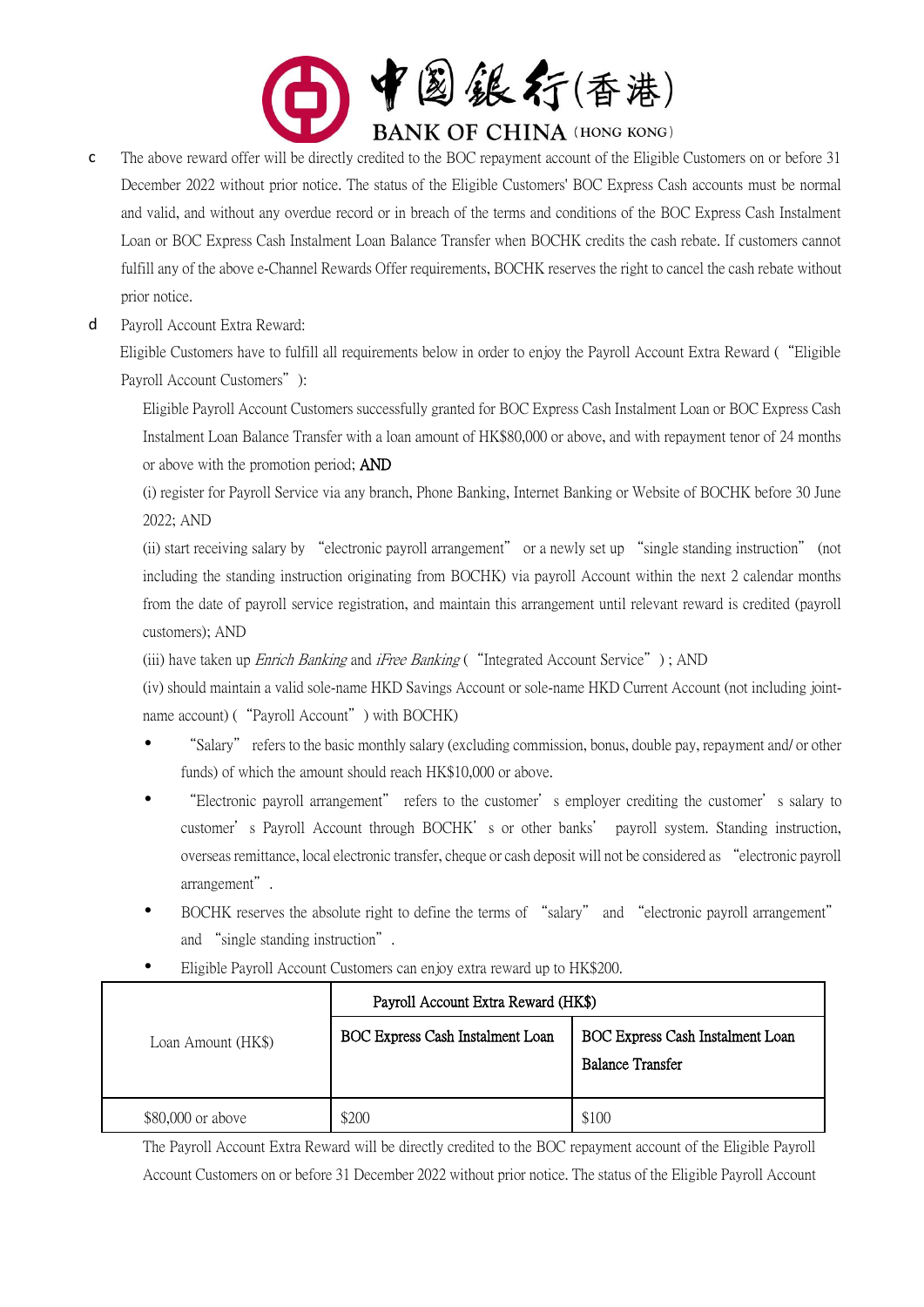

Customers' BOC Express Cash accounts must be normal and valid, and without any overdue record or in breach of the terms and conditions of the BOC Express Cash Instalment Loan or BOC Express Cash Instalment Loan Balance Transfer when BOCHK credits the cash rebate. If customers cannot fulfill any of the above requirements, BOCHK reserves the right to cancel the cash rebate without prior notice.

 The above e-Channel Reward Offer and Payroll Extra Offer are not applicable to existing customers of BOC Express Cash Instalment Loan or BOC Express Cash Instalment Loan Balance Transfer and the staff of BOCHK.

 The above products, services and offers are subject to relevant terms and conditions. For details, please refer to relevant promotional materials or inquire with BOCHK branch staff.

#### 3.7 Mortgage

#### Digital Application Offer - Preferential interest rate and extra HK\$500 e-Coupons reward

a. Customers who successfully apply for the Bank of China (Hong Kong) Limited ("BOCHK") Mortgage loan via "Instant Mortgage Application" Service of BOCHK "Home Expert" Mobile APP or BOCHK Website during the period from 1 April 2022 to 30 June 2022 (both dates inclusive); and if such loan offer is accepted by signing off and returning the Offer Letter, plus complete any three of the following items: register for "Payroll Service" \*, open "Wealth Management" / "Enrich Banking" service, enroll in "Premier Home Comprehensive Insurance", apply for BOCHK Credit Card, successfully login to BOCHK Internet Banking / Mobile Banking, or download and bind BoC Pay on or before 31 August 2022 (collectively named "Eligible Customers"), can enjoy the preferential interest rate and HK\$500 e-Coupons reward (collectively named "Coupons").

\*Customer register for Payroll Service via any branch, Phone Banking, Internet Banking or Website of BOCHK during the Promotion Period.

b. Offer is applicable to new purchase, refinance, refinance with top-up, top-up and remortgage loan of residential property by individual customers.

#### c. The Offer is not applicable to mortgage loan of all individual car park space, industrial and commercial property.

d. BOCHK will send the Coupons Redemption Pass by SMS or email to the valid mobile number or email address of Eligible Customers according to BOCHK's record on or before 31 October 2022. Customers should follow the instruction on the redemption SMS or email to download the Coupons via designated merchant's website and / or designated mobile APP for usage in store within the designated redemption period, otherwise the Coupons will be forfeited. For the Coupons denomination, quantity and the related terms and conditions, please refer to the relevant redemption SMS or email for details.

e. If the account is a joint account, the holders of such account will be considered as one eligible customer and only one of the account holders will be entitled to this reward. BOCHK reserves the final right to grant this offer to any one of the jointaccount holders.

f. BOCHK will not send out any notification, reissue and be liable to the Eligible Customers who fail to register successfully due to wrong information input.

g. Under any conditions (including during sending SMS or email) if the Coupons are failed to be delivered, stolen, lost, cannot deliver or expired, BOCHK shall not be liable and shall not reissue or replace any defaced/lost Coupons.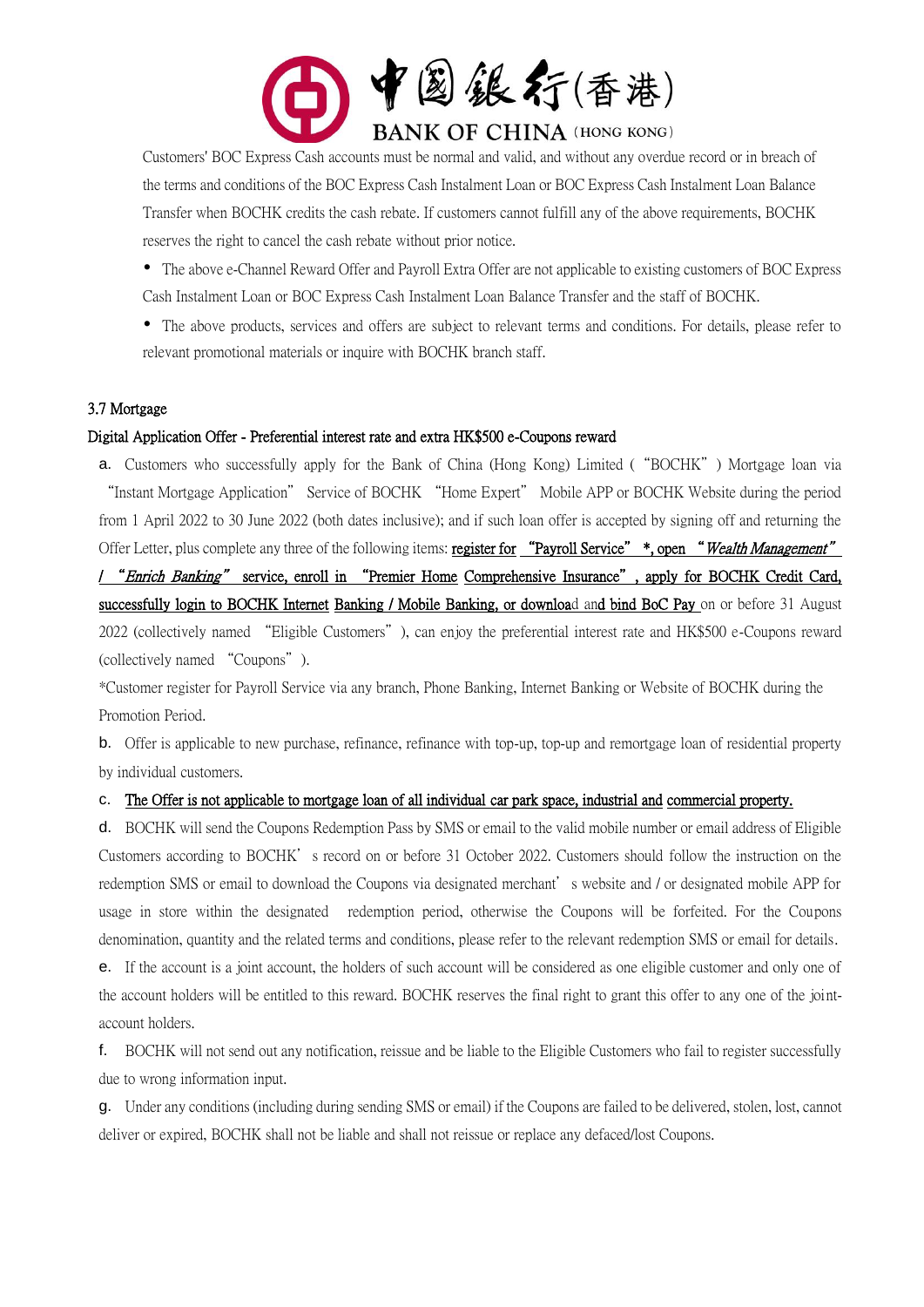

h. The Coupons are limited and available on a first-come-first-serve basis while stock lasts. In case the Coupons are out of stock, BOCHK reserves the right to substitute the Coupons with another gift/coupon. The value or type of the substitute gifts/coupons may be different from the current Coupons provided for this promotion.

i. The Coupons cannot be transferred, returned, exchanged for other gifts or redeemed for cash. The usage of the Coupons is subject to the terms as specified by the supplier.

j. BOCHK is not the supplier of the Coupons. Any enquiry or complaint in respect of the Coupons should be directed to the relevant supplier. BOCHK gives no guarantee to the Coupons or the services of the supplier, or does not accept any liability arising in

conjunction with the use of the Coupons or the services provided by the supplier.

k. The Eligible Customers must still hold a valid mortgage account when BOCHK sending out the Coupons Redemption Pass, otherwise the Coupons will be forfeited.

l. If the amount of cash rebate and / or the Coupons reward and / or the Free Spending Credit is in excess of 1% of the mortgage loan amount, it is required to treat the entire amount of cash rebate and / or the Coupons reward and / or the Free Spending Credit as part of the mortgage loan amount for the purpose of calculating the loan-to-value ratio.

### Mortgage loan cash rebate reward:

- a. Customers who apply for the BOCHK mortgage loan during the period from 1 April 2022 to 30 June 2022 (both dates inclusive), and if such loan is drawn on or before 31 August 2022, he/she is entitled to the cash rebate. The cash rebate amount shall be subject to BOCHK's final approval. The cash rebate is subject to terms and conditions. Please contact BOCHK staff for details of the cash rebate.
- b. If the account is a joint account, the holders of such account will be considered as one eligible customer and only one of the account holders will be entitled to this reward. BOCHK reserves the final right to grant this offer to any one of the jointaccount holders.
- c. BOCHK will credit the cash rebate to the account which the applicant has designated for repayment of the mortgage within 2 weeks after the drawdown of mortgage loan.

#### 3.8 Monthly Stocks Savings Plan transaction fee rebate offer

- a. Promotion period is from 1 April 2022 until 30 June 2022 (both dates inclusive) ("Promotion Period").
- b. This offer is only applicable to the customers who set up Monthly Stocks Savings Plans via securities account (including Family Securities Accounts) ("Eligible Securities Accounts") maintained with BOCHK during Promotion Period, settle the first contribution payment successfully (including contribution payment settled via securities settlement accounts or BOC Credit Cards) on or before 11 July 2022 ("First Eligible Contribution") and do not make any contribution on Monthly Stocks Savings Plan through the same Eligible Securities Account within 6 months preceding the date of the First Eligible Contribution ("Eligible Monthly Stocks Savings Customer")
- c. Eligible Monthly Stocks Savings Customer can enjoy HK\$50 transaction fee rebate for each month for the first 12 consecutive month contributions starting from the First Eligible Contribution. However, Eligible Monthly Stocks Savings Customer should pay the transaction fee first (transaction fee is equivalent to 0.25% of the monthly contribution amount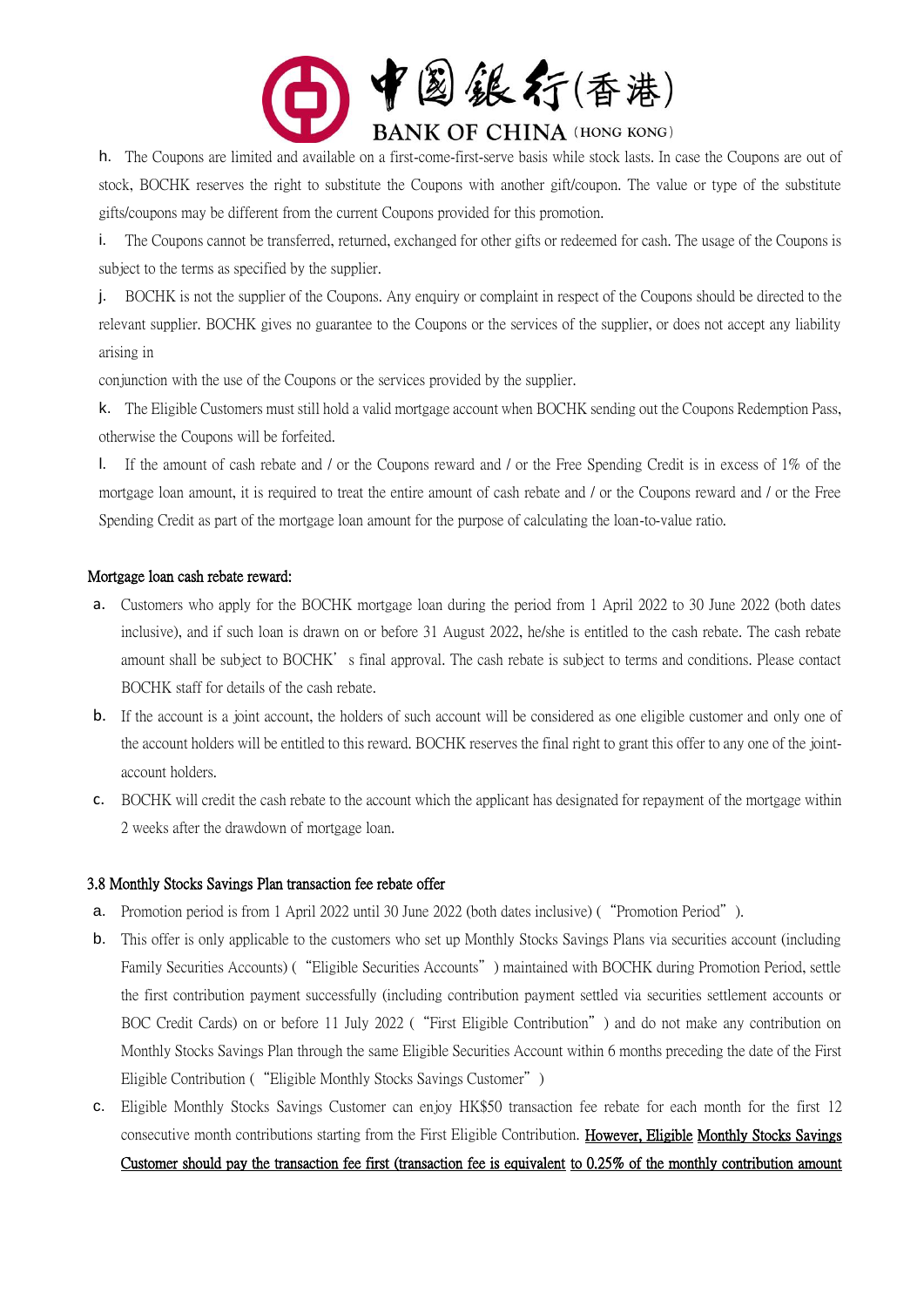

for each plan, including the brokerage fee, stamp duty, transaction levy and transaction charge. The minimum monthly

charge is HK\$/RMB50). The transaction fee rebate amount for the first 6 months will be credited to the settlement account of Eligible Monthly Stocks Savings Customer within the 8th calendar month starting from the First Eligible Contribution; and the transaction fee rebate amount for the 7th to 12th month will be credited to the settlement account of Eligible Monthly Stocks Savings Customer within the 14th calendar month starting from the First Eligible Contribution. If an Eligible Monthly Stocks Savings Customer holds more than one settlement account, BOCHK has the discretion to credit the transaction fee rebate amount to any one of the securities settlement accounts

- d. Eligible Monthly Stocks Savings Customer should maintain the Eligible Securities Accounts and the relevant settlement account at the time when the transaction fee rebate is credited, otherwise this offer will be forfeited.
- e. If an Eligible Monthly Stocks Savings Customer terminates the Monthly Stocks Savings Plan or is unable to make contribution within 12 months after making the First Eligible Contribution for any reason, this offer will be forfeited. The Eligible Monthly Stocks Savings Customer can still enjoy HK\$50 monthly transaction fee rebate before the offer is forfeited However, if the customer sets up the Monthly Stocks Savings Plan again with the same Eligible Securities Account and make contribution within Promotion Period, he/she is not eligible for this offer again.
- f. Each Eligible Monthly Stocks Savings Customer can set up Monthly Stocks Savings Plans with more than one Eligible Securities Account. However, each Eligible Securities Account can enjoy up to HK\$600 transaction fee rebate only

# 3.9 Designated Qualifying Deferred Annuity Plan First Year Premium Discount Offer ("Life Insurance Plan Premium Discount Offer"):

a. Life Insurance Plan Premium Discount Offer is provided by BOC Group Life Assurance Company Limited ("BOC Life").

b. Promotion Period refers to the period from 26 March 2022 to 30 June 2022 (both dates inclusive) ("the Promotion Period")

c. To be eligible for the Offer, applicant(s) must fulfil all of the following requirements:

(i) The application(s) for the Deferred Annuity Plans must fulfill the First Year Premium requirement for the basic plan as specified above.

(ii) the proposed Policy Owner or proposed Insured must be a Selected Customer as mentioned above<sup>^</sup> (as the case may be) (only applicable to the relevant item(s) for Selected Customers);

(iii) the application form(s) must be duly completed and signed during the Promotion Period;

(iv) the completed and signed application form(s) together with the other required documents must be submitted to BOC Life on or before 8 July 2022 (the time when BOC Life receives the documents is based on the record of BOC Life);

- (v) the print date of insurance proposal(s) of the Deferred Annuity Plans must fall within the Promotion Period;
- (vi) the initial premium must be settled on or before 31 July 2022; and
- (vii) the application(s) must be accepted by BOC Life.

Policy(ies) that fulfill the above-mentioned requirements (i) to (vii) is / are known as "Eligible Policy(ies)"

^ Selected Customers includes:

The proposed Policy Owner or proposed Insured is: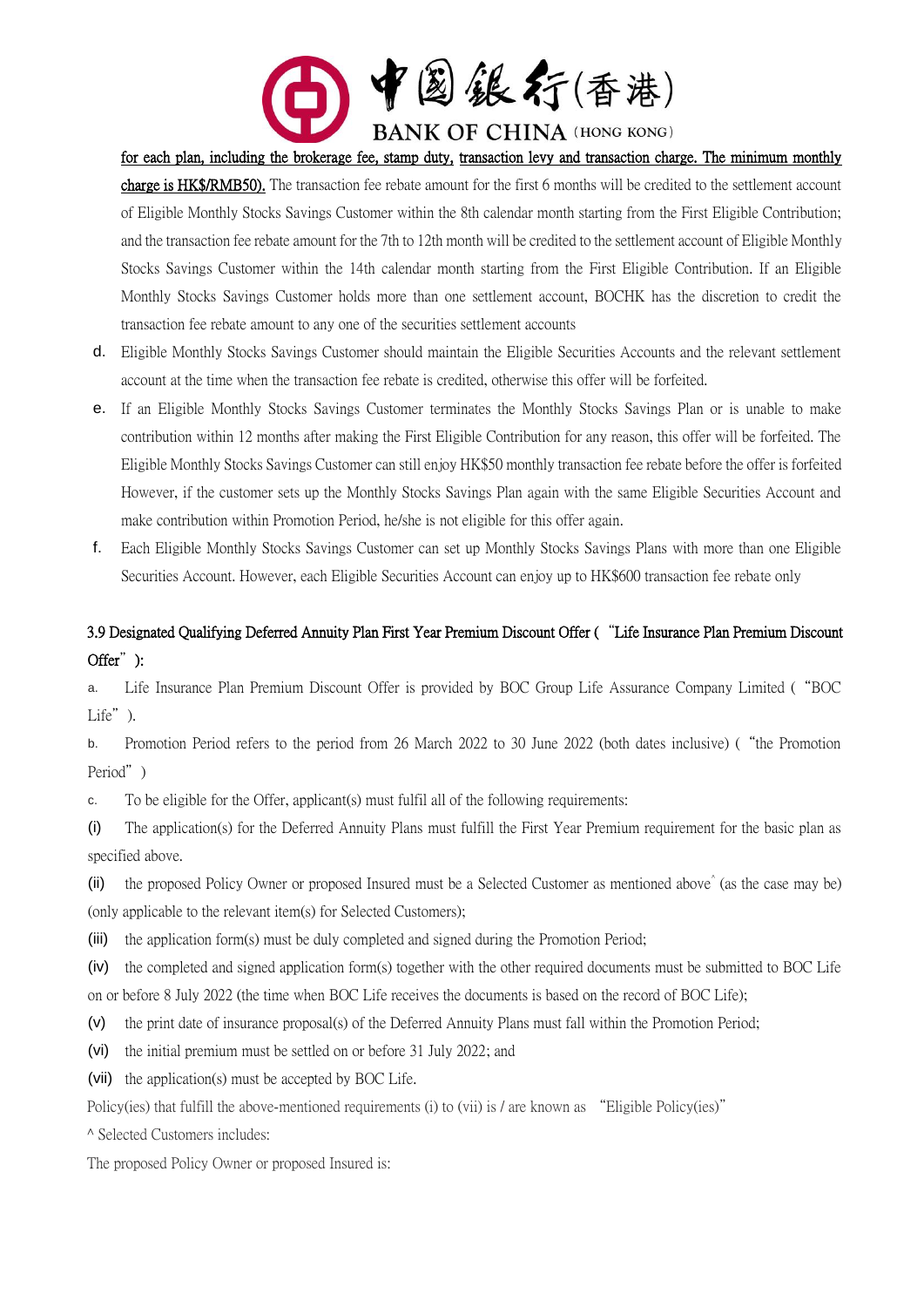

- (1) an existing or newly registered Payroll Service customer of BOCHK and / or
- (2) an existing or new tax loan customer of BOCHK; and / or
- (3) an existing or newly registered BOCHK Private Wealth Customer; and / or
- (4) an existing or newly registered *Wealth Management* Customer of BOCHK; and / or
- (5) an existing or new customer of BOC Credit Card

The proposed Policy Owner(s) or proposed Insured who fulfill(s) any of the above-mentioned requirements (1) to (5) will be considered as"Selected Customers", whilst Selected Customer(s) who is / are either proposed Policy Owner(s) or proposed Insured under the relevant policy may be entitled to the first year premium discount.

(viii) For prepayment cases, premium discount is only applicable to the First Year Premium. First Year Premium does not include levy, pre-paid premium(s) (if applicable) and extra premium loading imposed due to health condition (if applicable).

(ix) For premiums paid on a monthly basis, the initial premium would be the sum of discounted premiums for the first three (3) months. The rest of the first year discounted premiums shall be deducted monthly from the customer's designated account during the fourth (4th) to twelfth (12th) months. For premiums paid on a quarterly, semi-annual or annual basis, the first year discounted premium shall be paid in accordance with the default premium payment date.

(x) The Offer is applicable to the basic plan of the Eligible Policy(ies) and the supplementary rider(s) attached (if any), while the first year premium discount rate is determined in accordance with the standard premium of the basic plan of the Eligible Policy(ies).

(xi) The Offer will be applicable to the Plan only and there is no limit (acceptance of application(s) would be subject to underwriting result) on the number of policies of the Plan that an applicant would apply for.

(xii) The Eligible Policy(ies) must be in force and the Guaranteed Monthly Annuity Income amount, Notional Amount, Sum Insured or the level of benefits (where applicable) of the basic plan and the supplementary rider(s) attached (if any) to such Eligible Policy(ies) must remain unchanged when the Offer is applied, otherwise BOC Life reserves the right to forfeit the entitlement to the Offer and/ or reduce the eligible premium discount amount proportionally.

(xiii) In case the Eligible Policy is lapsed or surrendered before any premium for the second (2nd) policy year is duly paid, the premium discounted amount will be deducted from the refunded value to the Policy Owner. For the avoidance of doubt, any prepaid premium in Premium Deposit Account will not be taken as premium paid for the second (2nd) policy year until it is deducted from the Premium Deposit Account when due.

(xiv) In case the Policy Owner reduces the Guaranteed Monthly Annuity Income amount of the Eligible Policy, the reduced annual premium must meet the above-mentioned minimum First Year Premium requirement of the Offer.

(xv) The Offer cannot be changed, transferred, returned, exchanged for other gifts or redeemed for cash.

(xvi) In case of cancellation of the policy during the cooling-off period or in any event of a refund of premium, the portion of any premium payments that has been deducted by the Offer will under no circumstances be counted as premium paid for reckoning the refundable amount of total premium paid.

(xvii) Except for designated promotions specified by BOC Life, the Offer cannot be used in conjunction with other promotion offers of BOC Life.

(xviii)BOC Life reserves the right to amend, suspend or terminate the Offer and to amend the relevant terms and conditions at any time at its sole discretion without prior notice.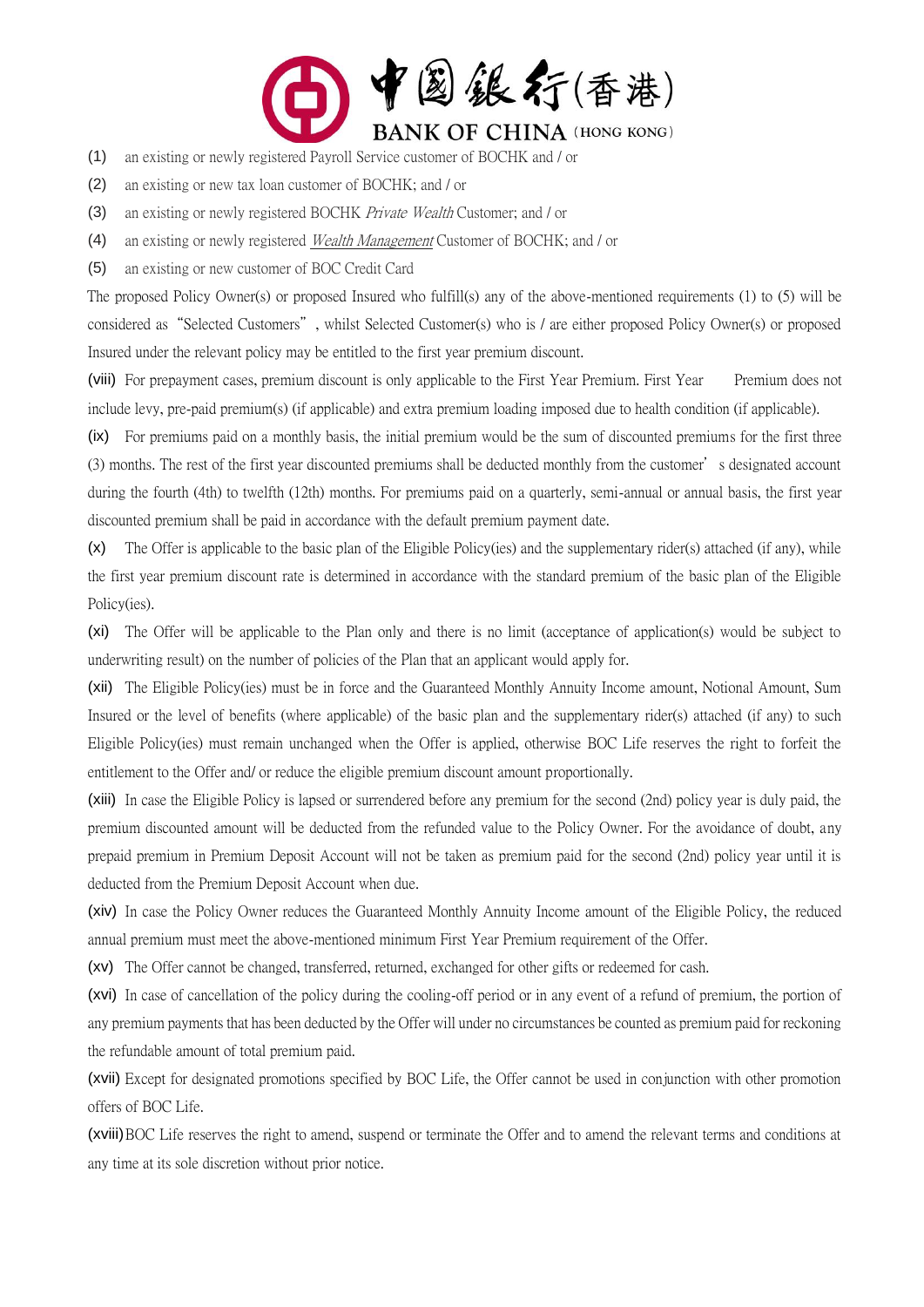

(xix) In case of any dispute, the decision of BOC Life shall be final.

(xx) This material is only related to the Offer. For details of the Plan, please refer to the relevant product brochure, benefit illustration and provisions.

(xxi) Should there be any discrepancy between the Chinese and English versions of this promotion material, the English version shall prevail.

(xxii) The Terms and Conditions of the Offer shall be governed by, and construed in accordance with, the law of the Hong Kong Special Administrative Region.

#### 3.9 (a) Important Notes

• The Deferred Annuity Plans is underwritten by BOC Group Life Assurance Company Limited ("BOC Life"). Bank of China (Hong Kong) Limited ("BOCHK") is the major insurance agency appointed by BOC Life.

• BOC Life is authorised and regulated by Insurance Authority to carry on long term business in the Hong Kong Special Administrative Region of the People's Republic of China ("Hong Kong").

• BOCHK is granted an insurance agency licence under the Insurance Ordinance (Cap. 41 of the Laws of Hong Kong) by Insurance Authority in Hong Kong. (insurance agency licence no. FA2855)

• BOC Life reserves the right to decide at its sole discretion to accept or decline any application for the Plan according to the information provided by the proposed Insured and the applicant at the time of application.

• The Plan is subject to the formal policy documents and provisions issued by BOC Life. Detailed terms and conditions are subject to the official policy document issued by BOC Life. Please refer to the relevant policy documents and provisions for details of the insured items and coverage, premium adjustment, termination conditions, inflation risk, provisions and exclusions.

• BOCHK is the appointed insurance agency of BOC Life for distribution of life insurance products. The life insurance product is a product of BOC Life but not BOCHK.

• In respect of an eligible dispute (as defined in the Terms of Reference for the Financial Dispute Resolution Centre in relation to the Financial Dispute Resolution Scheme) arising between BOCHK and the customer out of the selling process or processing of the related transaction, BOCHK is required to enter into a Financial Dispute Resolution Scheme process with the customer; however any dispute over the contractual terms of the insurance product should be resolved between directly BOC Life and the customer. BOC Life reserves the right to amend, suspend or terminate the Plan at any time and to amend the relevant terms and conditions. In case of dispute(s), the decision of BOC Life shall be final.

• This promotion material is for reference on the key product features of this Plan and is intended to be distributed in Hong Kong only. You are advised to read in conjunction with the product leaflet of this Plan. Please refer to the product leaflet, policy documents and provisions issued by BOC Life for details (including but not limited to insured items and coverage, detailed terms, key risks, conditions, exclusions, important notes, policy costs and fees) of the Plan.

Designated Qualifying Deferred Annuity Plan: BOC Life Deferred Annuity (Lifetime) underwritten by BOC Group Life Assurance Company Limited ("BOC Life") may also provide a tax deduction:

• There might not be tax deduction benefits for retired Policy Owners who are not subject to salaries tax or tax under personal assessment.

• Certification by the Insurance Authority: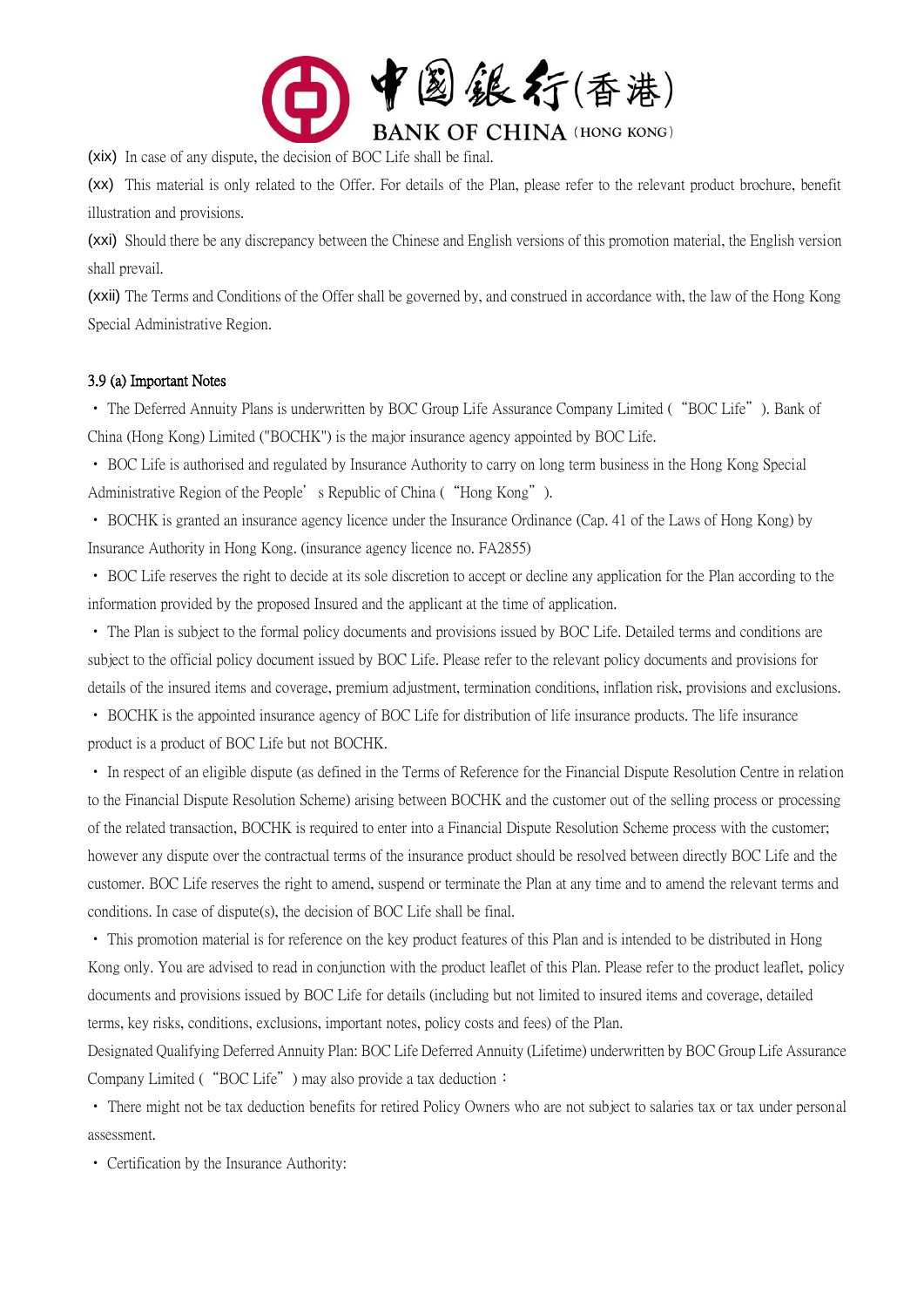

The mere fact that the Plan has been certified by IA does not mean that the premiums paid for policies under the Plan are eligible for tax deductions. Certification by IA is only an indication that the product complies with the criteria set out by IA. IA's certification is not a recommendation or endorsement of the policy nor does it guarantee the commercial merits of the policy or its performance. It does not mean the policy is suitable for all Policy Owners nor is it an endorsement of its suitability for any particular Policy Owner or class of Policy Owners. The policy has been certified by the IA but such certification does not imply official recommendation. The IA does not take any responsibility for the contents of the product brochure of the policy, makes no representation as to its accuracy or completeness, expressly disclaims any liability whatsoever for any loss howsoever arising from or in reliance upon the whole or any part of the contents of the product brochure of the policy.

Please note that the Qualifying Deferred Annuity Policy ("QDAP") status of this product does not necessarily mean you are eligible for tax deduction available for QDAP premiums paid. This product's QDAP status is based on the features of the product as well as certification by the IA and not the facts of your own situation. You must also meet all the eligibility requirements set out under the Inland Revenue Ordinance and any guidance issued by the Inland Revenue Department of HKSAR before you can claim these tax deductions. Any general tax information provided is for your reference only, and you should not make any tax-related decisions based on such information alone. You should always consult with a professional tax advisor if you have any doubts. Please note that the tax law, regulations or interpretations are subject to change and may affect related tax benefits including the eligibility criteria for tax deduction. BOC Life does not take any responsibility to inform you about any changes in the laws and regulations or interpretations, and how they may affect you. Further information on tax concessions applicable to QDAP may be found at the website of IA www.ia.org.hk.

• The Policy Owner is subject to the credit risk of BOC Life. If the Policy Owner discontinues and / or surrenders the insurance plan in the early policy years, the amount of the benefit he / she will get back may be considerably less than the amount of the premium he / she has paid.

#### (4) Terms and Conditions of BoC Pay Offers:

#### Terms and Conditions of Gift Point Rewards Programme ("the Programme"):

1. The Programme includes, but is not limited to, "Offset Spending with Gift Points" Redemption Programme, and

"Merchant Gift eVoucher" Gift Points Redemption Programme (the "Gift"). Unless otherwise specified, the Programme is applicable to BOC Credit Cards that are issued in Hong Kong bearing the logo  $\bullet$  ("Eligible Credit Card"), Smart Account and Payment Account (the "Eligible Banking Account"), but excludes BOC Credit Cards issued in the mainland and Macau, BOC CEADual Currency Credit Cards, BOC Hong KongAirlines Visa Cards, BOC Great Wall International Credit Cards, USD cards, BOC Purchasing Cards, Private Label Cards and participants of the Automated Cash Rebate Redemption.

2. Unless otherwise specified, the Gift Points earned through the Eligible Credit Card and/or Eligible Banking Account under the name of the same maincardholder or banking account can be pooled together for Gift redemption.

3. Unless otherwise specified, Gift Points will be deducted from the selected Eligible Credit Card or Eligible Banking Account for redemption purposes. Where the Gift Points required for redemption are insufficient, the system shall deduct the remaining requested Gift Points from other Eligible Credit Card or Eligible Banking Accounts of the customer automatically, calculated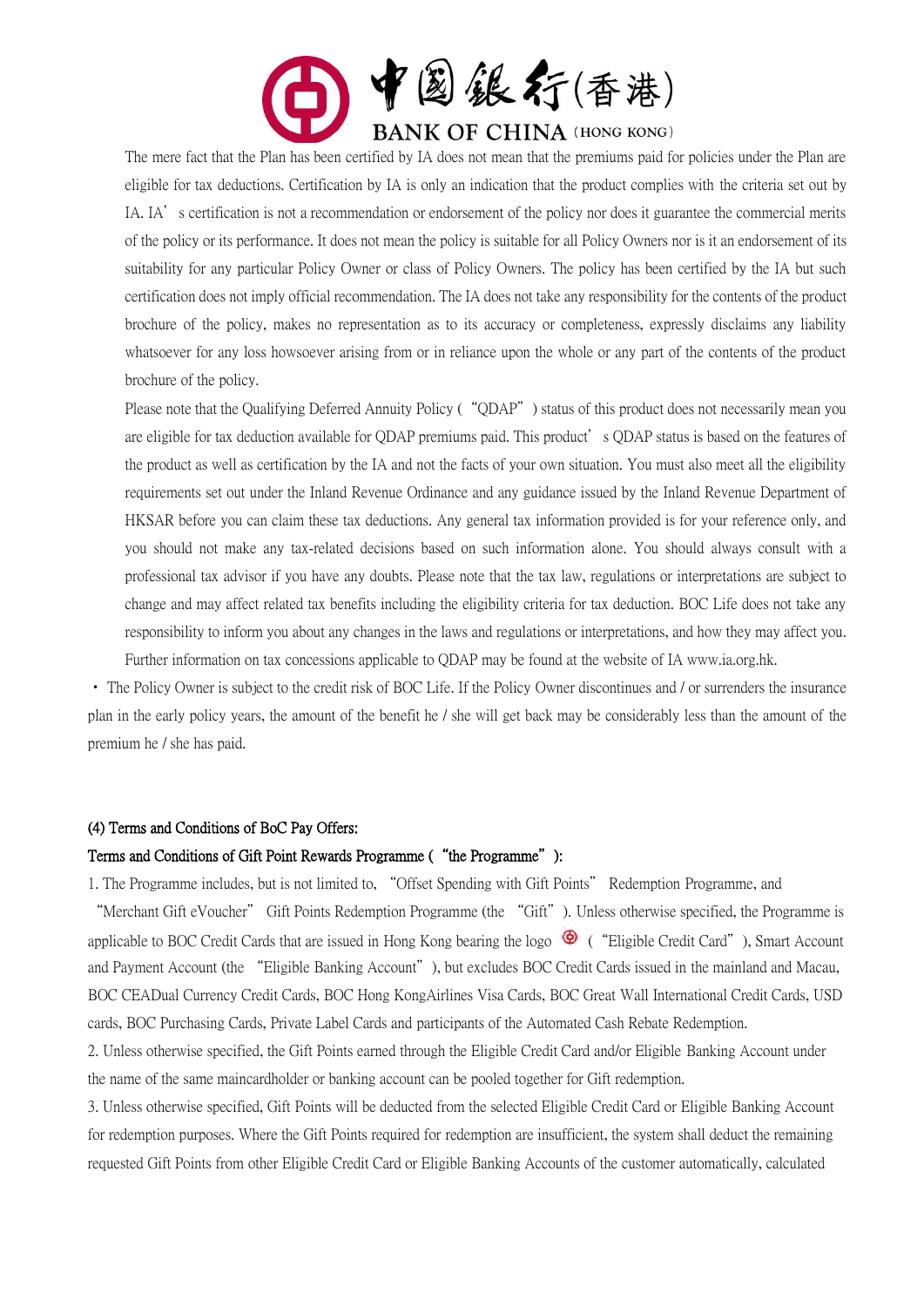

based on the most recent expiry date of the Gift Points. The status of the relevant account must be normal, valid and in good standing at the time of redemption. Bank of China (Hong Kong) Limited (the "BOCHK") and/or BOC Credit Card (International) Ltd ("The Company") reserve the right to cease Gift redemption for a relevant account which is blocked or terminated (whether or not resulting from a discretion exercised by BOCHK or the Company).

4. Unless otherwise specified, the available Gift Point(s) balance of an Eligible Credit Card is subject to the record shown on the latest monthly statement. The Gift Point(s) balance of an Eligible Banking Account can be checked through the BoC Pay Mobile App.

#### Terms and Conditions of Gift Point Rewards Programme ("the Programme"):

1. The Programme includes, but is not limited to, "Offset Spending with Gift Points" Redemption Programme, and "Merchant Gift eVoucher" Gift Points Redemption Programme (the "Gift"). Unless otherwise specified, the Programme is applicable to BOC Credit Cards that are issued in Hong Kong bearing the logo ("Eligible Credit Card"), Smart Account and Payment Account (the "Eligible Banking Account"), but excludes BOC Credit Cards issued in the mainland and Macau, BOC CEA Dual Currency Credit Cards, BOC Hong Kong Airlines Visa Cards, BOC Great Wall International Credit Cards, USD cards, BOC Purchasing Cards, Private Label Cards and participants of the Automated Cash Rebate Redemption.

2. Unless otherwise specified, the Gift Points earned through the Eligible Credit Card and/or Eligible Banking Account (the "Gift Points of Eligible Account") under the name of the same main cardholder or banking account can be pooled together for Gift redemption.

3. Unless otherwise specified, Gift Points will be deducted from the selected Eligible Credit Card or Eligible Banking Account for redemption purposes. Where the Gift Points required for redemption are insufficient, the system shall deduct the remaining requested Gift Points from other Eligible Credit Card or Eligible Banking Accounts of the customer automatically, calculated based on the most recent expiry date of the Gift Points. The status of the relevant account must be normal, valid and in good standing at the time of redemption. Bank of China (Hong Kong) Limited (the "BOCHK") and/or BOC Credit Card (International) Ltd ("The Company") reserve the right to cease Gift redemption for a relevant account which is blocked or terminated (whether or not resulting from a discretion exercised by BOCHK or the Company).

4. Unless otherwise specified, the available Gift Point(s) balance of an Eligible Credit Card is subject to the record shown on the latest monthly statement. The Gift Point(s) balance of an Eligible Banking Account can be checked through the BoC Pay Mobile App.

5. Gift Points cannot be exchanged for cash and are not transferrable.

6. Accepted redemptions cannot be cancelled or changed. Redeemed Gifts cannot be transferred, returned, changed to other gifts/gift vouchers, converted into cash or refunded. Usage of Gifts is bound by the relevant terms of the Suppliers. The Company and/or BOCHK are not the suppliers of the Gifts. Customers need to contact relevant suppliers directly if there is any enquiry or complaint regarding the Gifts. The Company and/or BOCHK will not be responsible for consequences related to the usage of Gifts and their related services. Redeemed Gift Points cannot be returned.

7. Gift Point(s) of a cancelled/expired Eligible Credit Card and/or a cancelled Eligible Banking Account will be cleared automatically and will not be accepted for any Gift redemption.

8. Unless otherwise specified, the Eligible Credit Card under the same customer name may be entitled to the enhanced discount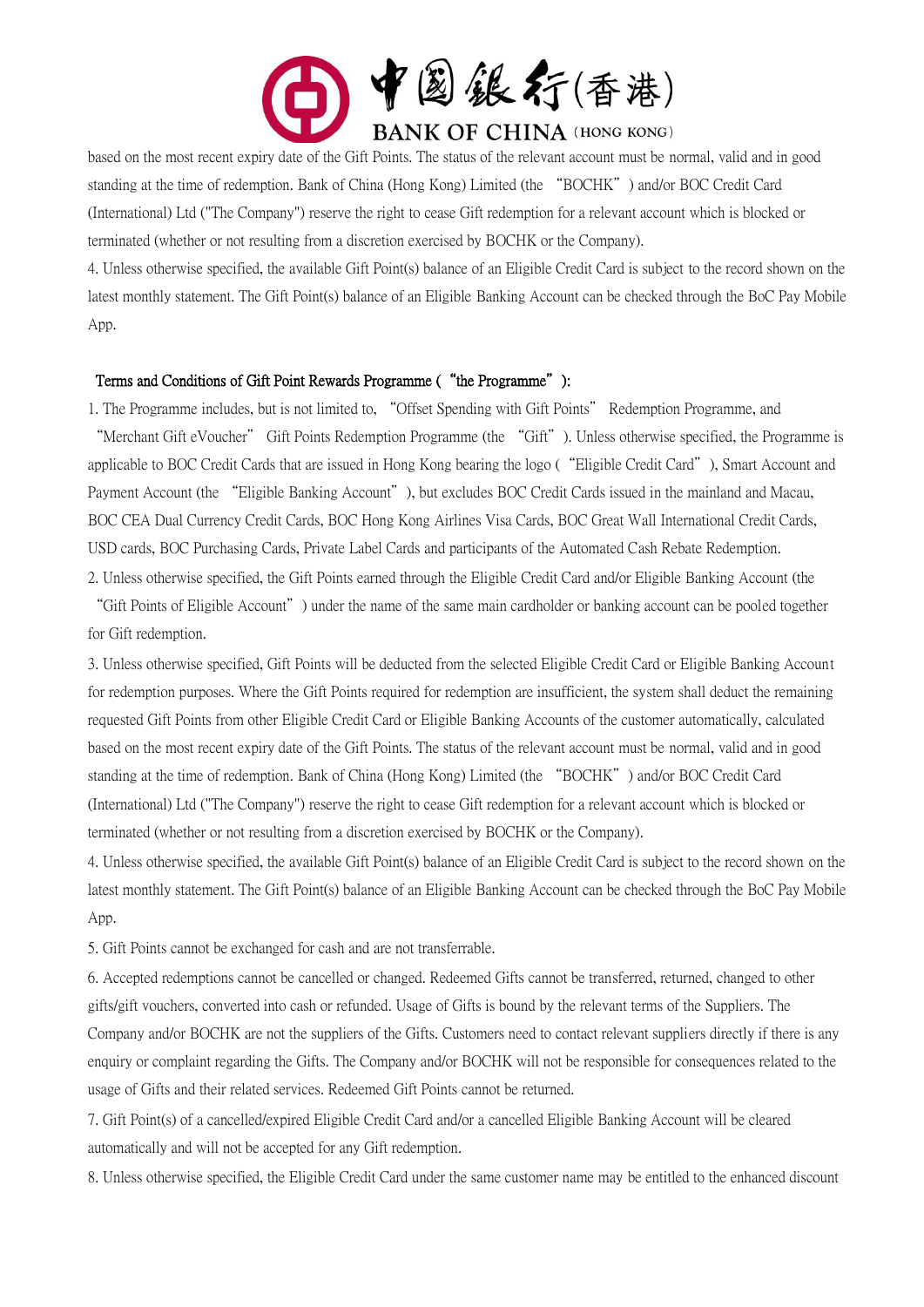

rates in different redemption programmes based on the years of cardholding for Gift redemption (the "Year of Cardholding Offer"), provided that the Credit Card is still valid and in good standing. Year of Cardholding Offer is calculated based on the longest held BOC Credit Card. The Year of Cardholding Offer for Commercial Cards will be calculated based on the card issued date of each individual Cardholder's account and not by the company account open date. A customer who holds both an Eligible Credit Card and Eligible Banking Account is entitled to the Year of Cardholding Offer based on the longest held BOC Credit Card. A customer who does not hold any Eligible Credit Card will not be entitled to the Year of Cardholding Offer. 9. The Year of Cardholding Offer is applicable to the "Merchant Gift eVoucher" Gift Point Redemp-tion Programme,

"Offset Spending with Gift Points" Redemption Programme and other programmes specified by the Company from time to time. The Year of Cardholding Offer is not applicable to BOC Henderson Club Visa Card. Details are as below:

| Year(s) of                 | Required Gift Points for | Required Gift Points for | Required Gift Points |
|----------------------------|--------------------------|--------------------------|----------------------|
| Cardholding                | redeeming HK\$100        | redeeming HK\$50         | for offsetting HK\$1 |
|                            | Merchant Gift eVoucher   | Merchant Gift eVoucher   |                      |
| Held for 10 years or below | 25,000 Gift Points       | 12,500 Gift Points       | 250 Gift Points      |
| Held for 11 years or above | 20,000 Gift Points       | 10,000 Gift Points       | 200 Gift Points      |
|                            | $(20\% \text{ off})$     | $(20\% \text{ off})$     | $(20\% \text{ off})$ |

Remark: Cardholders who have held their cards for 10 years but below the 11-year threshold can redeem a particular merchant gift eVoucher or offset spending at the basic redemption rate of Gift Points. Cardholders who have held their cards for 11 years or above can redeem particular merchant gift eVoucher or offset spending with 20% off the redemption rate of Gift Points. 10. Subject to the requirements stated thereinafter, an Eligible Credit Cardholder who successfully conducts any one of the Eligible Transactions set out below with an Eligible Credit Card (includes payment through BoC Pay and other mobile payment bound with a BOC Credit Card) will be entitled to participate in the Programme: (i) Retail Purchase#

(ii) "Cash Before Card Service"

(iii) Online bill payment (Only applicable to BOC Visa Infinite Card, BOC UnionPay Dual Currency Diamond Card, BOC World MasterCard, BOC Visa Signature Card, BOC Platinum Credit Card, BOC Titanium Credit Card and BOC Commercial Card#)

(iv) "JET Payment" Service#

(v) Octopus Automatic Add Value Service#

A Cardholder is entitled to earn 1 Gift Point of Credit Card for every HK\$1 spent or for every RMB¥1 spent with a BOC Dual Currency Credit Card (annual fees, handling fees, cash advances, balance transfers and cash instalment plans are not entitled to Gift Points). The Pro-gramme does not apply to any transaction / merchant category as the Company may at its sole discretion determine from time to time. The Programme does not apply to the BOC Dual Currency Card spending in the mainland for purchase of property, motor vehicle, fuel, air ticket, hospital and the settlement of school fees, as well as purchases in wholesale and supermarkets. The Company reserves the right to change the above-mentioned categories and merchants from time to time at its sole discretion. Eligible Transactions, whether posted or not, which are subsequently partly or fully cancelled, refunded or reversed (including tax refund on purchases) will not be eligible for Gift Points.

# Gift Points are not applicable to bill payments made to payees such as the "Inland Revenue Department", "Banking and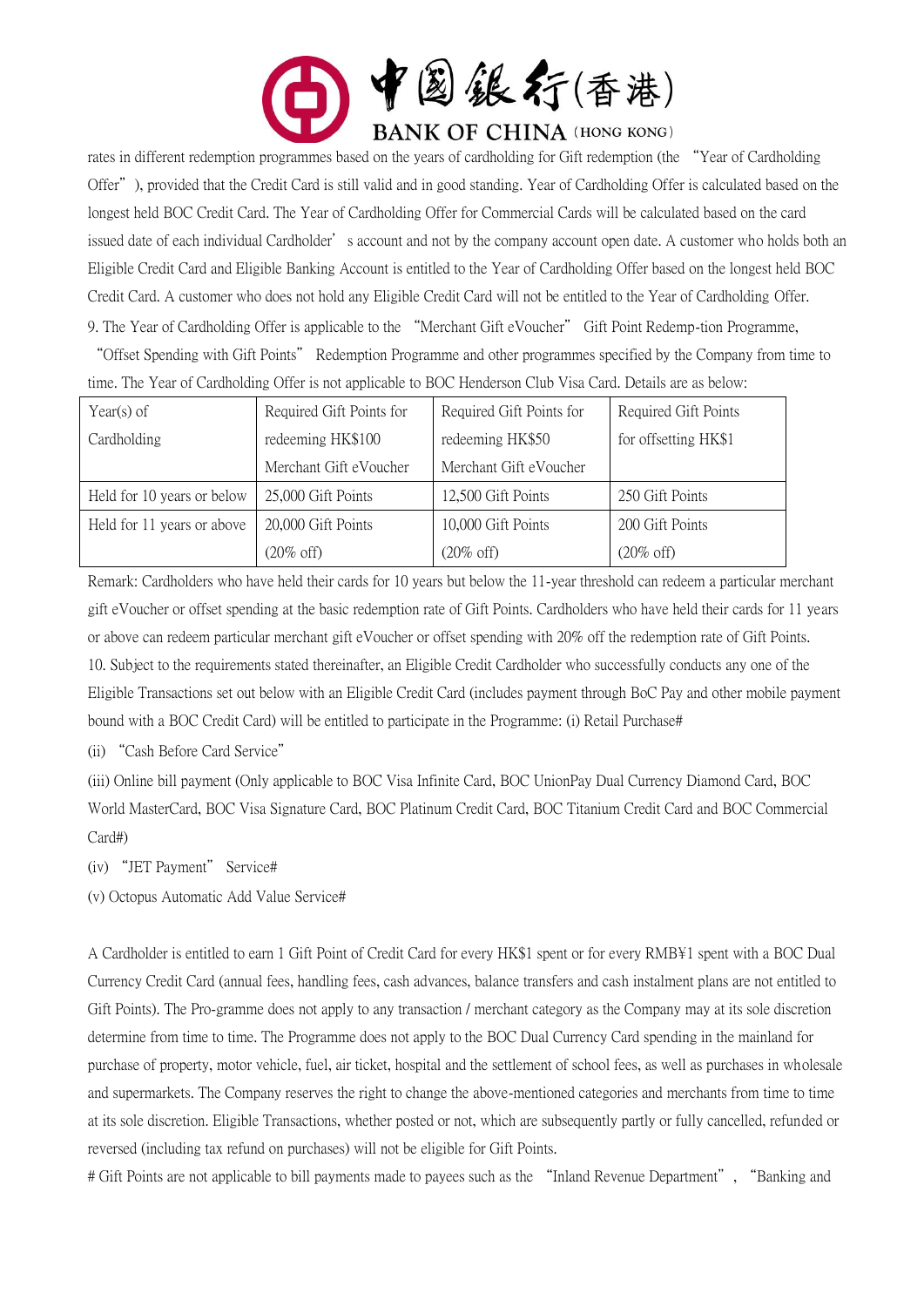

Credit Card Services", "Securities Broker", "Credit Services" and under the bill type of "Policy Loan Repayment". For bill payments made to other merchant categories via Online Bill Payment, "JET Payment", Octopus Automatic Add Value Service transactions, person to person (P2P) fund transfers via mobile device/app/electronic platform as well as retail transactions under Supermarket, Convenience Store, Grocery Stores, Miscellaneous Food Stores and Government Department categories, each Main Card and Additional Card of an Eligible Credit Card under the name of same Main Cardholder is entitled to an aggregate maximum of 10,000 Gift Points per statement cycle. Merchant categories are defined by Visa, Mastercard, China UnionPay or the Company at their sole discretion and may be subject to change from time to time.

11. An Eligible Credit Cardholder of a BOC Dual Currency Credit Card can enjoy the offer using the account denominated in Hong Kong dollars.

12. Unless otherwise specified, the maximum retention period for Gift Points is as follows: 3 years for BOC Visa Infinite Card and BOC UnionPay Dual Currency Diamond Card, 2 years for BOC

World Mastercard, BOC Visa Signature Card and BOC Platinum Card, and 1 year for other card types. Gift Points earned by each Commercial Card cannot be pooled for Gift redemption. All Gift Points earned by the Main and Additional Cardholders can be pooled together for Gift redemption and can be redeemed by Cardholders. Gift Points from various Eligible Credit Card under the same Main Card Cardholder can be pooled together for redemption (excludes BOC Henderson Club Visa Card, BOC CEA Dual Currency Credit Card and BOC Hong Kong Airlines Visa Card). The Programme is only applicable to the Main Cardholder. The Company reserves the right to reject any redemption request and/or to cancel all awarded Gift Points if a Cardholder breaches the provision of the Credit Card User Agreement/Credit Card Agreement ("User Agreement"), cancels the card or defaults in card payments.

13. Unless otherwise specified, the earned Gift Point(s) will be reflected within 3 days after the transaction is posted. Gift Point(s) earned with an Eligible Credit Card within the last statement cycle before Gift Points expiry will only be reflected in the next Gift Points validity period. For example, if the expiry date of Credit Card Gift Points is 31 December 2020, Gift Point(s) posted during 1 - 31 December 2020 will expire on 31 December 2021 (assuming the validity period for Gift Points of such Credit Card is 1 year).

14. Subject to the requirements stated thereinafter, the customer of an Eligible Banking Account who successfully conducts any one of the eligible transactions set out below through BoC Pay QR Payment bound with an Eligible Banking Account will be entitled to participate in the Programme:

(i) Purchase at merchant(s)

(ii) Bill Payment

The customer of an Eligible Banking Account is entitled to earn 1 Gift Point of Banking Account for every HK\$1 spent with BoC Pay. Eligible transactions, whether posted or not, which are subsequently partly or fully cancelled, refunded or reversed will not be eligible for Gift Points.

15. Eligible Transaction refers to a transaction that is settled by BoC Pay QR payment in Hong Kong dollars. Unless otherwise specified, the maximum retention period for each Reward Gift Point for the Eligible Banking Account is up to 1 year. Each customer of an Eligible Banking Account is entitled to an aggregate maximum of 10,000 Gift Points per statement cycle. BOCHK reserves the right to change the above mentioned categories and merchants from time to time at its sole discretion. 16. If a customer who holds an Eligible Banking Account is upgraded from Payment Account to Smart Account, the original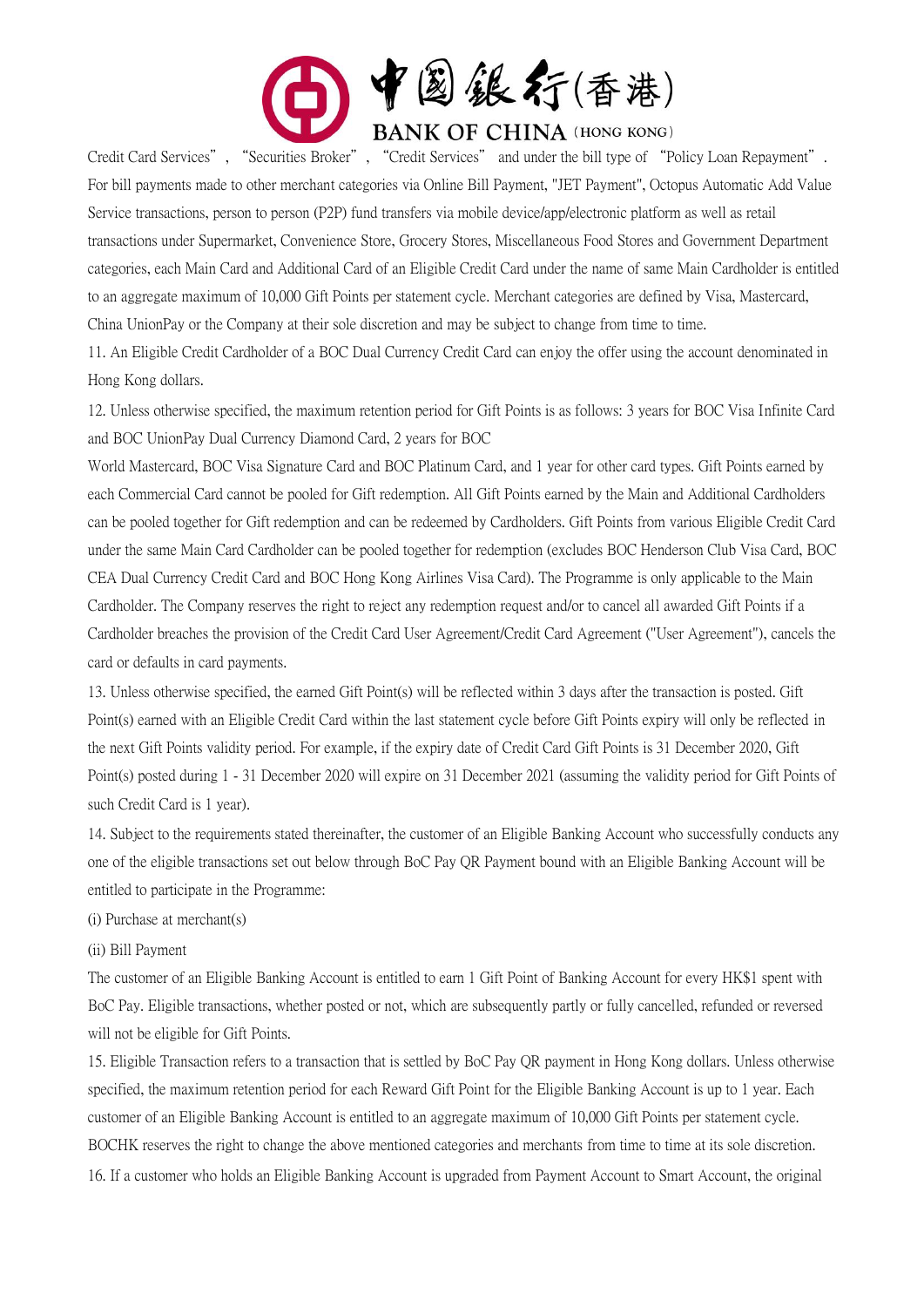

points will be retained and transferred to the newly opened Smart Account accordingly.

17. Enquiries on Gift Points that are earned from an Eligible Banking Account can be made via, but not limited to, BoC Pay or BOCHK Mobile Banking. The Gift Points earned on each exchange may not be reflected instantly. Actual transaction record of Gift Points and the latest points balance are subject to BOCHK record.

18. BOCHK and the Company reserve the right to change or amend the Gift Points exchange rate and/or the minimum Gift Points required each time.

19. Any fraudulent use or abuse of the Programme or the redemption process may result in forfeiture of the accrued Gift Point(s) as well as the cancellation of the relevant Gift Points Accounts. The Company further reserves the right to take such legal actions as may be appropriate in such instances.

20. Customers are responsible for the data charges of using and/or downloading the BOCHK Mobile Application imposed by their service providers. Please download the mobile app from the official software application store or BOCHK homepage, and pay attention to the identifying words of the search. By using the BOCHK Mobile App, the customers agree to the disclaimer and policy of BOCHK on the BOCHK Mobile App from time to time.

21. BOCHK and the Company accept no liability for the quality of or any matter relating to the Gift or services provided by the participating suppliers/merchants. The relevant participating suppliers/merchants are solely responsible for the obligations and liabilities relating to the Gift or services.

22. BOCHK and/or the Company reserve the right to change, suspend or terminate the Programme or to amend the terms and conditions of this Programme at their sole discretion. Terms and conditions apply for the above products, services and offers. For details, please make enquiries to the Company and/or BOCHK staff.

23. All matters and disputes are subject to the final decision of the Company and/or BOCHK.

24. No persons other than the customers, BOCHK and the Company will have any rights under the Contracts (Rights of Third Parties) Ordinance to enforce or enjoy the benefits of any of the provisions of these terms and conditions.

25. Should there be any discrepancy or inconsistence between the English and the Chinese versions of these Terms and Conditions, the Chinese version shall prevail.

# Terms and Conditions of "Merchant Gift eVoucher" Gift Points Redemption Programme:

1. "Merchant Gift eVoucher" Gift Points Redemption Programme via BoC Pay is applicable to customers who hold an Eligible Credit Card (excluding co-brand cards that may be announced by the Company from time to time, including but not limited to BOC Henderson Club Visa Card) and/or Eligible Banking Account.

2. Customer is required to bind BoC Pay with a BOC Dual Currency Card or Eligible Banking Account before participating in "Merchant Gift eVoucher" Gift Points Redemption Programme. Usage of BoC Pay is subject to its Terms and Conditions, please call Credit Card Customer Services Hotline on (852) 2853 8828 or Personal Customer Service Hotline on (852) 3988 2388 if there are any enquiries.

3. Customers can only redeem Merchant Gift eVoucher ("Gift eVoucher") via BoC Pay. While participating in this Programme, the Eligible Credit Card or Eligible Banking Account selected by the customer will be treated as the master account; Gift Points will be deducted from the master account first. Where the Gift Points in the master account are insufficient, the system will automatically deduct the remaining Gift Points from the customer's Eligible Credit Card or Eligible Banking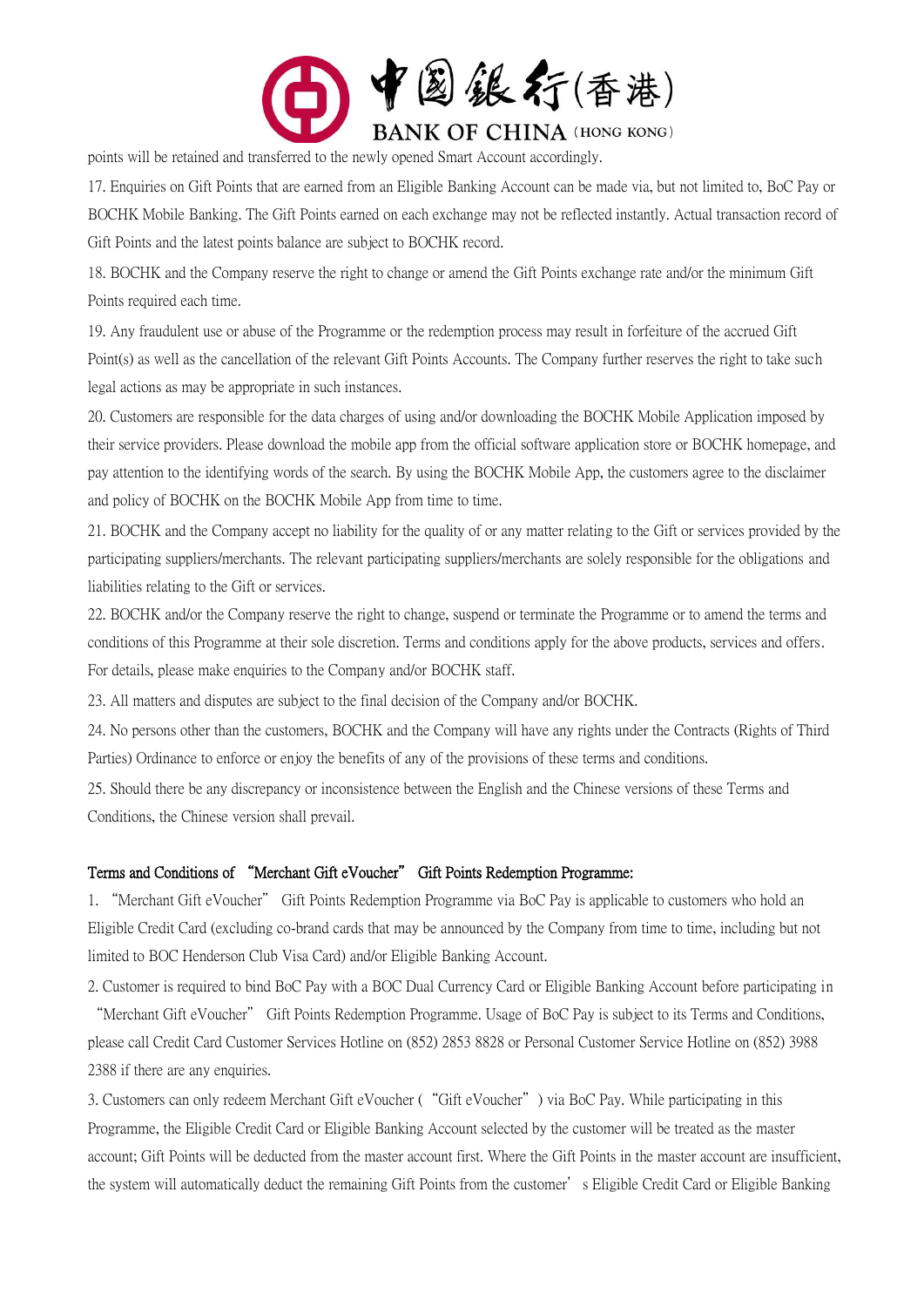

Account which has Gift Points that will expire sooner.

4. A transaction using Gift Points to redeem Gift eVouchers cannot be altered, returned or cancelled once confirmed. The Gift Points of Eligible Account used for redemption will not be returned. Relevant redemption transactions will be shown on BoC Pay. Gift eVouchers redeemed will be stored on the customer's BoC Pay after the transactions. The customer must keep and handle Gift eVouchers with care. Gift eVouchers redeemed cannot be changed, refunded or transferred. BOCHK and/or the Company will not reissue or change Gift eVouchers, nor will they accept responsibility for the loss of an Gift eVoucher if it is not caused by the BoC Pay mobile application system.

5. There is limited stock of each type of Gift eVoucher. Redemption will be served on a first-come-first-served basis and while stocks last. Gift eVouchers will be bounded by the terms and conditions of respective suppliers, please refer to the detail page of the relevant Gift eVoucher.

# Terms and Conditions of "Offset Spending with Gift Points" Redemption Programme:

1. "Offset Spending with Gift Points" via BoC Pay is applicable to customers who hold an Eligible Credit Card (excluding the co-brand cards that may be announced by the Company from time to time, including but not limited to BOC Henderson Club Visa Card) and/or Eligible Banking Account.

2. Customer is required to bind BoC Pay with a BOC Dual Currency Card or Eligible Banking Account before using "Offset Spending with Gift Points". Usage of BoC Pay is subject to its Terms and Conditions, please call Credit Card Customer Services Hotline on (852) 2853 8828 or Personal Customer Service Hotline on (852) 3988 2388 if there are any enquiries. 3. Eligible Transaction refers to a merchant transaction that is settled by BoC Pay QR payment in

Hong Kong dollars excluding transaction settled by FPS. The BOC Dual Currency Card or Eligible Banking Account selected by the customer will be treated as the master account; Gift Points will be deducted from the master account first. Where the Gift Points in the master account are insufficient, the system will automatically deduct the remaining Gift Points from the customer's Eligible Credit Card or Eligible Banking Account which has Gift Points that will expire first. Gift Point(s) of a cancelled/expired Eligible Credit Card and/or a cancelled Eligible Banking Account will be cleared automatically and will not be accepted for the usage of "Offset Spending with Gift Points".

4. Every 250 Gift Points can be used to offset HK\$1 of eligible transaction amount. Customer has to meet the minimum amount requirement (HK\$1) per redemption. Customer may redeem up to the transaction amount in full with Gift Points (transaction amount must be in a whole number, e.g. if the transaction amount is HK\$100.5, customer can offset a maximum of HK\$100 with 25,000 Gift Points, and the residual amount must be settled via BoC Pay) or available Gift Points (whichever is lower). The amount offset by "Offset Spending with Gift Points" will be posted into the master account that has been chosen by the customer within 3 working days after the transaction. For BOC Dual Currency Card, records of eligible transaction and that of

"Offset Spending with Gift Points" may differ, and may be shown on different monthly statements, due to different cut-off dates of the credit card.

5. "Offset Spending with Gift Points" can be used together with the "Discount/Instant Discount" offer. The following situations are only applicable to "Scan to Pay" transactions: if the customer confirms to offset the spending with Gift Points, the "Discount/Instant Discount" offer will be applied to the relevant transaction first, and the Payment Amount will be equal to the amount after the deduction of "Discount/Instant Discount" from the original price. If the customer has sufficient Gift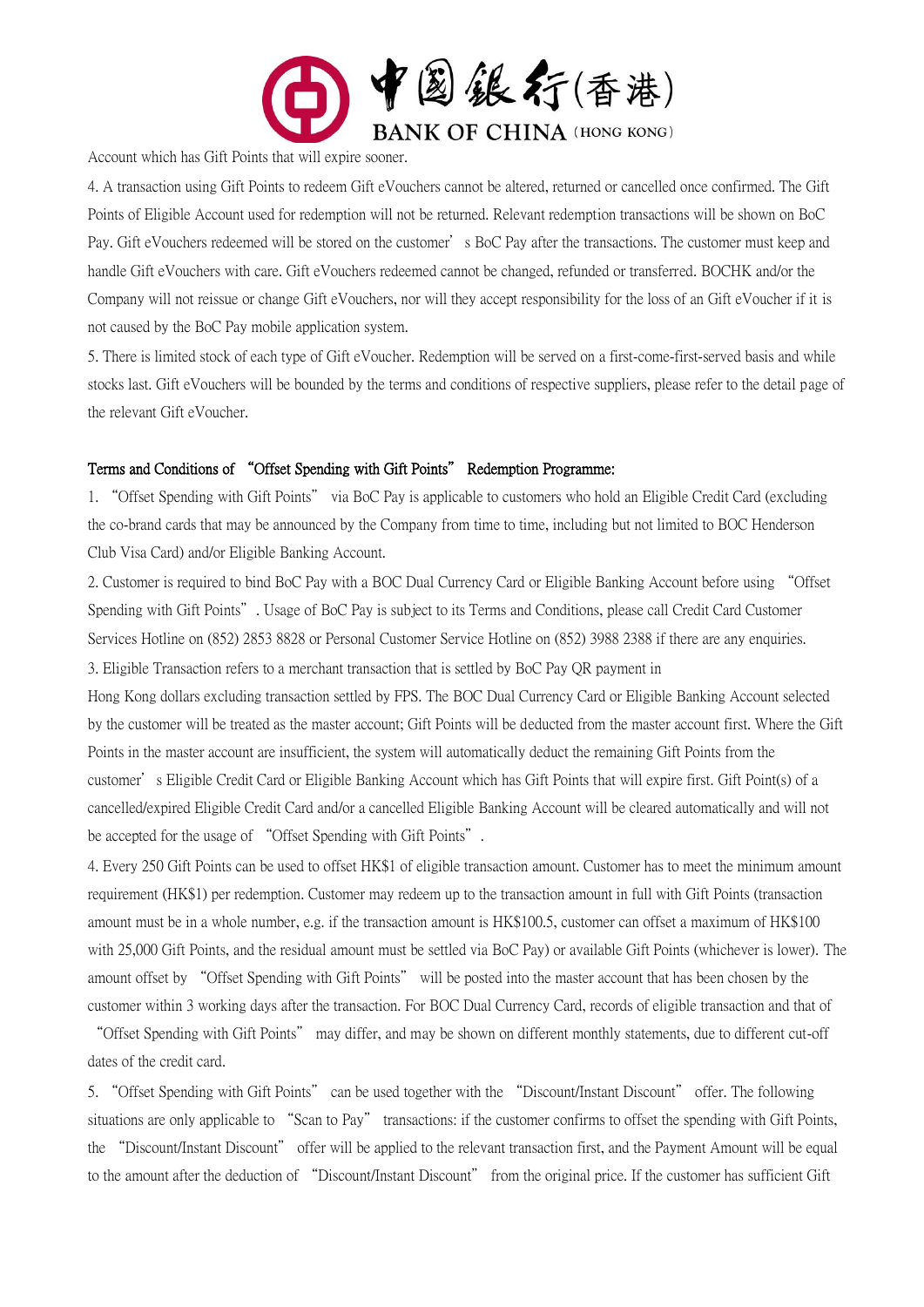

Points of Eligible Account to offset the Payment Amount, Gift Points will be deducted from the selected BOC Dual Currency Card and/or Eligible Banking Account. The Offset Amount will be posted to the customer's master account after the transaction (please refer to Examples A and B below for details). If the customer does not have sufficient Gift Points of Eligible Account to offset the Payment Amount, all the available Gift Points of Eligible Account will be deducted from the account(s) first and the Offset Amount will be posted to customer's master account after the transaction (please refer to the Example C below for details). Payment Amount must be settled by the selected master account.

| Example       | OriginalPric | "Dis-      | PaymentA | Gift Point   | PointstobeD | OffsetAmo | PointBalanc |
|---------------|--------------|------------|----------|--------------|-------------|-----------|-------------|
|               | e            | count/In-  | mount    | balance of   | educted     | unt       | e           |
|               |              | stant Dis- |          | Eligible     |             |           |             |
|               |              | count"     |          | Account      |             |           |             |
|               |              | Amount     |          | (for Offset) |             |           |             |
|               |              |            |          | the Spend-   |             |           |             |
|               |              |            |          | ing)         |             |           |             |
| А             | \$99         | \$20       | \$79     | 24,750(\$99) | 19,750      | \$79      | 5,000       |
| B             | \$99         | \$20       | \$79     | 22,250(\$89) | 19,750      | \$79      | 2,500       |
| $\mathcal{C}$ | \$99         | \$20       | \$79     | 17,250(\$69) | 17,250      | \$69      | 0           |

6. "Offset Spending with Gift Points" cannot be cancelled after redemption. If a customer returns or cancels the Eligible Transaction, Gift Points used for offset will not be returned. The offset amount will be credited to the customer's master account. For BOC Dual Currency Card, returned credit amount can be used to settle outstanding retail spending on the credit card. For Eligible Banking Account, returned credit amount can be used to settle the outstanding retail spending and bill payment. The returned credit amount cannot be transferred, returned or exchanged for cash. The status of the relevant account must be normal, valid and/or in good standing at the time of redemption. If a relevant account which is blocked or terminated (whether or not resulting from a discretion exercised by BOCHK or the Company), the redemption amount will be cancelled, and BOCHK and the Company shall not be liable to the customer for any losses caused.

#### "Festive Surprise: 20% off on Gift Points to Offset Spending" Terms and Conditions:

1. The "Festive Surprise: 20% off on Gift Points to Offset Spending" promotion (the "Promotion") is only applicable on designated dates in 2022, including Feb 1 to Feb 3, Feb 14, Mar 8, Apr 15 to Apr 18, May 1, May 8 to 9, Jun 3, Jun 19 (the "Promotion Period").

2. The Promotion via BoC Pay Mobile App ( "BoC Pay") is only applicable to BOC Credit Cards that are issued in Hong Kong bearing the logo  $\bullet$  ( "Eligible Credit Card"), Smart Account and Payment Account (the "Eligible Banking Account"), but excludes BOC Credit Cards issued in the mainland and Macau, BOC CEA Dual Currency Credit Cards, BOC Hong Kong Airlines Visa Cards, BOC Great Wall International Credit Cards, USD cards, BOC Purchasing Cards, Private Label Cards and participants of the Automated Cash Rebate Redemption.

3. Unless otherwise specified, the Gift Points earned through the Eligible Credit Card and/or Eligible Banking Account (the "Gift Points of Eligible Account") under the name of the same main cardholder or banking account can be pooled together.

4. The customer is required to use BoC Pay to settle the payment at BoC Pay merchants with a rate of 200 Gift Points to offset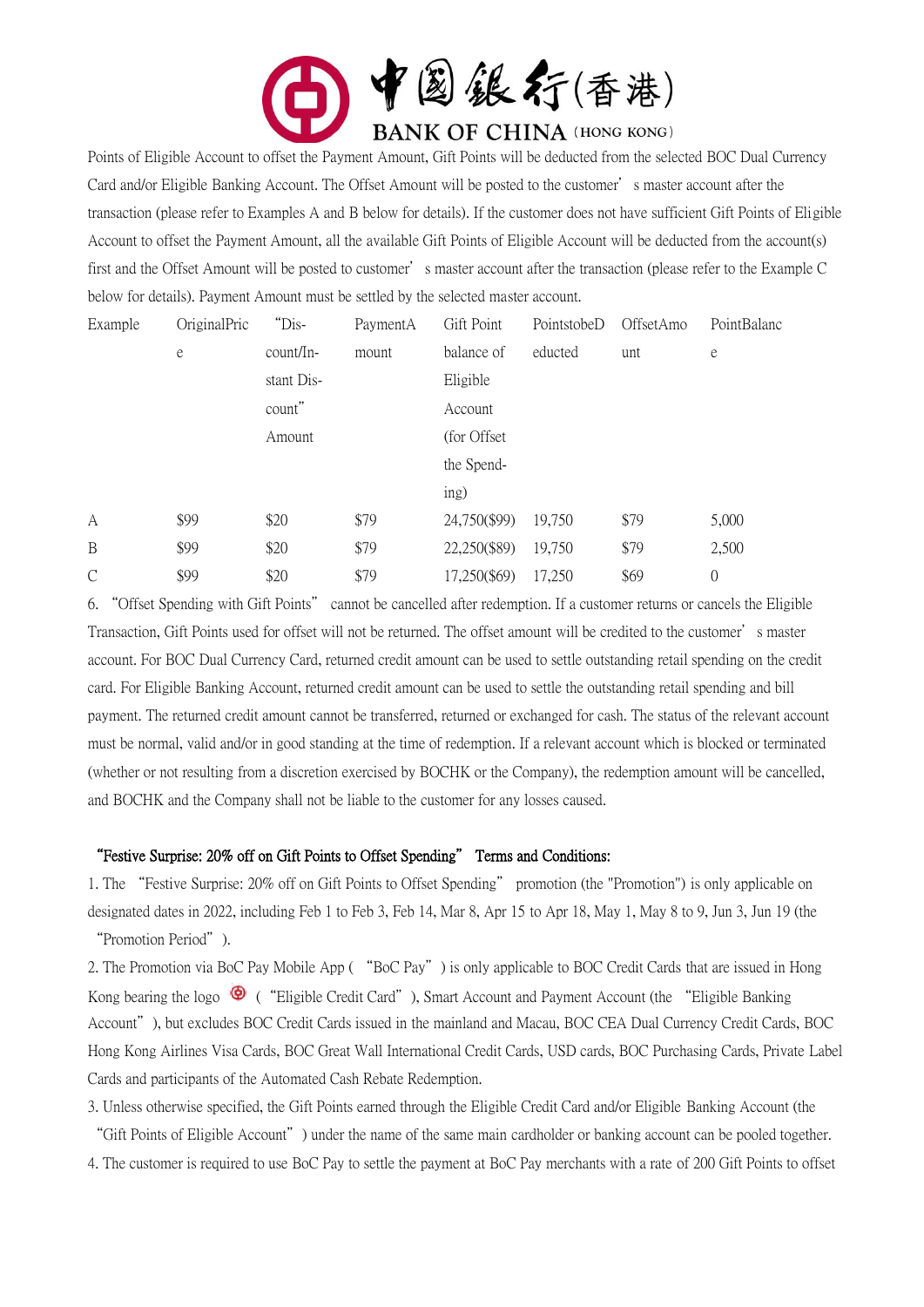

HK\$1 of Eligible Transaction Amount (Standard Conversion Rate: 250 Gift Points to offset HK\$1 of Eligible Transaction Amount) on designated dates. The customer is required to bind BoC Pay with a BOC Dual Currency Card or Eligible Banking Account to participate in the promotion. The customer must meet the minimum amount requirement (HK\$1) per redemption. The customer may redeem up to the transaction amount in full with Gift Points (transaction amount must be in a whole number, e.g. if the transaction amount is HK\$100.5, the customer can offset a maximum of HK\$100 with 20,000 Gift Points and the residual amount must be settled via BoC Pay) or available Gift Points (whichever is lower). The Year of Cardholding Offer is applicable to the promotion: customers who have held their cards for 11 years or above can enjoy an extra 20% on the redemption, which means they can enjoy a rate of 160 Gift Points to offset HK\$1 of Eligible Transaction Amount. Usage of BoC Pay and"Offset Spending with Gift Points" are subject to their respective Terms and Conditions. Please call the Credit Card Customer Services Hotline on (852) 2853 8828 or the Personal Customer Service Hotline on (852) 3988 2388, or read the relevant terms and conditions on BoC Pay if there are any enquiries.

5. "Eligible Transaction" refers to a transaction that is settled by BoC Pay QR payment in Hong Kong dollars. The BOC Dual Currency Card or Eligible Banking Account selected by the customer will be treated as the master account; Gift Points will be deducted from the master account first. Where the Gift Points in the master account are insufficient, the system will automatically deduct the remaining Gift Points from the customer's other Eligible Credit Card and/or Eligible Banking Account, whichever account has Gift Points that will expire sooner. Gift Point(s) of a cancelled/expired Eligible Credit Card and/or a cancelled Eligible Banking Account will be cleared automatically and will not be accepted for the usage of "Offset Spending with Gift Points".

6. The amount offset by this promotion will be posted into the master account that has been chosen by the customer within 3 working days after the transaction. For BOC Dual Currency Card, records of eligible transaction and that of the "Offset Spending with Gift Points" may differ, and

may be shown on different monthly statements, due to different cut off dates of the credit card.

7. Bank of China (Hong Kong) Limited (the "BOCHK") and BOC Credit Card (Internationa) Ltd ("The Company") reserve the right to change or amend the point exchange rate and/or the minimum points required each time.

8.This Promotion cannot be cancelled once used. If a customer returns or cancels the Eligible Transaction, Gift Points used for offset will not be returned. The offset amount will be credited to the customer's master account. For BOC Dual Currency Card, returned credit amount can be used to settle the outstanding retail spending by the credit card. For Eli gible Banking Account, returned credit amount can be used to settle the outstanding retail spending and bill payment. The returned credit amount cannot be transferred, returned or exchanged for cash. The status of relevant account must be normal, valid an d/or in good standing at the time of redemption. BOCHK and/or the Company reserve the right to cease the "Offset Spending with Gift Points" for the relevant account, which is blocked or terminated (whether or not resulting from a discretion exercised by BOCHK or the Company). Should the redemption amount be cancelled, BOCHK or the Company shall not be liable to any customers for any losses caused.

#### Terms and Conditions of BoC Pay Welcome Reward:

1.BoC Pay Welcome Reward runs from 9 May to 30 June 2022, both dates inclusive (the "Promotion Period").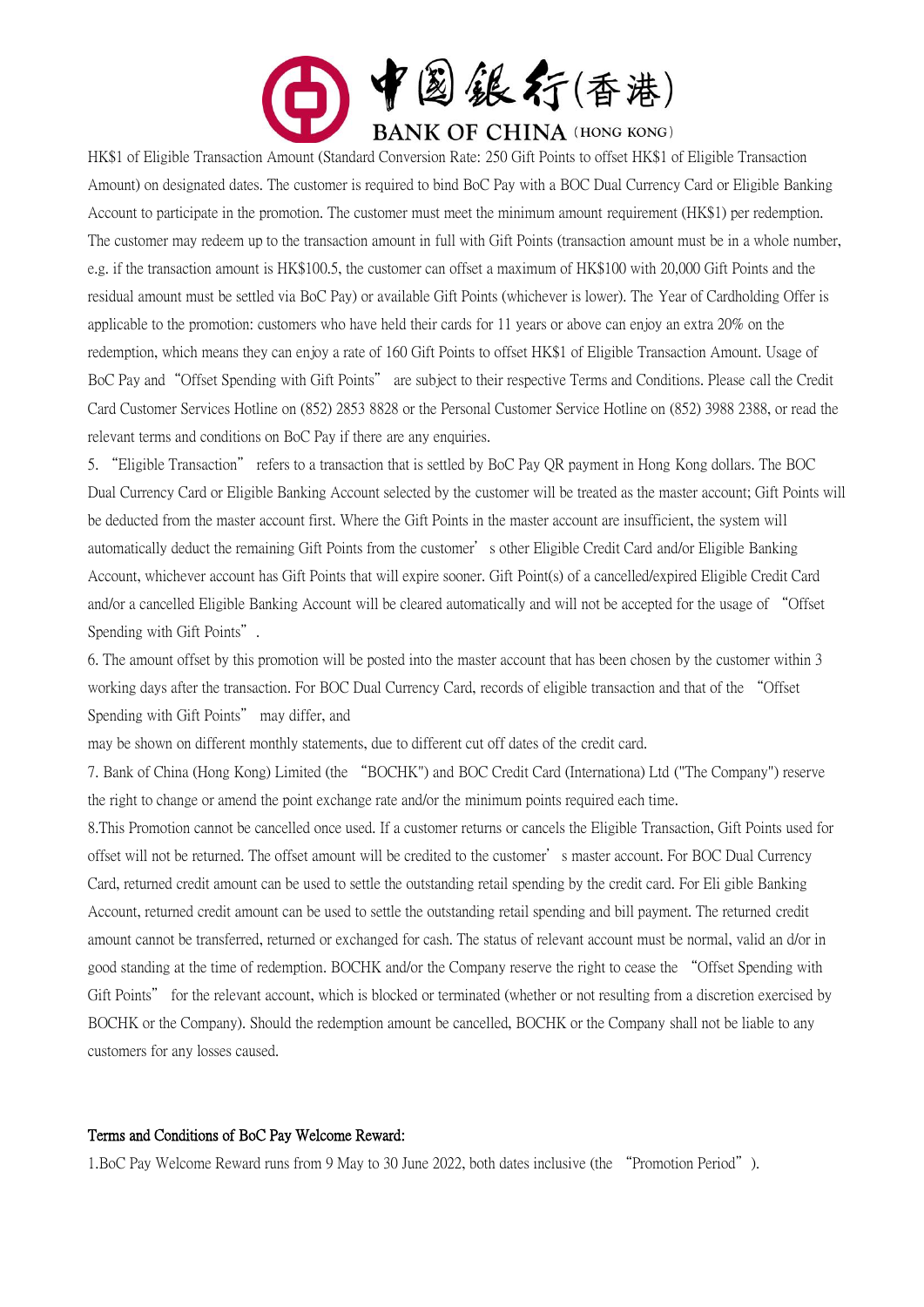

2. The Program is applicable to the BoC Pay Mobile Application (the "BoC Pay") only.

3. During the Promotion Period, a customer who successfully downloads BoC Pay and binds it with his/her BOC UnionPay Dual Currency Credit Card issued in Hong Kong bearing the BOC logo and/or Smart Account and/or register the Payment Account for the first time (the "Eligible Customer") is eligible to receive Merchant e-Coupons with a total value of HK\$68. The Merchant e-Coupons will be stored at "Coupons" > "My Coupons" in the BoC Pay account of the Eligible Customers.

4. The Merchant e-Coupons are applicable to the physical outlets of Designated Merchants in Hong Kong only, including PARKnSHOP, FUSION, TASTE, TASTE X FRESH (applicable to TASTE checkout counter only), INTERNATIONAL, food le parc, GOURMET, GREAT FOOD HALL, EXPRESS, and PARKnSHOP Frozen Food (collectively the "Designated Merchants").

5. During the Promotion Period, each Eligible Customer (based on Identification Document Number) can receive maximum total value of HK\$68 in Merchant e-Coupons, including two "HK\$20 PARKnSHOP Merchant e-Coupon", and one "HK\$28 PARKnSHOP Merchant e-Coupon" (the "Merchant e-Coupons").

6. An Eligible Customer who spends a designated single net amount at the Designated Merchants by scanning the QR code on the Merchant e-Coupons can enjoy the below Offers:

ii. "HK\$20 PARKnSHOP Merchant e-Coupon": The Eligible Customer can get a HK\$20 discount upon single net spending of HK\$21 or above at Designated Merchants.

7. Each Eligible Customer can use each Merchant e-Coupon once only at the Designated Merchants during the Promotion Period. The Eligible Customer must use the Merchant e-Coupon on or before the Merchant e-Coupon expiry date which is shown on each Merchant e-Coupon. Only one Merchant e-Coupon can be applied in each transaction.

8. The offers are based on net single spending and not eligible for any split transactions. The

discount amount will be deducted at the time of making the transaction, and cannot be accumulated, reissued or reserved for future use.

9. The Eligible Customer must state the intention to pay with BoC Pay and click to use the Merchant e-Coupons before payment.

10. Each Merchant e-Coupon cannot be used for split purchase or exchanged for cash, gifts, services, or discounts. Merchant e-Coupons are not transferable.

11. Merchant e-Coupons will be invalid immediately after used. In case of refund and/or return, only the amount paid by the customer will be returned, excluding the amount of Merchant e-Coupons.

12. Merchant e-Coupons are provided by UnionPay International Co., Ltd. ("UnionPay International"). Use of Merchant e-Coupons are subject to terms and conditions stipulated by the Designated Merchants and UnionPay International. Please enquire with UnionPay International Customer Service Hotline at 800-967-222 for details.

13. Bank of China (Hong Kong) Limited (the "BOCHK") and/or BOC Credit Card (International) Ltd (the "Card Company") and/or the Designated Merchants reserve the right to change, suspend or terminate the program and/or the terms and conditions at their sole discretion.

14. Customer is responsible for the data charges of using and/or downloading the BoC Pay imposed by their service providers.

15. Please download BoC Pay from the official app stores or BOCHK official website, and be sure to use "BoC Pay" as the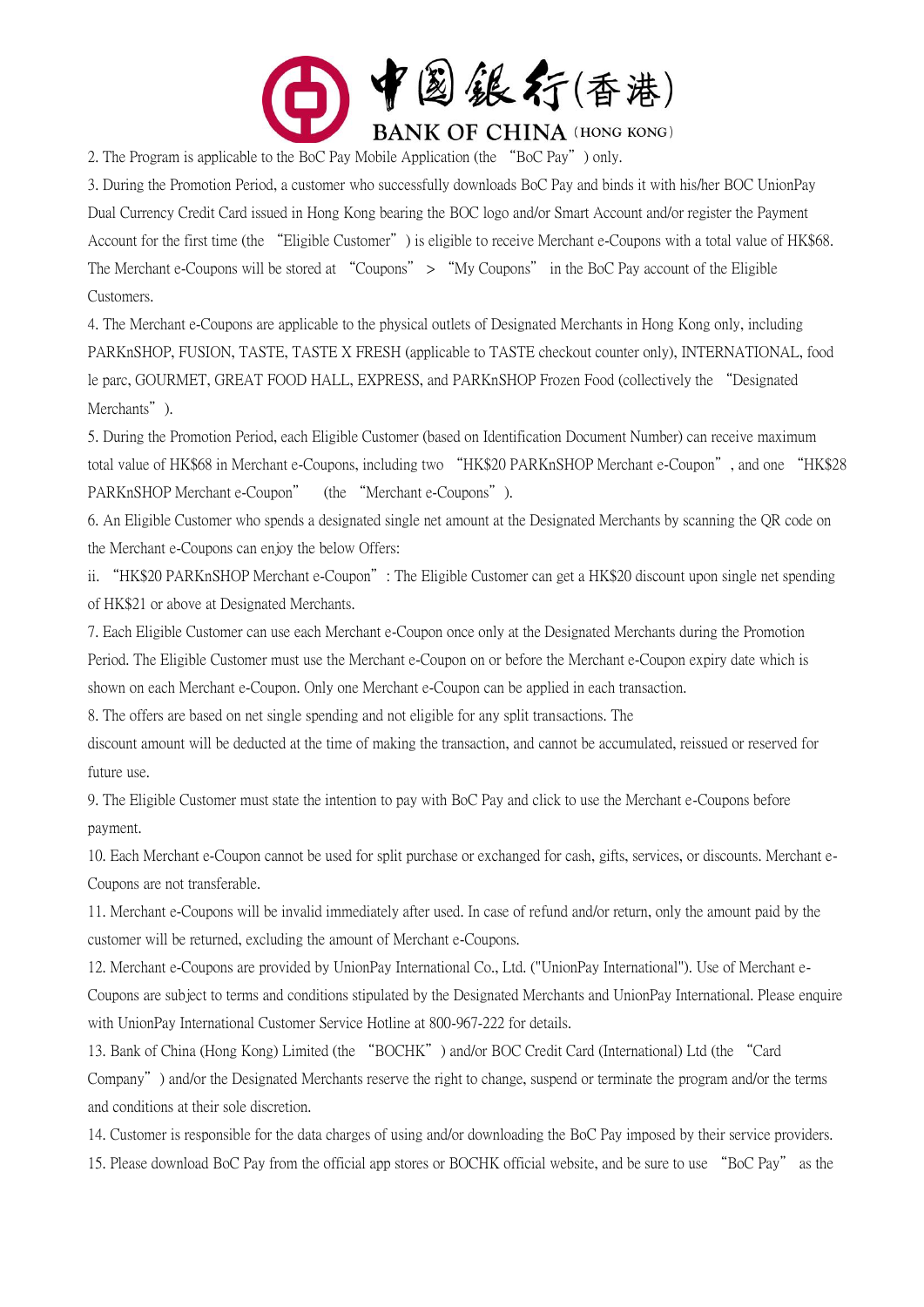

keyword to search. iPhone users may download the BoC Pay via the App Store; Android users may download BoC Pay via Google Play, HUAWEI AppGallery or BOCHK website.

16. By using the BoC Pay, customer agrees to the disclaimer and policy of BOCHK on the BOCHK Mobile Application from time to time.

17. Recommended OS version: iOS (14.0 or above) and Android (8.1 or above). iOS is the trademark of Apple Inc., registered in the U.S. and other countries. Android is the trademark of Google LLC.

18. The products, services and offers are subject to the respective terms and conditions, please refer to the relevant promotional materials or enquire with the Designated Merchants or staff or BOCHK and/or the Card Company for details.

19. No person other than the customer and BOCHK and/or the Company and/or UnionPay International will have any rights under the Contracts (Rights of Third Parties) Ordinance to enforce or enjoy the benefits of any of the provisions of these terms and conditions.

20. BOCHK and/or the Card Company and/or UnionPay International are not the providers of the Designated Merchants. Relevant goods, products and services are provided by the Designated Merchants. For any enquires or disputes relating to the Designated Merchants, it should be directed to the Designated Merchants. BOCHK and/or the Card Company and/or UnionPay International accept no liability for the quality of or any other matters relating to the goods, products and services provided by the Designated Merchants. The Designated Merchants are solely responsible for all obligations and liabilities relating to the related goods, products and services.

21. In case of any dispute, the decision of BOCHK and/or the Card Company and/or UnionPay International and/or the Designated Merchants shall be final.

22. Should there be any discrepancy or inconsistency between the English and the Chinese versions of these terms and conditions, the Chinese version shall prevail.

#### General Terms and Conditions:

1. Customer must keep a good record in his/her account within the promotion period and at the time of rewards fulfillment in order to enjoy the rewards. BOC Credit Card (International) Limited (the "Card Company") reserves the right to terminate the offers to the customer based on the customer's account status without any liability.

2. The offers cannot be used in conjunction with other special promotions, discounts or promotional coupons, nor be transferred or exchanged for cash or other offers.

3. The offers are available on a first-come-first-served basis while stocks last, and subject to the record of Bank of China (Hong Kong) Limited (the "BOCHK") and/or the Card Company.

4. BoC Pay is developed by BOCHK; the Card Company is the organizer of this promotion. BOCHK and the Card Company reserve the right to change, suspend or terminate the offers or to amend the terms and conditions at its sole discretion without prior notice.

5. Customers are responsible for the data charges of using BOCHK Mobile Application or Mobile Banking imposed by their service providers.

6. In the event of any dispute, the decision of BOCHK and the Card Company shall be final and conclusive.

7. No person other than the cardholders, BOCHK and the Card Company will have any right under the Contracts (Rights of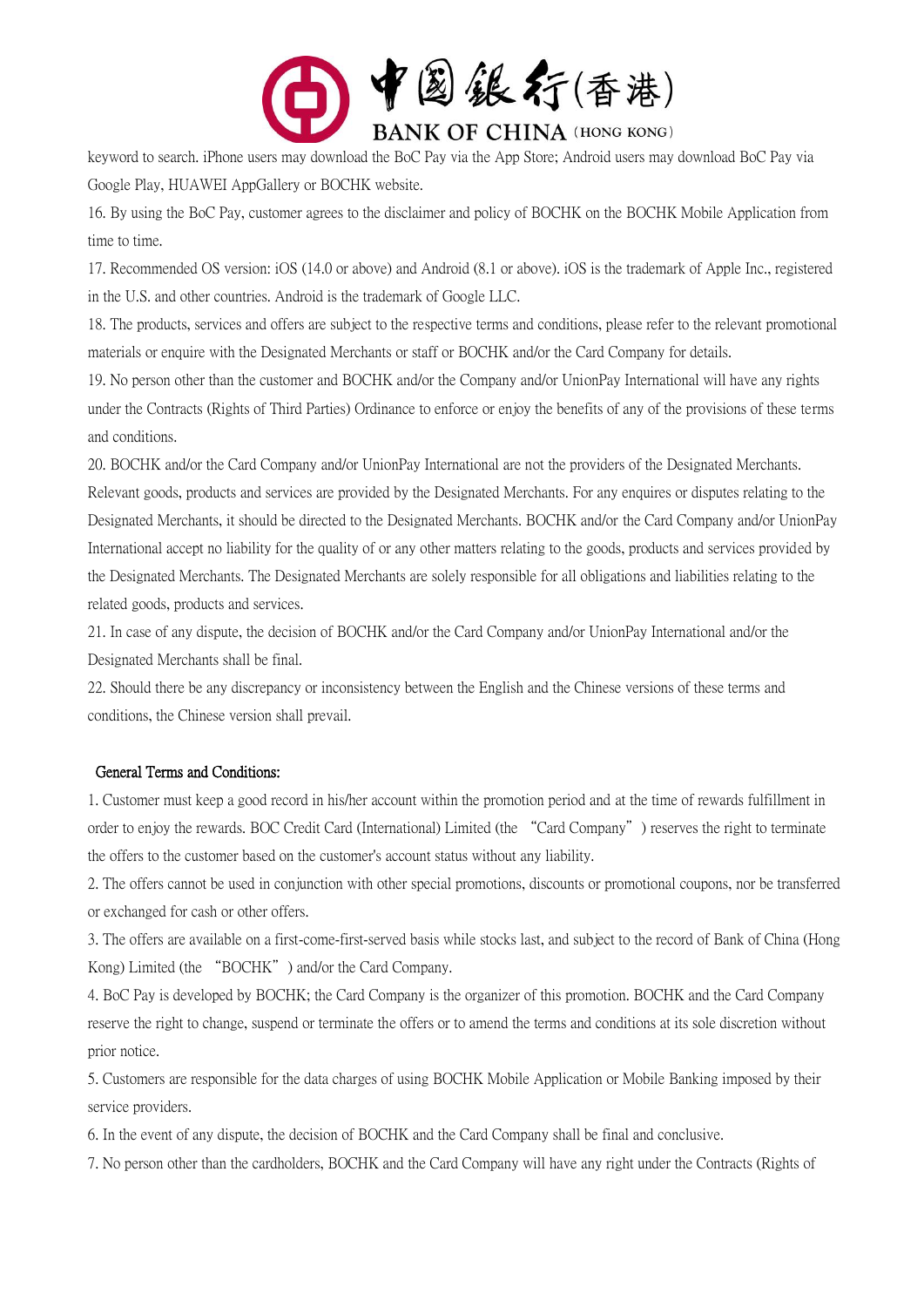

Third Parties) Ordinance to enforce or enjoy the benefit of any of the provisions of these terms and conditions.

8. The above offer is subject to the respective terms and conditions. For details, please refer to the relevant promotion materials, or contact the relevant merchants or staff of BOCHK and / or Card Company.

9. BOCHK and the Company reserve the right to change, suspend or terminate the Promotion or to amend the terms and conditions of the Promotion. All matters and disputes are subject to the final decision of BOCHK and the Company.

10. By using BOCHK Mobile/Internet banking and/or BOCHK Mobile App, the viewer agrees to be bound by the content of this disclaimer as it may be amended by the Company from time to time.

11. Should there be any discrepancy or inconsistence between the English and the Chinese versions of these Terms and Conditions, the Chinese version shall prevail.

### Terms and Conditions of HK\$20 Referral Rewards (the "Referral Rewards"):

1. The promotion period is valid from 20 February to 30 June 2022, inclusive of both dates (the "Promotional Period").

2. Referrer must hold a valid and registered BoC Pay account at the time of making the referral and rewards fulfilment (the "Eligible Referrer").

3. To be eligible for the Referral Rewards, the Eligible Referrer must share his/her BoC Pay's Invitation Code with a customer (the "Referee"), and the Referee input the Eligible Referrer's Invitation Code in his/her BoC Pay account successfully during the Promotion Period. The Referee must be a new customer to download BoC Pay and bind it with a BOC Dual Currency Credit Card bearing the logo  $\bigcirc$  issued in Hong Kong (the "Eligible Credit Cards") and/or Smart Account and/or register the Payment Account, subject to the fulfilment of the Welcome Rewards Promotion requirements stated above. If all conditions are met, the Eligible Referrer can enjoy the HK\$20 reward. The successful binding time of the Referee must be after the successful binding time of the Eligible Referrer, otherwise the Eligible Referrer cannot enjoy the Referral Rewards. Each Eligible Referrer can enjoy a maximum of 500 Referral Rewards, while stocks last. The transaction record is based on the record of the Card Company's system.

4. The Referral Rewards will be credited to the Eligible Referrer 's relevant account according to the following arrangements upon verification of the respective binding/registration record by the BOCHK and/or the Card Company: I. If the Eligible Referrer has bound BoC Pay with an Eligible Credit Card and a Smart Account or Payment Account, the Referral Rewards will be credited to his/her Default Payment Method of BoC Pay.

II. If the Default Payment Method of BoC Pay is set to be an Eligible Credit Card at the time of crediting the Referral Rewards, the Referral Rewards will be in the form of credit card cash rebate, and will be credited to the respective main card account within 9 working days upon the successful binding made by Referee, and will be posted in the respective monthly statement. III. If the Default Payment Method of BoC Pay is set to be a Smart Account/Payment Account at the time of crediting the Referral Rewards, the Referral Rewards will be in the form of cash, and will be credited to respective account within 9 working days upon the successful binding made by Referee.

5. A Referee can only be referred once.

6. Only customers whose Eligible Credit Card accounts and/or Smart Account and/or Payment Account are bound with BoC Pay, valid and in good standing, throughout the Referral Rewards Promotion Period and at the time when the Reward is awarded, will be eligible for the Rewards. In the event of termination of an Eligible Credit Card's master account, violation of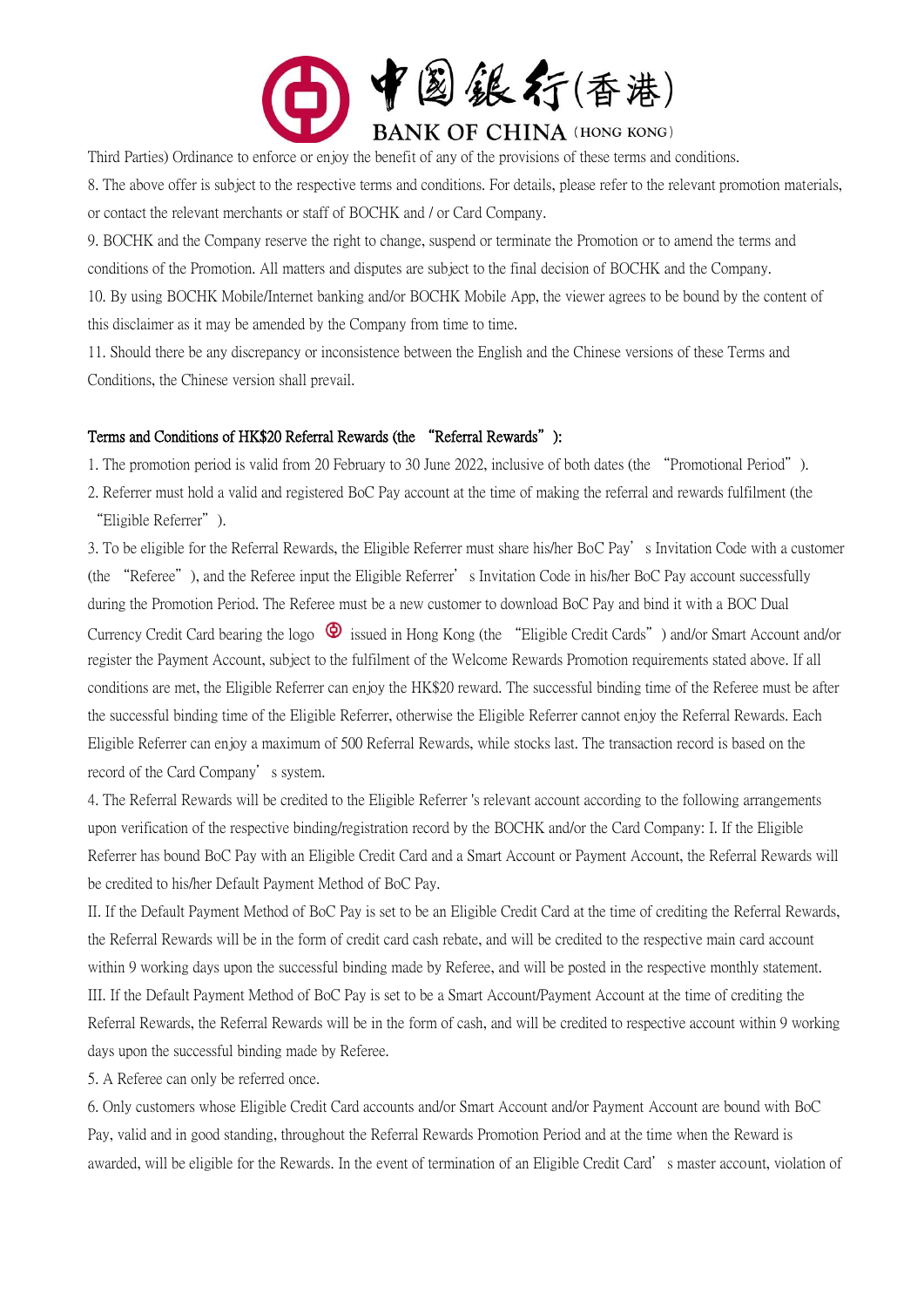

Credit Card User Agreement/Credit Card Agreement ("User Agreement"), overdue payment or bad record, or forfeiture of the Rewards during the Referral Rewards Promotion Period or at the time the Reward is being awarded, the Reward will not be credited to the credit card account and will be cancelled automatically forthwith.

7. Self-referral is not accepted.

8. The Referrer's entitlement to the Program offer will be subject to the confirmation of BOCHK and the Card Company.

# (5) Young customers enjoy exclusive securities offer:

- Promotion period is from 29 April 2022 to 30 June 2022 (both dates inclusive) ("Securities Offer Promotion Period).
- The offer is only applicable to personal customers who open new single-name securities accounts with Bank of China (Hong Kong) Limited ("BOCHK") and are aged 18 to 35 (including 18 and 35) on the account opening day ("Securities Offer Eligible Customers").
- Exclusive securities offer is divided into the following two parts:

### (A) New Securities Account \$0 brokerage fee offer for buying and selling Hong Kong stocks / China A shares:

- This offer is only applicable to Securities Offer Eligible Customers who hold "Enrich" / "iFree" ("Designated Integrated Account Services") and successfully open new single-name securities account (including securities margin account but excluding family securities account) ("New Securities Account") with BOCHK during Securities Offer Promotion Period and do not have any securities account with BOCHK within 4 months preceding the date of New Securities Account opening ("Eligible New Securities Customers").
- Eligible New Securities Customers who open New Securities Account during Securities Offer Promotion Period are entitled to first 4-month brokerage fee reduction ("Brokerage Fee Reduction") for each buying and selling transaction of securities listed on the Hong Kong Exchange and Clearing Limited ("HKEx") and settled in HKD or RMB (exclude Monthly Stocks Savings Plan and IPO subscription) or securities listed on Shanghai Stock Exchange ("SSE") or Shenzhen Stock Exchange ("SZSE") via Internet Banking, Mobile Banking or Automated Stock Trading Hotline of BOCHK through the New Securities Account within the first 4 months starting from the date of New Securities Account opening (4-month period is calculated on the basis of 120 days with the 120<sup>th</sup> day, Saturdays, Sundays and public holidays included). There is no maximum limit on the transaction count and Brokerage Fee Reduction amount.
- The brokerage fee settled in RMB will be converted into HKD at the exchange rate determined by BOCHK. Eligible New Securities Customers should pay the brokerage fee of buying and selling transactions first.
- The Brokerage Fee Reduction will be credited to the settlement account of Eligible New Securities Customers on the following rebate date:

| Period of buying and selling Hong Kong stocks / China A shares             | Rebate date                   |
|----------------------------------------------------------------------------|-------------------------------|
| Within the first 3 months starting from the date of New Securities         | On or before 31 December 2022 |
| Account opening                                                            |                               |
| The 4 <sup>th</sup> month starting from the date of New Securities Account | On or before 30 April 2023    |
| opening                                                                    |                               |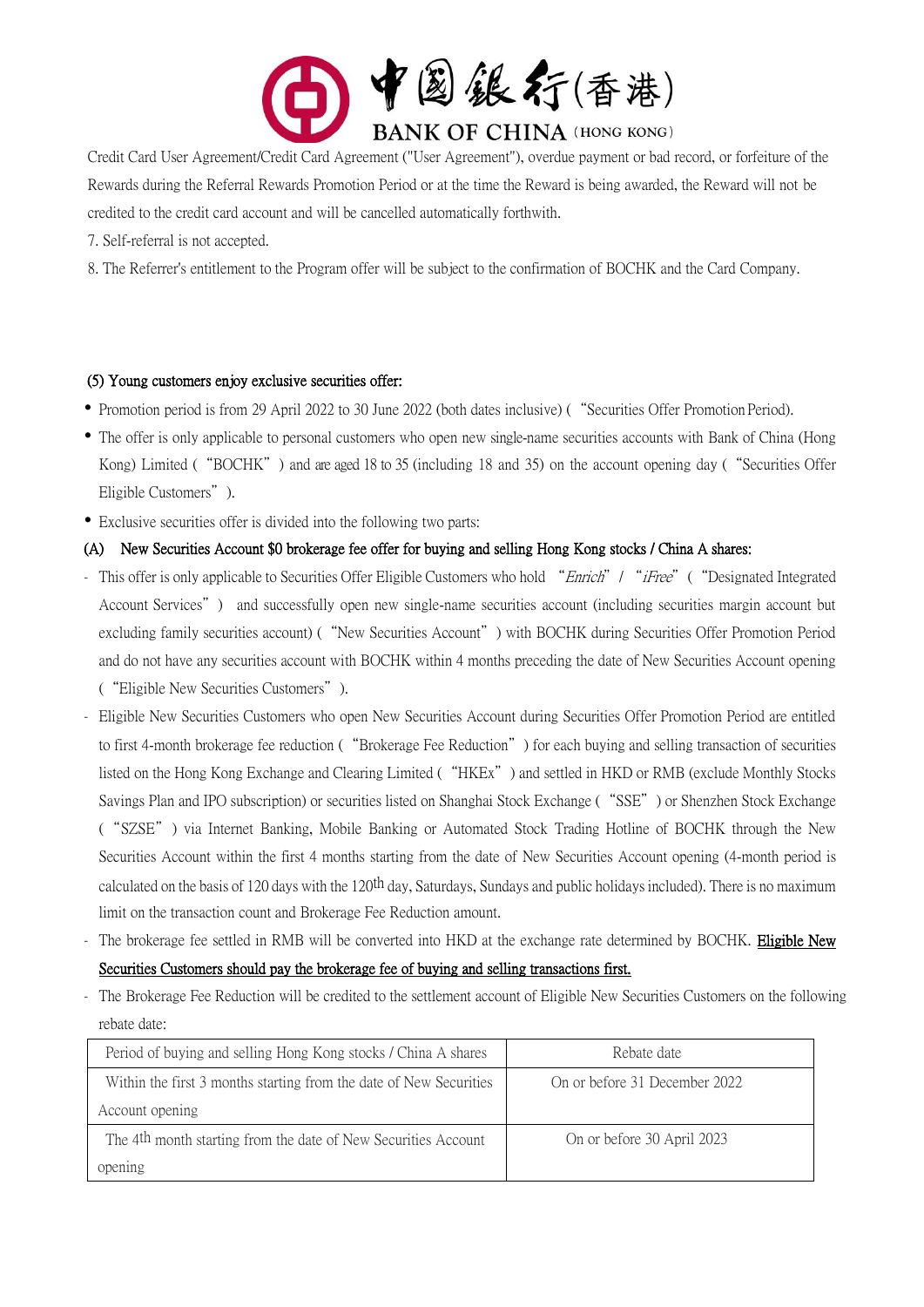

- If an Eligible New Securities Customer holds more than one settlement account, BOCHK has the discretion to credit the Brokerage Fee Reduction to any one of the settlement account.
- Other transaction fees still apply, including but not limited to transaction charge, Hong Kong stamp duty, transaction levy charged by the Securities and Futures Commission of Hong Kong, trading fee charged by HKEx, stamp duty charged by the State Administration of Taxation, securities management fee charged by China Securities Regulatory Commission, handling fee charged by SSE or SZSE and transfer fee charged by China Securities Depository and Clearing Corporation Limited.
- Eligible New Securities Customers should maintain valid New Securities Account, relevant settlement account and Designated Integrated Account Services at the time when the Brokerage Fee Reduction is credited, otherwise the offer will be forfeited.

### (B) New US Securities Services \$0 brokerage fee offer for buying and selling US stocks:

- This offer is only applicable to Securities Offer customers who hold Designated Integrated Account Services and successfully open new single-name US securities services ("New US Securities Services") with BOCHK during Securities Offer Promotion Period and do not have US securities services with BOCHK within 6 months preceding the date of New US Securities Services opening ( "Eligible New US Securities Customers").
- Eligible New US Securities Customers who open New US Securities Services during Securities Offer Promotion Period are entitled to first 4-month brokerage fee reduction ("Brokerage Fee Reduction") for each buying and selling transaction of securities listed on New York Stock Exchange (NYSE), NASDAQ or NYSE Amex Equities Market and settled in USD via Internet Banking or Mobile Banking of BOCHK through the New US Securities Services within the first 4 months starting from the date of New US Securities Services opening (4-month period is calculated on the basis of 120 days with the 120th day, Saturdays, Sundays and public holidays included). There is no maximum limit on the transaction count and Brokerage Fee Reduction amount.
- The brokerage fee settled in USD will be converted into HKD at the exchange rate determined by BOCHK. Eligible New US

# Securities Customers should pay the brokerage fee of buying and selling transactions first.

- The Brokerage Fee Reduction will be credited to the HKD settlement account of Eligible New US Securities Customers on the following rebate date:

| Period of buying and selling US stocks                                         | Rebate date                   |
|--------------------------------------------------------------------------------|-------------------------------|
| Within the first 3 months starting from the date of New US Securities          | On or before 31 December 2022 |
| Services opening                                                               |                               |
| The 4 <sup>th</sup> month starting from the date of New US Securities Services | On or before 30 April 2023    |
| opening                                                                        |                               |

- If an Eligible New US Securities Customer holds more than one HKD settlement account, BOCHK has the discretion to credit the Brokerage Fee Reduction to any one of the HKD settlement account.
- Other transaction fees still apply, including but not limited to US stocks SEC fee and FINRA fee.
- Eligible New US Securities Customers should maintain valid New US Securities Services, relevant settlement account and Designated Integrated Account Services at the time when the Brokerage Fee Reduction is credited, otherwise the offer will be forfeited.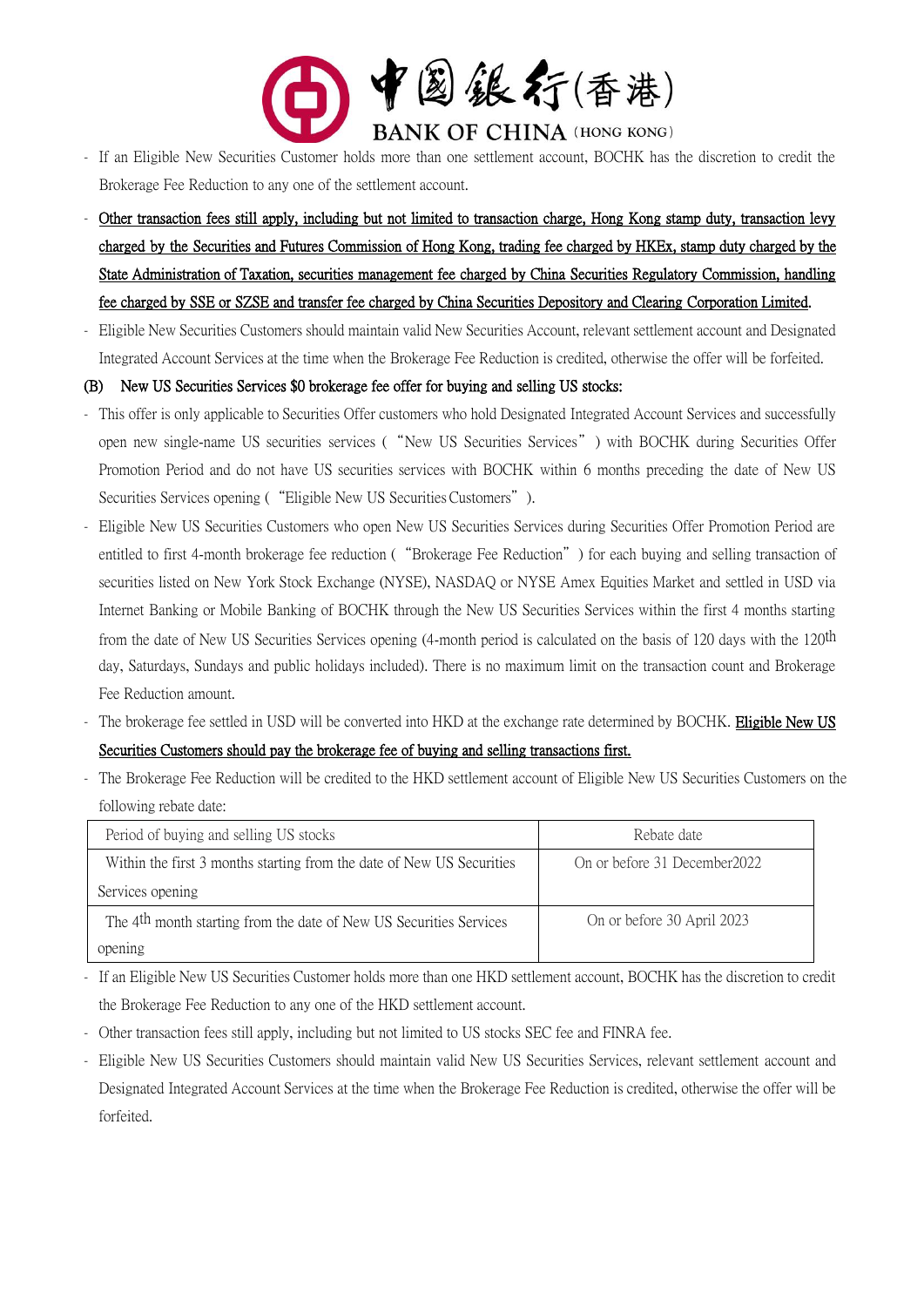

# (6) Preferential RMB & FX Time Deposit Offer:

a. The promotion period is from 1 April 2022 to 30 June 2022 (both dates inclusive)("Promotion Period").

b. Integrated Banking Services Customers who place a 7 day/1 month Preferential RMB & FX Time Deposit with conversion of funds via BOCHK Branches, Manned Phone Banking Services, Internet Banking, Mobile Banking during the Promotion Period, will be entitled to the preferential time deposit interest rate.

| Application Channel                    | Minimum Principal Amount                               |
|----------------------------------------|--------------------------------------------------------|
| Branch / Manned Phone Banking Services | Equivalent to HK\$50,000                               |
| Internet Banking / Mobile Banking      | AUD1,000/NZD1,000/CAD1,000/GBP1,000/USD1,000/CNY10,000 |

c. Time deposits should be set-up on banking business days of Hong Kong. Deposits may not be uplifted before maturity. For a

call deposit, maturity refers to the expiry of your notice of the agreed period to BOCHK. BOCHK may permit an early uplift subject to payment of BOCHK losses, expenses and charges (in the amounts determined by BOCHK). No interest will be payable on the deposit if an early uplift is permitted. Interest on a deposit is only payable at maturity. A deposit, which would otherwise mature on a non-business day (like Saturday, Sunday or public holiday), matures on next business day.

d. If BOCHK exercises discretion to allow uplift of time deposit before maturity, no interest will be payable and the customer must pay charges calculated based on the following formulae (whichever is higher) subject to a minimum of HK\$200:

i. Time Deposit Principal x [(Prime Rate\* -2.50%) -Time Deposit Interest Rate] x No. of Days due to Maturity/Total No. Days in a Year

ii. Time Deposit Principal x (Inter-Bank Offer Rate\* - Time Deposit Interest Rate) x No. of Days due to Maturity/Total No. Days in a Year

#### \*Subject to the rate as quoted by BOCHK from time to time.

e. The preferential time deposit interest rate in this promotion material is quoted based on the interest rates of RMB and Foreign Currencies time deposits published on 1 April 2022 by BOCHK and is for reference only. The preferential interest rate is a oneoff privilege for each time deposit and the subsequent renewal rates of time deposit will be subject to the quotes by BOCHK from time to time.

| Deposit Tenor                      | 7 days                          | 1 month                         |
|------------------------------------|---------------------------------|---------------------------------|
| <b>Integrated Banking Services</b> | Enrich Banking / i-Free Banking | Enrich Banking / i-Free Banking |
| <b>RMB</b>                         | 10.50%                          | 3.50%                           |
| <b>GBP</b>                         | 11.00%                          | $2.00\%$                        |
| CAD                                | 11.00%                          | 2.30%                           |
| AUD, NZD                           | $10.00\%$                       | $2.00\%$                        |
| <b>USD</b>                         | $5.00\%$                        | $1.00\%$                        |

f. The offer is limited and available while quota lasts.

g. The offer cannot be used in conjunction with other promotion offers that are not listed in this promotion materials.

#### (7) Terms and Conditions of BOC Taobao World Mastercard WELCOME OFFER Maximum HK\$300 Cash Rebate:

1. The promotion period runs from now until 31 December 2022. Only applicant whose "BOC Taobao World Mastercard"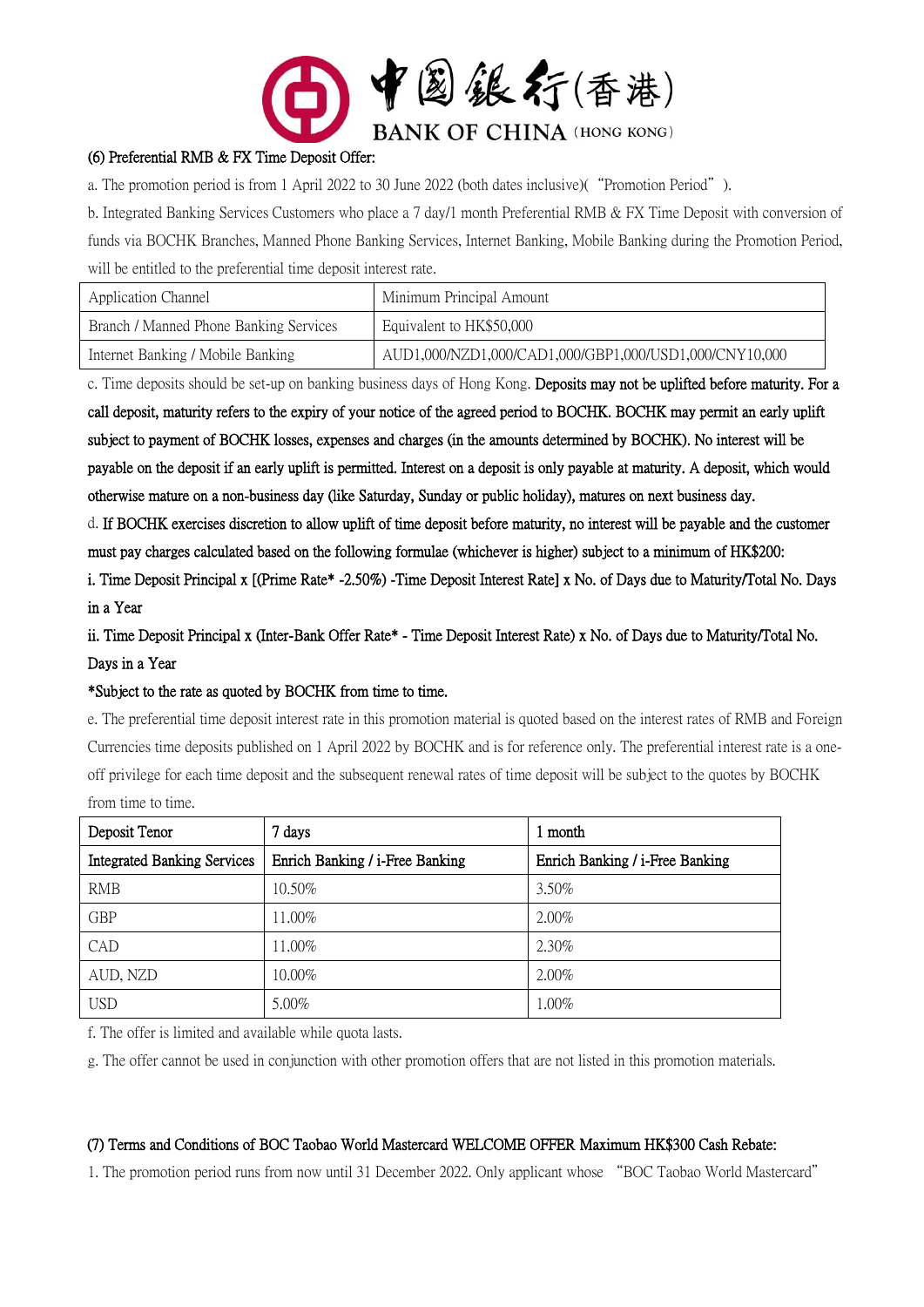

(the "Eligible Credit Card") application is approved within the promotion period will be eligible for the welcome offer. 2. Successful Eligible Credit Card applicants are required to make transactions through mobile payment (the "Eligible Transactions") (Including Apple Pay, Google Pay, Samsung Pay) ("Mobile Payment Transactions") within the first month and following three calendar months of card issuance ("Spending Period")(Refer to Example) , in order to be entitled to 10% Cash Rebate of the spending amount. Eligible Transactions exclude amounts redeemed under 'Instant Rewards' transactions, online bill payment, online bill payment installment, payment by credit card via internet banking or online payment system to designated merchants, tax payment, Octopus Add-Value, for purchase and/or reload of store-value cards or e-wallets, person to person (P2P) fund transfer via mobile device/app/electronic platform, and any other category as may be defined by BOC Credit Card (International) Limited ("the Company") at its sole discretion from time to time. Each card account (main cardholder and additional cardholder combine to accumulate) is entitled to a maximum rebate amount of HK\$300 for the Spending Period.

#### Example:

| Card Issuance Date | Spending Period (within the first month and following |  |
|--------------------|-------------------------------------------------------|--|
|                    | three calendar months of card issuance)               |  |
| 8 January 2022     | 8 January 2022 to 30 April 2022                       |  |
| 10 December 2022   | 10 December 2022 to 31 March 2023                     |  |

3. Only Eligible Transactions posted to Eligible Credit Card account within 7 days from the transaction date will be counted. 4. Eligible Transactions of an additional card will be combined with those from the main card to calculate towards the total Cash Rebate.

5. The Company may from time to time at its sole discretion define the meaning of "Eligible Transaction", with reference to Mastercard Asia/Pacific (Hong Kong) Limited for properly defining transactions through mobile payment function category. 6. The Company reserves the right to amend/change the listed spending categories from time to time. The Company will not be liable for any financial loss or otherwise to the cardholders due to such change(s) to the list of spending categories. Transactions performed at/with any merchant outside the spending categories will not be counted as Eligible Transactions.

7. The Company will verify the transaction record to confirm the cash rebate entitlement of each cardholder. In the event of discrepancy between the Company's record and details recorded on the credit card sales slip, the Company record shall prevail.

8. Applicants who are existing main cardholders of BOC Credit Card and/or BOC Dual Currency Credit Card (Additional Card, Business Card, Commercial Card, Intown Virtual Card, US Dollar Card, Credit Card issued in Macau SAR and Private Label Card are all excluded), or have cancelled the above cards or were once cardholders of the above cards in the 12 months prior to the date of application will not be entitled to the welcome offer for main cardholders upon approval of application.

9. The Cash Rebate awarded will be rounded to the nearest dollar and will be credited to the main cardholders' account within 20-22 weeks of card issuance upon fulfillment of all requirements (if applicable). The status of the credit card account being rewarded must be normal, valid and in good credit condition.

10. If multiple redemption of welcome offer has occurred or any of the transactions to fulfill the spending requirement has been refunded/cancelled for whatever reason or the main credit card account is cancelled within 12 months from card issuance, the Company reserves the right to debit the amount equivalent to the cost of the welcome offer to the cardholder's account.

11. The Company reserves the right to offer an alternative gift of an equivalent or approximate value.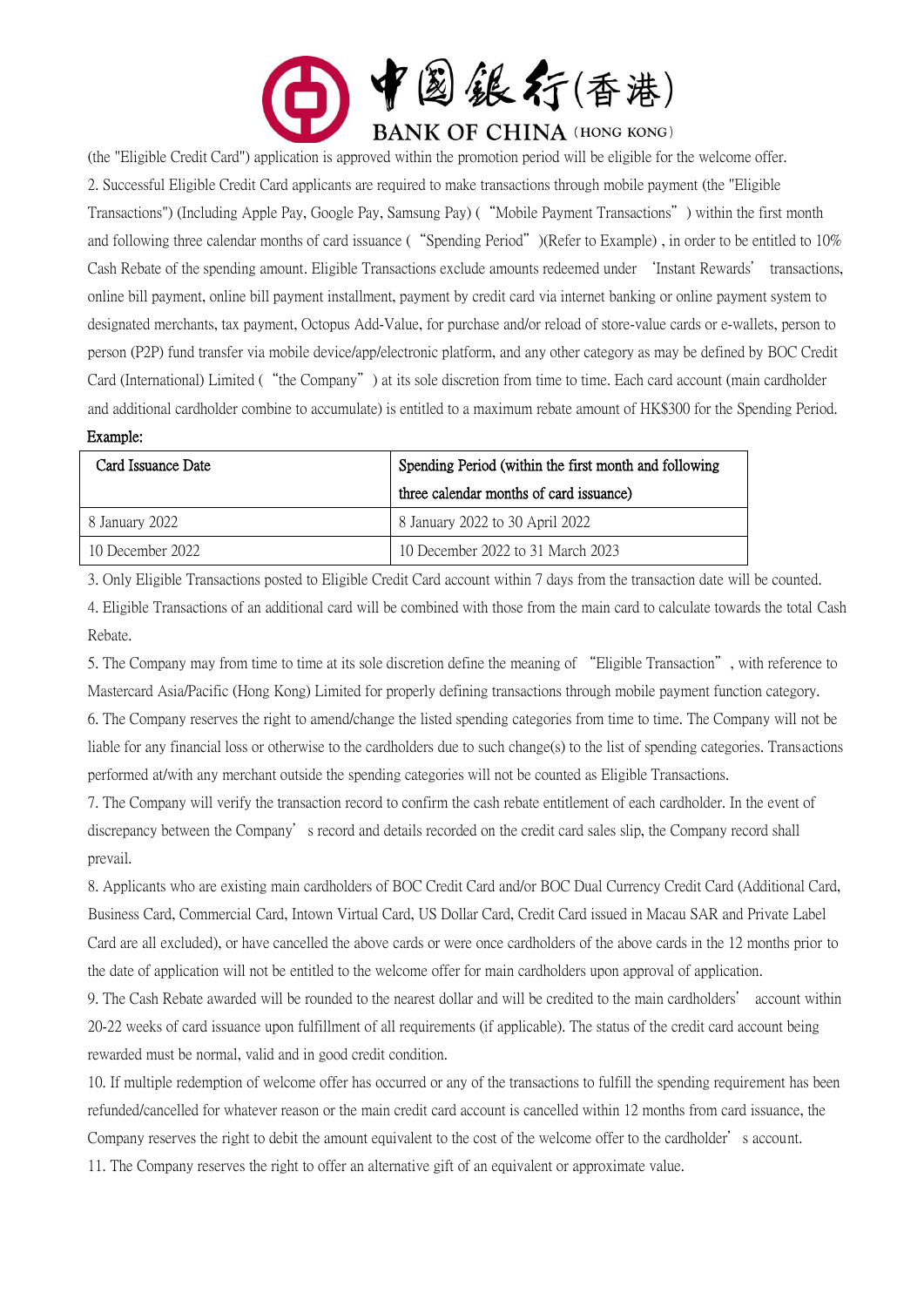

12. The welcome offer cannot be altered or exchanged for cash or other gifts.

13. The Cash Rebate is meant exclusively for retail purchase and cannot be used for cash advance, settlement of financial charge or any previous outstanding balance accrued before the Cash Rebate is credited. The Cash Rebate cannot be converted into cash or exchanged for other gifts and is also not refundable and transferrable.

14. Should two or more BOC Credit Cards and/or BOC Dual Currency Credit Cards be successfully approved within the promotion period, the cardholder will be entitled to one gift only; If applicants have not specified their gift preference or have selected more than one gift, the Company will make the final decision on their behalf. If the credit cards are not applied at the same time, the gift for the credit card first approved will be offered.

15. No person other than the cardholder and the company will have any right under the contracts (Rights of Third Parties) ordinance to enforce or enjoy the benefits of any of the provisions of these terms and conditions.

16. The Company reserves the right to change, suspend or terminate the welcome offers, and to amend the relevant terms and conditions at its sole discretion.

17. In case of any dispute(s), the decision of the Company shall be final.

18. In case of any discrepancy between the Chinese and English versions of the terms and conditions, the Chinese version shall prevail.

Apple Pay is a trademark of Apple Inc., registered in US and other countries. For compatible devices and more details about Apple Pay, please refer to www.apple.com/hk/apple-pay. Google Pay is a trademark of Google Inc. Google Pay works with NFC capable Android™ devices running Android Lollipop 5.0 or higher. Samsung Pay is a trademark of Samsung Electronics Co., Ltd. Samsung Pay only supports NFC payment. For compatible devices and more details about Samsung Pay, please refer to www.samsung.com/hk/samsungpay/#samsung-pay.

# Terms and Conditions of Extra HK\$100 Cash Rebate Welcome Gift for BOC Taobao World Mastercard Online Application:

1. The promotion period runs from now until 31 December 2022. Only applicant whose main card application (not applicable to BOC Hong Kong Airlines Visa Card) is made via BOC Credit Card (International) Ltd. "BOCI" website (including Bank of China (Hong Kong) Ltd. "BOCHK" Internet Banking, BOCHK Mobile Application, BOCI website, BOCI WeChat ID, BOCI URL of QR code and designated link) and approved within the promotion period will be eligible for the online application extra welcome offer.

2. The online application extra welcome gift is HK\$100 Cash Rebate, the Company reserves the right to offer an alternative gift of equivalent or approximate value.

3. Applicants who are existing main cardholders of BOC Credit Card and/or BOC UnionPay Dual Currency Credit Card (Additional Card, Business Card, Corporate Card, Intown Virtual Card, Great Wall International Card, US Dollar Card, Credit Card issued in Macau SAR and Private Label Card are all excluded), or has cancelled any such card or once held any such card in the 12 months prior to the date of application will not be eligible for the online application extra welcome offer for main cardholder upon approval of application.

4. HK\$100 Cash Rebate will be credited to main card account within 4-8 weeks after card issuance. The status of the credit card account must be normal, valid and in good credit condition.

5. Where an applicant has successfully applied for two or more main cards of BOC Credit Cards and/or BOC UnionPay Dual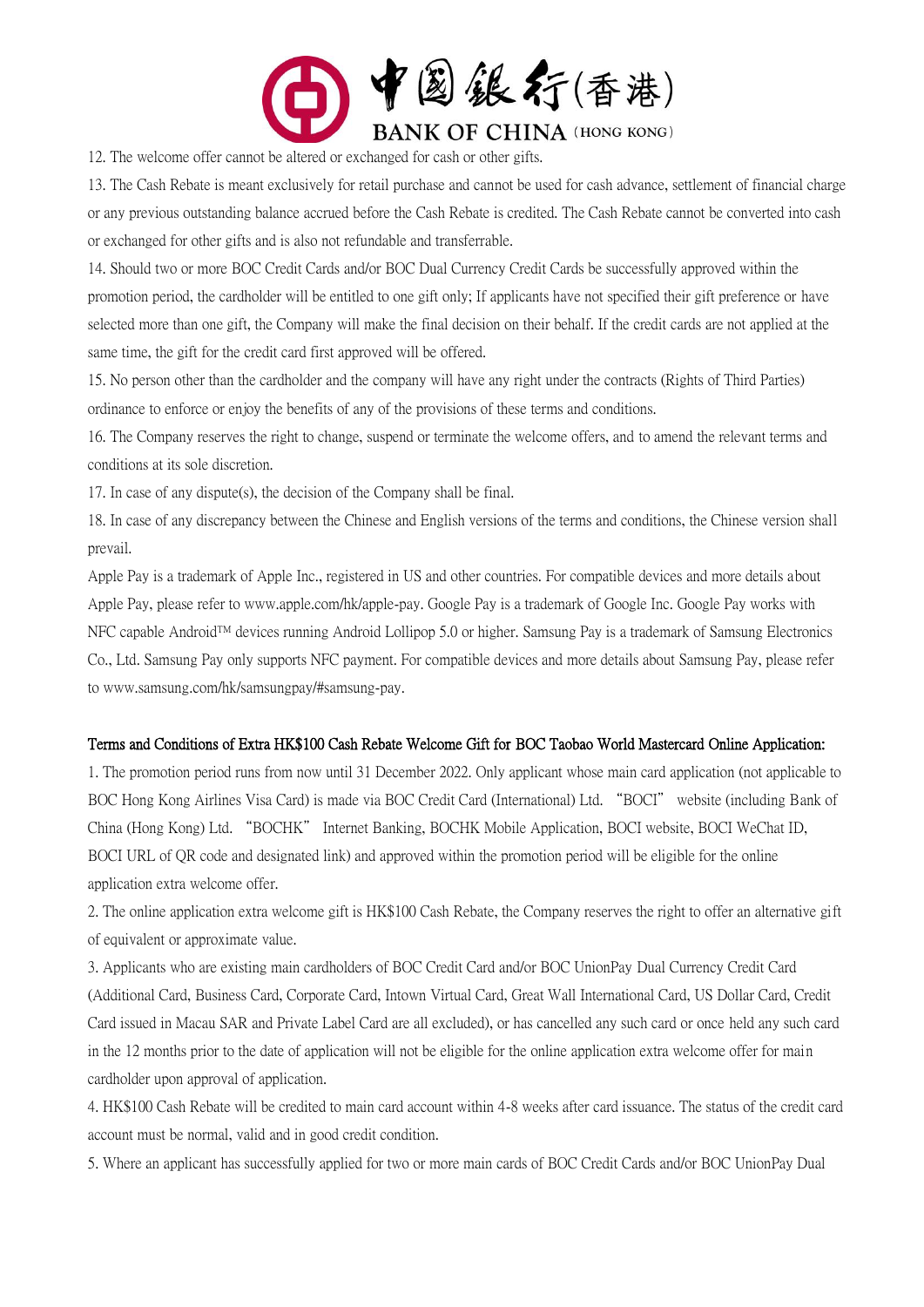

Currency Credit Cards within the Promotion Period, the said applicant will be entitled to extra HK\$100 Cash Rebate once only, and the Cash Rebate will be posted to the first approved credit card account; if two or more BOC Credit Cards and/or BOC UnionPay Dual Currency Credit Cards are approved at the same time, the Cash Rebate will be based on the approved highest tier card (the credit card tier in descending order is Visa Infinite Card, Dual Currency Diamond Prestige Card, Dual Currency Diamond Card, World Mastercard, Visa Signature Card, Platinum Card, Titanium Card and Classic Card).

6. Cash Rebate is meant exclusively for retail purchase and cannot be used for cash advance, settlement of financial charge or any previous outstanding balance accrued before the Cash Rebate is credited.

7. Cash Rebate cannot be converted into cash or exchanged for other gifts andis also non-refundable and non-transferrable.

8. No person other than the cardholders and the Company will have any right under the Contracts (Rights of Third Parties) Ordinance to enforce or enjoy the benefit of any of the provisions of these terms and conditions.

9. The Company reserves the right to change, suspend or terminate the welcome offers or amend their terms and conditions.

10. All matters and disputes are subject to the final decision of the Company.

11. In case of any discrepancy(ies) between the Chineseand English versions of the terms and conditions, the Chinese version shall prevail.

### Terms and Conditions of BOC Taobao World Mastercard Offers General Terms and Conditions:

1. Promotion period is valid from now until 31 December 2022 (both dates inclusive and based on transaction date)

("Promotion Period").

2. Promotion is only applicable to "BOC Taobao World Mastercard" issued in Hong Kong. To be eligible for the offers, Customer ("Eligible Customer") must settle full payment with "BOC Taobao World Mastercard".

3. To be eligible for the offer, Credit card accounts of eligible customer must be normal, valid and in good standing during the Promotion Period.

4. The Company reserves the right to change, suspend or terminate this promotion or amend the offer terms and conditions at its sole discretion. All matters and disputes will be subject to the final decision of the Company.

5. No person other than the Cardholder and the Company will have any right under the Contracts (Rights of Third Parties) Ordinance to enforce or enjoy the benefits of any of the provisions of these terms and conditions.

6. If there is any discrepancy or inconsistency between the Chinese and English versions of these terms and conditions, the Chinese version shall prevail.

# Terms and Conditions for "0% Taobao Handling Fee Offer":

1. Eligible Customer is entitled to 0% Taobao Handling Fee Offer ("Taobao Handling Fee Waiver Offer") using "BOC Taobao World Mastercard" (only applicable to Main card) for purchase at Taobao through the following means ("Currency Setting" must be set to "HKD") during the Promotion Period: (i) Pay with "BOC Taobao World Mastercard" or use

"BOC Taobao World Mastercard" to make payment via AlipayHK App on "Taobao Mobile" App (ii) Pay with "BOC Taobao World Mastercard" via AlipayHK App on Taobao (world.taobao.com)

2. There is no limitation on the number of Taobao Handling Fee Waiver Offer to be enjoyed by Eligible Customers during the Promotion Period.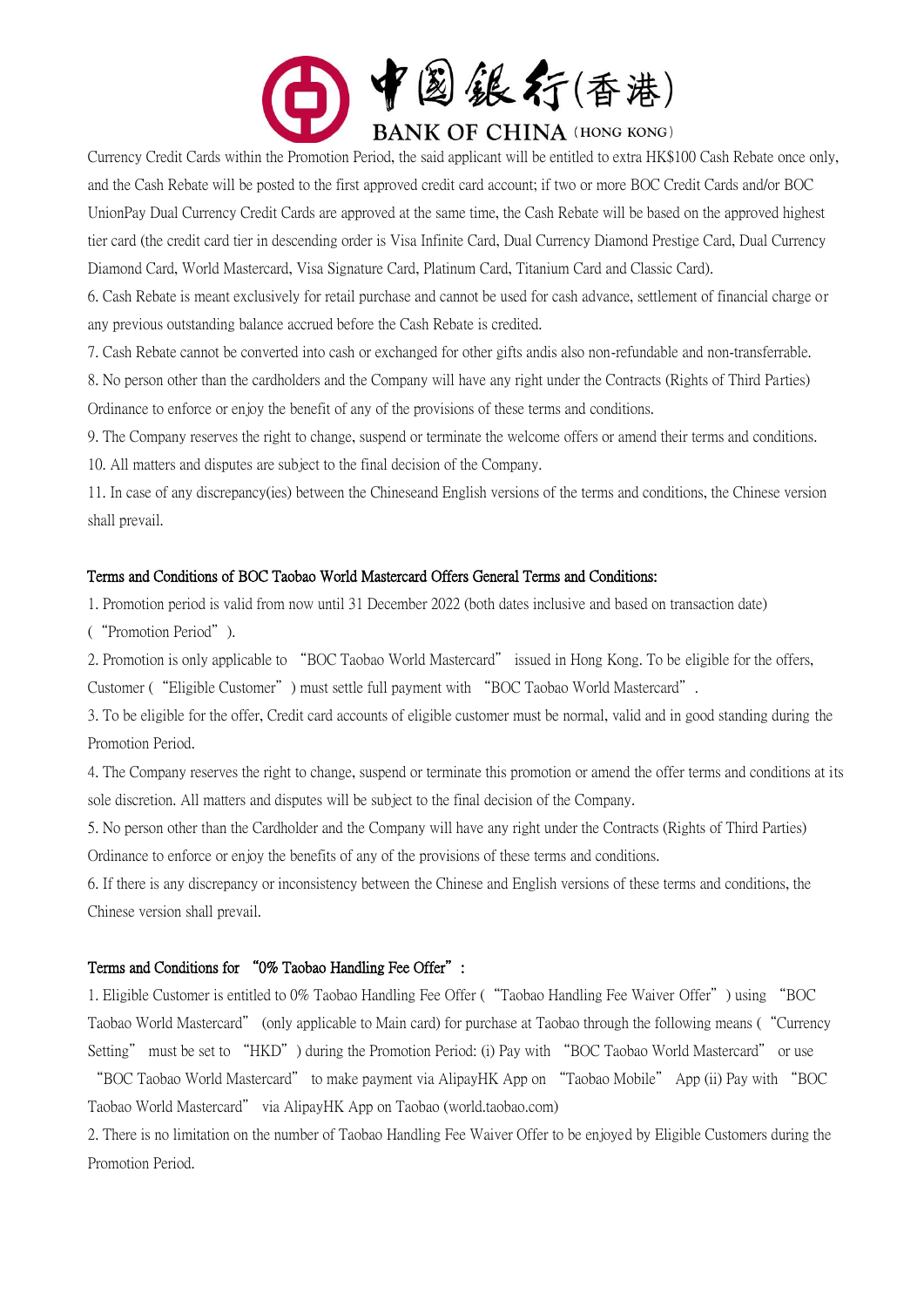

3. For payment made via AlipayHK App, the net payment amount will be determined based on the actual exchange rate in the AlipayHK system at the time of the transaction. The exchange rate conversion tool in AlipayHK App is for reference only. 4. Taobao Handling Fee Waiver Offer cannot be redeemed for cash, exchanged for other products, returned or transferred. 5. Should Customers commit any abuse or fraudulent act, the Company reserves the rights to cancel the eligibility of the respective cardholder for the Taobao Handling Fee Waiver Offer and debit the account with a sum equivalent to the monetary value of the waiver. The Company also reserves its right to cancel the respective credit card account and/or take such legal actions as may be necessary.

6. Transaction is subject to the terms and conditions specified by Taobao and AlipayHK. Please visit Taobao webpage world.taobao.com and AlipayHK webpage www.alipayhk.com for details.

7. The applicability of Taobao Handling Fee Waiver Offer is identified by Taobao platform. Under no circumstances will the Company be liable for any losses, liabilities and compensations caused to Customers arising from the inability of such identification by Taobao platform, or in connection with any operational failure, error, omission or system failure. 8. For the avoidance of doubt, Taobao Handling Fee Waiver Offer is not applicable to Taobao orders under the following conditions: including but not limited to the orders made from non-Mobile App payments, orders for the Xianyu platform, orders for non-physical goods (including but not limited to virtual currency, call charge cards and other orders that do not require logistics distribution), or other categories that are not supported according to Taobao platform regulations.

9. Respective merchants on Taobao platform are responsible for the liability for the sale of products, after-sale service and all related matters. The Company and Taobao are not involved in the sales process and accept no liability for any matters relating to the product quality, product delivery and goods return arrangement.

#### Terms and Conditions for "0% Overseas Spending Handling Fee Offer":

1. Eligible Customer is entitled to 0% Overseas Spending Handling Fee Offer ("Overseas Spending Handling Fee Waiver Offer") using "BOC Taobao World Mastercard" (including Main card and Additional card) for eligible retail purchases made at overseas physical merchants or overseas online merchants ("Eligible Overseas Spending") during the Promotion Period.

2. Eligible Overseas Spending refers to retail spending made at overseas merchants (whether physical or online merchants) with original sales slips or official payment records. Overseas spending is defined in accordance to the country codes issued by MasterCard Asia/Pacific (Hong Kong) Limited.

3. There is no limitation on the number of Overseas Spending Handling Fee Waiver Offer to be enjoyed by Eligible Customer during the Promotion Period.

4. Overseas Spending Handling Fee Waiver Offer cannot be redeemed for cash, exchanged for other products, returned or transferred.

5. Should Customers commit any abuse or fraudulent act, the Company reserves the rights to cancel the eligibility of the respective cardholder for the Overseas Spending Handling Fee Waiver Offer and debit the account with a sum equivalent to the monetary value of the waiver. The Company also reserves its right to cancel the respective credit card account and/or take such legal actions as may be necessary.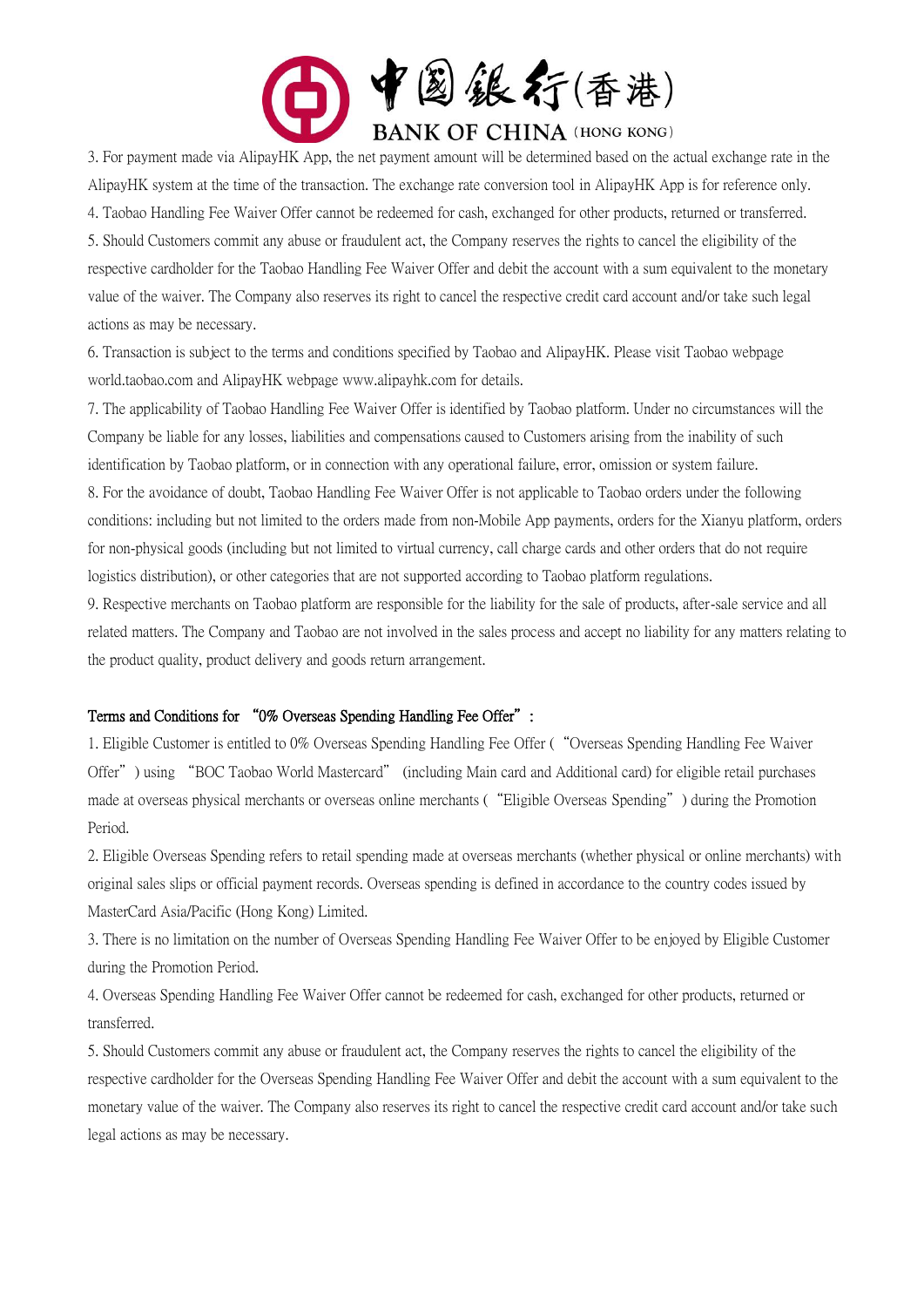

### (8) Terms of securities promotion offer:

Promotion period is from 1 April 2022 until 30 June 2022 (both dates inclusive)("Promotion Period").

### \$0 brokerage fee offer for selling odd lots:

- This offer is only applicable to personal banking customers who maintain single-name securities account ("Eligible Customers") with BOCHK.
- This offer is not applicable to joint-name securities account.
- Eligible Customers who are buying odd lots listed on the HKEx and settled in HKD or RMB via NotALot of BOCHK Mobile Banking during Promotion Period, and selling odd lots listed on HKEx and settled in HKD or RMB (excluding the transactions of underlying stock along with odd lots) via BOCHK Mobile Banking or Internet Banking during Promotion Period, will be entitled to brokerage fee reduction for each selling transaction ("Brokerage Fee Reduction"). There is no maximum limit on the transaction count and Brokerage Fee Reduction amount.
- The brokerage fee settled in RMB will be converted into HKD at the exchange rate determined by BOCHK. Eligible Customers should pay the brokerage fee of selling transactions first. The Brokerage Fee Reduction will be credited to the settlement account of Eligible Customers on or before 30 September 2022.
- If an Eligible Customer holds more than one settlement account, BOCHK has the discretion to credit the Brokerage Fee Reduction to any one of the settlement accounts.
- Other transaction fees still apply, including but not limited to Hong Kong stamp duty, transaction levy charged by the Securities and Futures Commission of Hong Kong and trading fee charged by HKEx.
- Eligible Customers should maintain valid securities account and relevant settlement account at the time when the Brokerage Fee Reduction is credited, otherwise the offer will be forfeited.

# Deposit Securities offer:

- This offer is only applicable to personal banking customers who successfully deposit securities settled in HKD or RMB and listed on HKEx or SSE or SZSE (excluding Ministry of Finance of the PRC CNY Bonds and The Government of the HKSAR of the PRC iBonds / The Hong Kong Monetary Authority iBonds / The Government of the HKSAR of the PRC Silver Bonds) into BOCHK's single-name securities accounts via Central Clearing and Settlement System (CCASS) (physical scrip is not included) / ("Eligible Securities") from 1 April 2022 until 30 June 2022 (both dates inclusive) ("Deposit Securities Period").
- Customers who deposit Eligible Securities with designated market value during Deposit Securities Period ("Eligible Deposit Securities Customers") and maintaining corresponding Integrated Account Service on 30 June 2022 can entitle to the following reward:

| Market Value of Eligible | BOC Credit Card Free Spending Credit ( "Free Spending Credit" ) |                       |
|--------------------------|-----------------------------------------------------------------|-----------------------|
| Securities Deposited     | Enrich Banking                                                  | <i>i-Free Banking</i> |
| HK\$5,000,000 or above   | HK\$2,200                                                       | HK\$1,200             |
| $HK$1,000,000 - below$   | HK\$1,200                                                       | <b>HK\$800</b>        |
| HK\$5,000,000            |                                                                 |                       |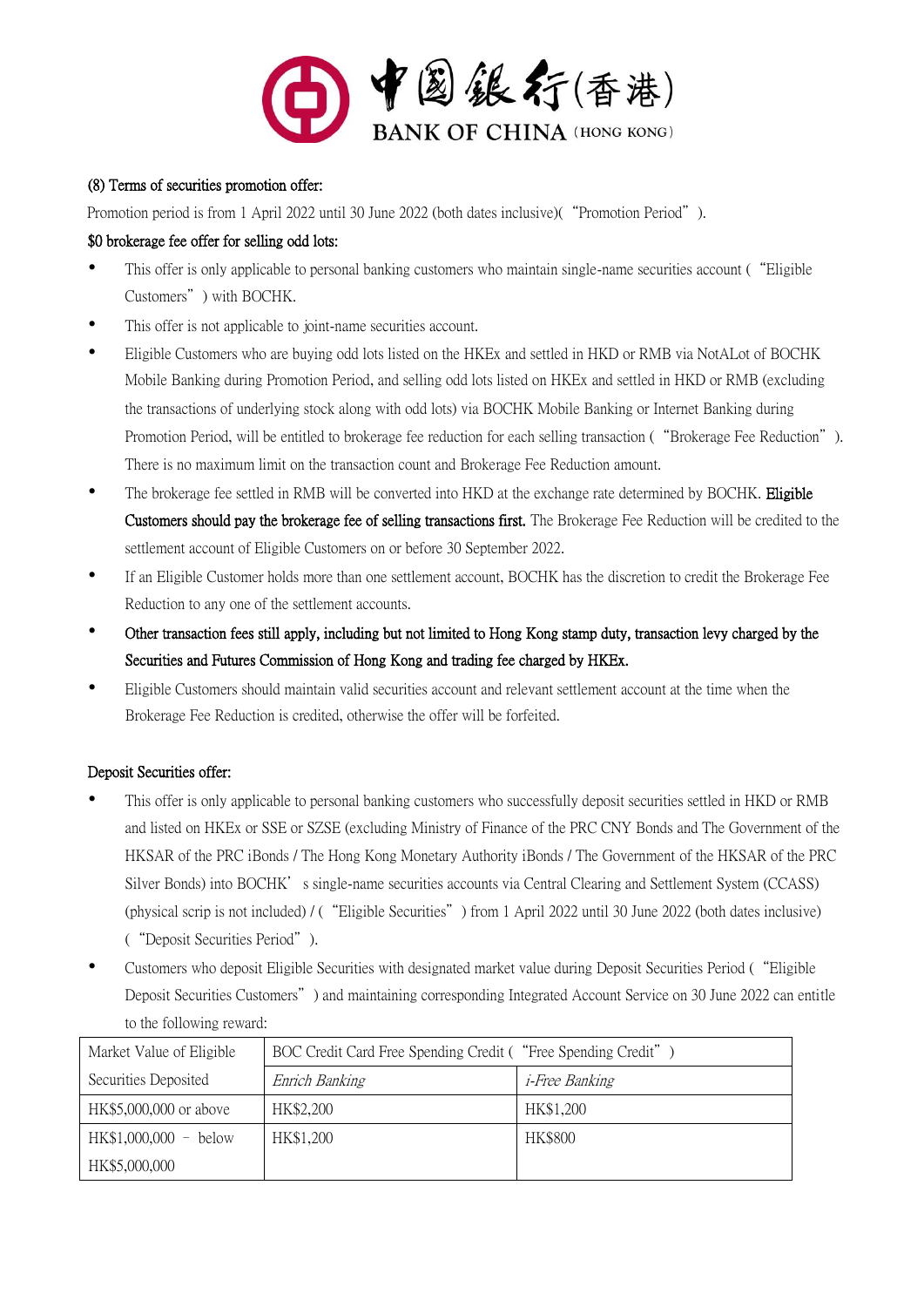

| HK\$100,000 - below | <b>HK\$600</b> | <b>HK\$300</b> |
|---------------------|----------------|----------------|
| HK\$1,000,000       |                |                |

- The market value of Eligible Securities is calculated on the basis of the closing price on the day of depositing the securities by Eligible Deposit Securities Customers. If the closing price of Eligible Securities cannot be determined on the day of deposit, the final price used for calculating the market value will be determined by BOCHK at its sole discretion. This offer is not applicable to customers who withdraw Eligible Securities (via CCASS or by physical scrip) from their related securities accounts maintained with BOCHK during Deposit Securities Period.
- The market value of Eligible Securities and brokerage fee settled in RMB will be converted into HKD at the exchange rate determined by BOCHK.
- Each Eligible Deposit Securities Customer will only be entitled to the above offer once. If the Eligible Deposit Securities Customer holds more than one securities account during the Deposit Securities Period, he/she will only be entitled to the above offer once.
- To entitle to the offer, Eligible Deposit Securities Customers must hold a valid BOC Credit Card (exclude Additional Card). Otherwise, the offer will be forfeited and will not be entitled to any award in any other format.
- Free Spending Credit will be credited to the valid BOC Credit Card Account (exclude Additional Card) of Eligible Deposit Securities Customers on or before 30 September 2022. Eligible Deposit Securities Customer should maintain valid securities account, settlement account and Integrated Account Service when the BOC Credit Card Free Spending Credit is credited, otherwise the above offer will be forfeited.

# BOC Credit Card Free Spending Credit:

- Free Spending Credit is meant exclusively for retail purchase and cannot be used for cash advance, settlement of financial charge or any previous outstanding balance accrued before the Free Spending Credit is credited. Free Spending Credit cannot be converted into cash or exchanged for other gifts and is also not refundable and transferrable.
- If Eligible Deposit Securities Customers hold more than one eligible BOC Credit Card, the Free Spending Credit will be credited to the highest tier eligible BOC Credit Card Account (the credit card tier in descending order is Visa Infinite Card, CUP Dual Currency Diamond Card, World Master Card, Visa Signature Card, Platinum Card, Titanium Card, Gold Card and Classic Card).
- The status of the credit card accounts held by the Eligible Deposit Securities Customers should be normal, valid and in good standing, and such accounts should not have overdue/bad records, nor have they been cancelled/terminated for any reason, and the Eligible Deposit Securities customers should not have breached the Card User Agreement when the Free Spending Credit is credited by the BOC Credit Card (International) Limited (the "Card Company"). If the Eligible Deposit Securities Customers cannot fulfil the above requirements, BOCHK and the Card Company reserve the right to forfeit the relevant offer.

# Important Notice of Trading Odd Lots:

- Only accept "Market Order" instructions.
- Only accept not more than 10 transaction instructions per trading day.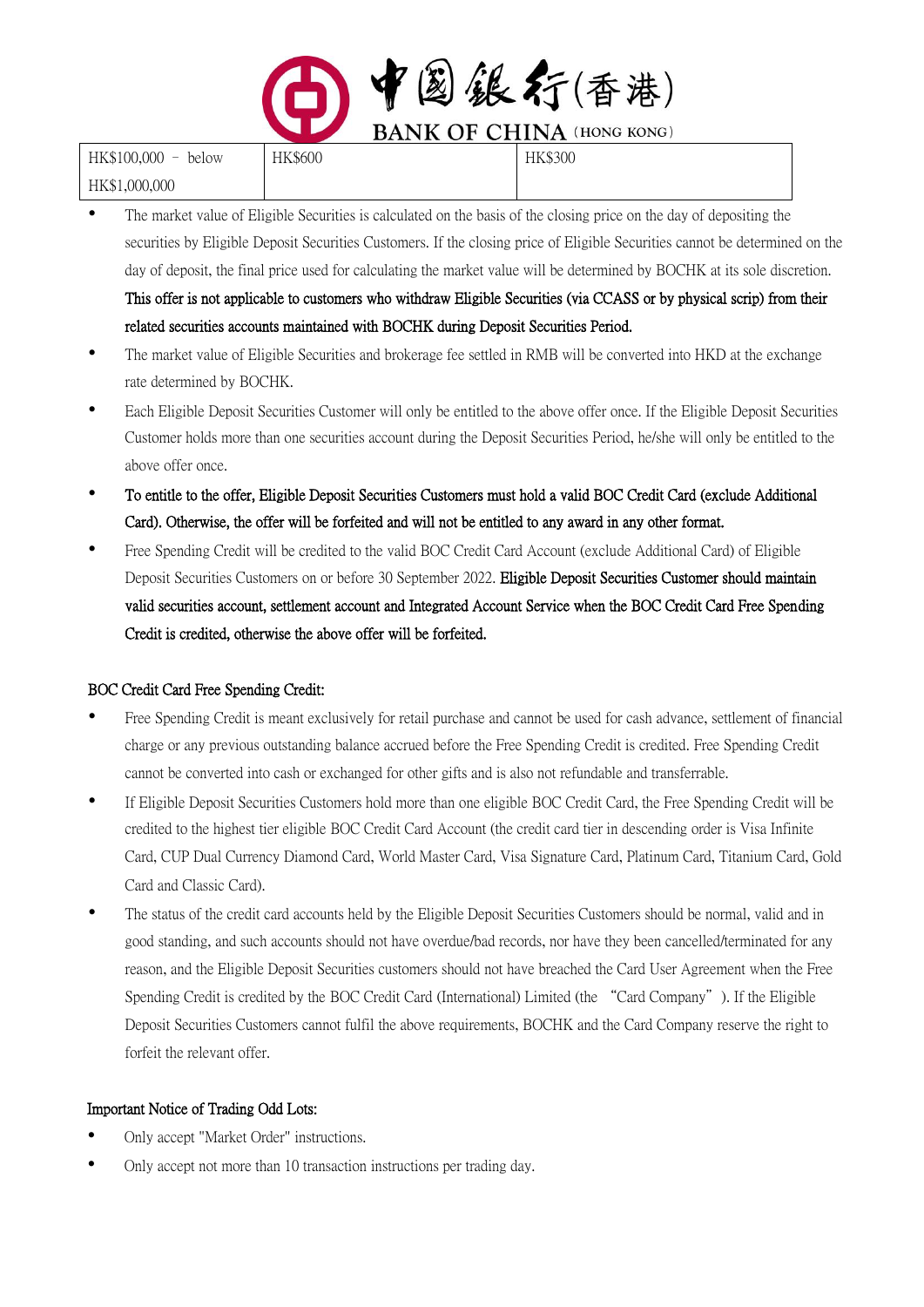

- Will not accept buying odd lots through Mobile Banking via securities margin accounts.
- Upon receipt of the customer's confirmation of the buy instruction of a Market Order, the transaction amount and additional charges (including brokerage fees and other charges) will be calculated based on the 10 spreads from the nominal price quoted at the time when the order is processed. The sum will be withheld from your available investment amount.
- For the odd lot selling order, if no "odd lot price" is input, the odd lot order would be executed at the price in the odd lot market, which may deviate by several spreads from the nominal price. The order type of such odd lot orders would be a "Market Order".
- If the proceeds of the odd lot selling order are less than the related charges, the customer must pay the difference.
- The buy instruction of a Market Order will be submitted to the market for matching once with the 10 best price queues in the prevailing market and within the range of a maximum of 10 spreads above the nominal price at the time when the order is processed, provided that the order price is not lower than 0.01 of the denominated currency of the relevant stock. The final execution price may deviate considerably from the nominal price at the time of order placement. Any unexecuted orders will be automatically cancelled at once.
- Stock transactions will be settled on the 2nd trading day after the trade day (T+2 Settlement).
- All unexecuted orders will be cancelled after the market closes.
- The processing time is related to the stock liquidity and the number of odd lot shares.
- Due to the manual processing of odd lot orders, there is no definite range of price difference between the odd lots and the board lots. Such orders may take longer to process and are not guaranteed to be executed.
- Normally, the execution price of an odd lot order will have several spreads worse than that of a board lot order. BOCHK does not guarantee that investors can execute the odd lot orders at the best prices. The odd lot selling order under monthly savings plan would be executed at the prevailing price of the board lot market.
- HKEx stipulates that the number of odd shares purchased and sold shall not exceed one board lot. When choosing odd lot order trading, an order with a share quantity equal to or exceeding one board lot of the stock will be rejected.
- The quantity of odd lot stocks can be accumulated to reach one board lot in securities account. However, BOCHK Mobile Banking and Internet Banking do not provide the service of splitting one board lot stocks into odd lots for stocks selling.
- The buying odd lot stock list is subject to change by BOCHK from time to time.
- By using BOCHK's odd lot trading services, you agree to the terms set out in this Important Notice.

#### Monthly Stocks Savings Plan transaction fee rebate offer :

a. Promotion period is from 1 April 2022 until 30 June 2022 (both dates inclusive) ("Promotion Period").

b. This offer is only applicable to the customers who set up Monthly Stocks Savings Plans via securities account (including Family Securities Accounts) ("Eligible Securities Accounts") maintained with BOCHK during Promotion Period, settle the first contribution payment successfully (including contribution payment settled via securities settlement accounts or BOC Credit Cards) on or before 11 July 2022 ("First Eligible Contribution") and do not make any contribution on Monthly Stocks Savings Plan through the same Eligible Securities Account within 6 months preceding the date of the First Eligible Contribution ("Eligible Monthly Stocks Savings Customer")

c. Eligible Monthly Stocks Savings Customer can enjoy HK\$50 transaction fee rebate for each month for the first 12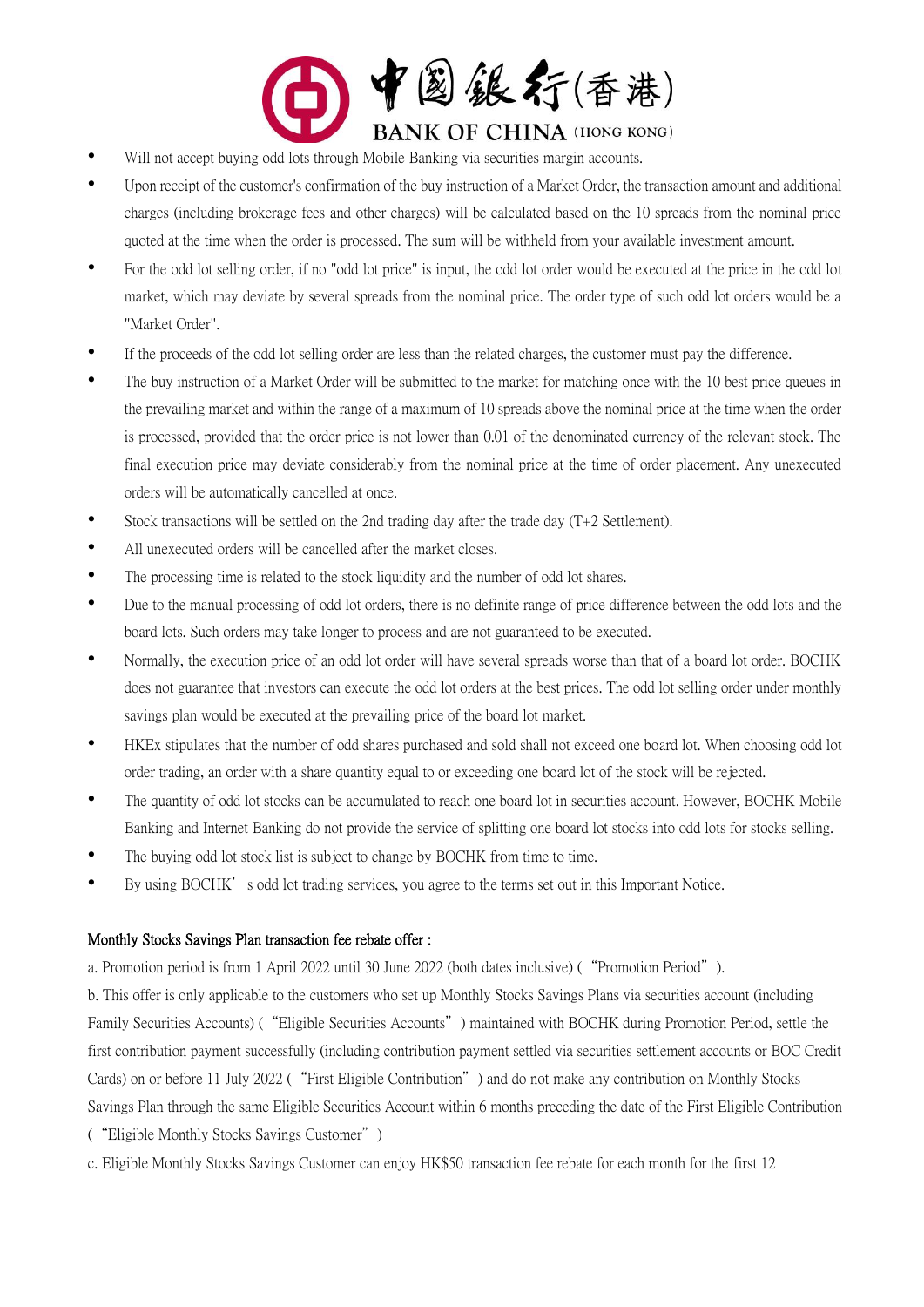

consecutive month contributions starting from the First Eligible Contribution. However, Eligible Monthly Stocks Savings Customer should pay the transaction fee first (transaction fee is equivalent to 0.25% of the monthly contribution amount for each plan, including the brokerage fee, stamp duty, transaction levy and transaction charge. The minimum monthly charge is HK\$/RMB50). The transaction fee rebate amount for the first 6 months will be credited to the settlement account of Eligible Monthly Stocks Savings Customer within the 8th calendar month starting from the First Eligible Contribution; and the transaction fee rebate amount for the 7th to 12th month will be credited to the settlement account of Eligible Monthly Stocks Savings Customer within the 14th calendar month starting from the First Eligible Contribution. If an Eligible Monthly Stocks Savings Customer holds more than one settlement account, BOCHK has the discretion to credit the transaction fee rebate amount to any one of the securities settlement accounts

d. Eligible Monthly Stocks Savings Customer should maintain the Eligible Securities Accounts and the relevant settlement account at the time when the transaction fee rebate is credited, otherwise this offer will be forfeited.

e. If an Eligible Monthly Stocks Savings Customer terminates the Monthly Stocks Savings Plan or is unable to make contribution within 12 months after making the First Eligible Contribution for any reason, this offer will be forfeited. The Eligible Monthly Stocks Savings Customer can still enjoy HK\$50 monthly transaction fee rebate before the offer is forfeited However, if the customer sets up the Monthly Stocks Savings Plan again with the same Eligible Securities Account and make contribution within Promotion Period, he/she is not eligible for this offer again.

f. Each Eligible Monthly Stocks Savings Customer can set up Monthly Stocks Savings Plans with more than one Eligible Securities Account. However, each Eligible Securities Account can enjoy up to HK\$600 transaction fee rebate only

# BOC Credit Card Gift Points

a. If the Monthly Stocks Savings Plan contribution amount is paid by BOC Credit Card, the BOC Credit Card Gift Points will be calculated based on the number of consecutive months of contribution.

| Consecutive Month(s) of     | 1 to 12 months                                                    | 13 to 24 months | Over 24 months |
|-----------------------------|-------------------------------------------------------------------|-----------------|----------------|
| Contribution                |                                                                   |                 |                |
| Conversion Rate (HKD/RMB)   | 5:1                                                               | 3:1             | 1:1            |
| contribution amount: Credit |                                                                   |                 |                |
| Card Gift Points)           |                                                                   |                 |                |
| Upper Limit of Gift Points  | A maximum of 10,000 BOC Credit Card Gift Points can be earned for |                 |                |
|                             | each monthly contribution                                         |                 |                |

**b.** The above Gift Points Conversion Rate is subject to BOCHK's announcement from time to time.

c. The Gift Points are only applicable to customers who hold valid BOC Credit Cards issued in Hong Kong bearing  $\bigcirc$  logo, while customers of Great Wall International Credit Card, USD Card, BOC Purchasing Card, BOC Prepaid Card, Private Label Card, Intown Card, BOC Express Cash Card, and customers who have participated in the cash rebate plan are excluded. The Gift Points cannot be redeemed for cash or exchanged for other products or services, and cannot be transferred. The above terms should be read in conjunction with those contained in the latest issue of "BOC Credit Card Gift Point Catalogue".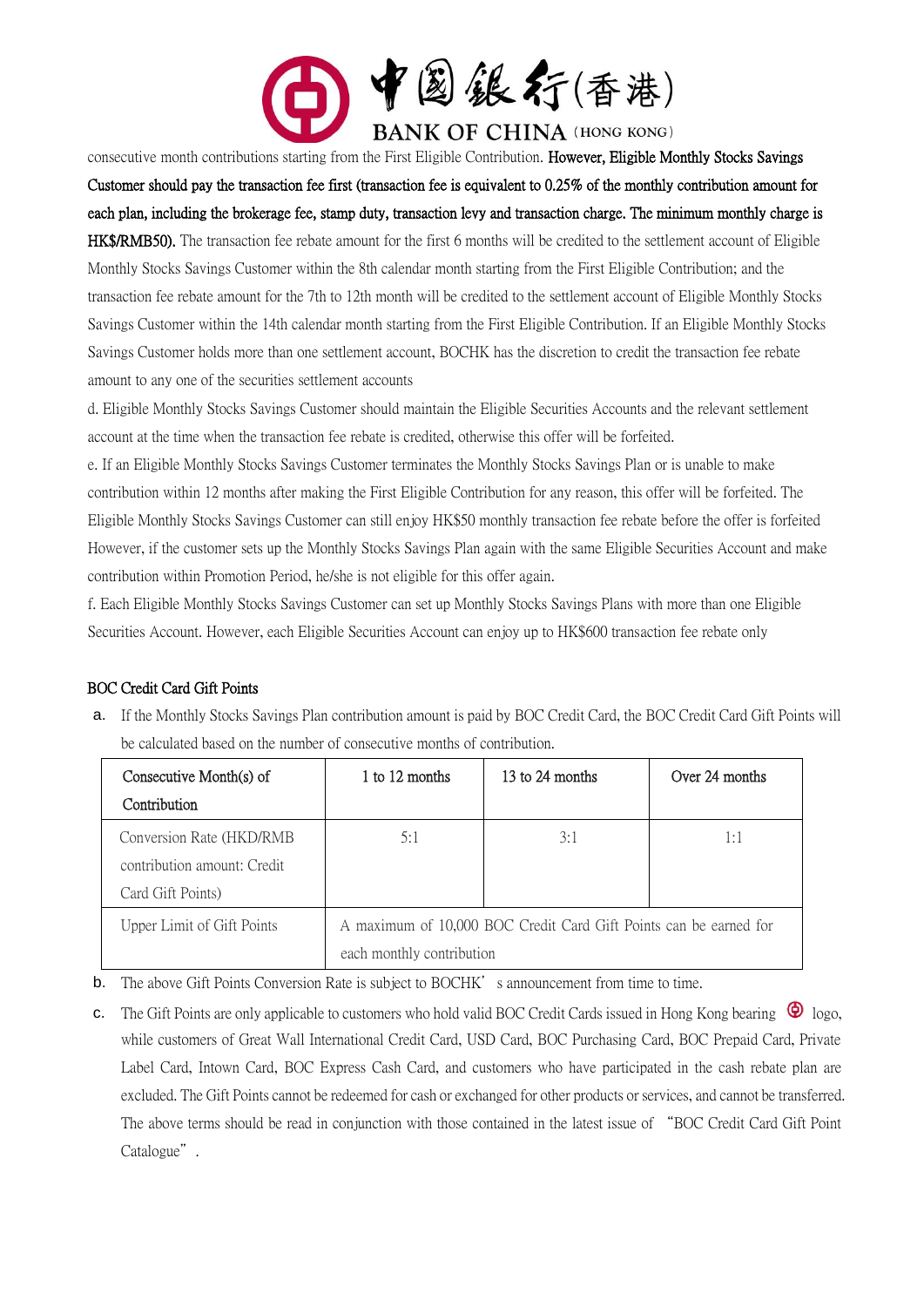

#### (9) Terms and Conditions of Funds promotion offers:

### New investment funds can enjoy 0% fund subscription fee of the first investment fund subscription

a. The promotion period is from 1 April 2022 to 30 June 2022 (both dates inclusive) ("the promotion period").

b. New investment fund customers refer to i) BOCHK customers who did not have any investment fund holdings and transactions in the past 12 months (i.e. from April 2021 to March 2022), or ii) BOCHK customers who opened their investment fund accounts on or after 1 April, 2022 ("Eligible Customers").

c. During the promotion period, eligible customers can enjoy 0% fund subscription fee of the first investment fund subscription made via BOCHK electronic channels (i.e. Mobile Banking, "Smart Invest", or Internet Banking) or branches (including Investment by Phone) ("Eligible Subscription") ("Subscription Fee

Reduction"). The cap of eligible investment fund subscription amount is as below:

| Customer type                          | Cap of eligible investment fund subscription<br>amount |  |
|----------------------------------------|--------------------------------------------------------|--|
| Private<br>Wealth<br>Wealth Management | HK\$1,000,000 (or equivalent foreign<br>currencies)    |  |
| Other customers                        | HK\$300,000 (or equivalent foreign<br>currencies)      |  |

d. The subscription fee reduction offer is not applicable to i) investment fund transactions with subscription fee below 1%, and ii) subscription of money market funds, and iii) switching transactions of investment funds, and iv) Monthly Funds Savings Plan.

e. The subscription fee reduction offer is not applicable to investment fund transactions made via BOCHK Mobile Banking or Internet Banking which are i) risk mismatch, and ii) those made by vulnerable customers.

# f. Eligible Customers are required to fully pay the subscription fee at the time of lump sum subscription. BOCHK will credit the Reduction of Subscription Fee to the Eligible Customers as defined in the following Term i.

# g. Every Eligible Customers is only entitled to the offer once during the Promotion Period.

h. If Eligible Customers enjoy the offer during the promotion period, Eligible Customers will not be eligible to enjoy other Mobile Banking / Internet Banking Fund Subscription Fee Reduction Offers.

i. The above mentioned fund subscription fee reduction amount will be deposited into non-dormant HKD Savings Account or HKD Current Account held by the Eligible Customers on or before 30 September 2022 and eligible customers should hold a valid fund account of BOCHK at the time when subscription fee reduction amount is deposited, otherwise the offer will be forfeited.

j. For non-Hong Kong dollar denominated fund transactions, the fund transaction amount will be converted into Hong Kong dollar based on the prevailing exchange rate on such transaction day quoted by BOCHK for calculation of offer entitlement. BOCHK reserves the right to amend the calculation method of transaction amount at its sole discretion.

# Monthly Funds Savings Plan 0.01% Subscription fee offer

a. Promotion period is from 1 April 2022 to 30 June 2022 (both dates inclusive) ("Promotion Period").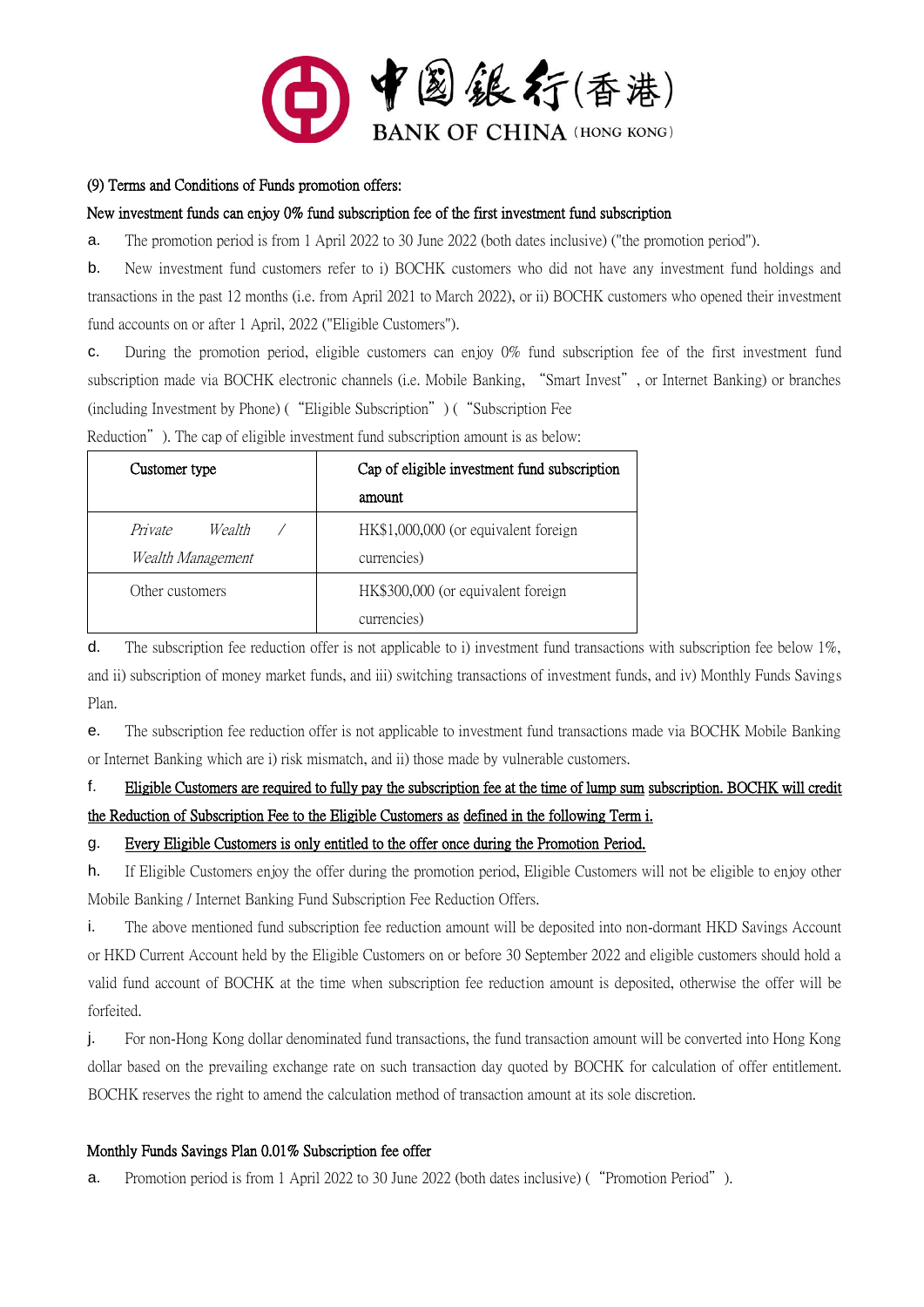

- b. This offer is only applicable to the customers who newly set up Monthly Funds Savings Plans ("Fund MSP") via Funds account ("Eligible Funds Accounts") maintained with BOCHK during Promotion Period, settling the first contribution payment successfully (including contribution payment settled via Investment Fund settlement accounts or BOC Credit Cards) on or before 20 July 2022 and do not make any contribution on Fund MSP through the same Eligible Funds Account within 6 months preceding the date of the First Eligible Contribution ("Eligible Monthly Funds Investment Customer").
- c. Eligible Monthly Funds Investment Customer can enjoy 0.01% fund subscription fee after successfully setting up the Fund MSP during the promotion period, except for the Fidelity Investment Funds (the Fund MSP subscription fee of this Investment Funds will be 0.28%) ("Privileged Fund Subscription Fee") until further notice. The maximum monthly contribution amount of the Fund MSP should be HK\$50,000 (or equivalent foreign currencies).
- d. If an Eligible Monthly Funds Investment Customer terminates the Fund MSP after successfully setting up the Plan for any reason, this offer will not be extended, compensated or substituted.
- e. BOCHK shall have the absolute discretion to prescribe and change the Fund MSP subscription rate and the monthly contribution amount cap of related Fund MSP from time to time.
- f. The above offers are not applicable to the staff of BOCHK and its subsidiaries.

#### Terms and conditions of "Monthly Funds Savings Plan"

a. Unless specified by Bank of China (Hong Kong) Limited (the "Bank"), the cut-off date for applications to add, amend or terminate "Monthly Funds Savings Plan" (the "Plan") is three Hong Kong banking business days (excluding Saturdays) before the Contribution Date (as defined below). Any application submitted after the relevant cut-off date will be processed as an application in respect of the following month.

b. Unless specified by the Bank, the date of contribution and subscription under the Plan is scheduled to be the 20th of each month ("Contribution Date") or, if such day is a Saturday or a public holiday in Hong Kong, the date of contribution and subscription will be postponed to the next banking business day.

c. Customers can pay the monthly contributions by direct debit from the designated settlement accounts maintained at the Bank or BOC Credit Cards. If the monthly contribution is settled via the settlement accounts, it will be debited on the Contribution Date, and customers should maintain sufficient funds in the settlement accounts to cover the amount. If the monthly contribution is settled by BOC Credit Cards, it will be debited on two Hong Kong banking business days (excluding Saturdays) before the Contribution Date or any other date specified by the Bank, and the customers should maintain sufficient available credit limit to cover the amount.

d. If the monthly contribution is settled via settlement accounts, the minimum monthly contribution for the Plan is HK\$500 (or its equivalent in foreign currencies). If the monthly contribution is settled by BOC Credit Cards, the minimum and maximum monthly contribution for the Plan is HK\$500 (or its equivalent in foreign currencies) and HK\$20,000 (or its equivalent in foreign currencies) respectively.

e. If the customers fail to make the payments of monthly contribution for three consecutive months, the Bank reserves the right to terminate the relevant Plan immediately.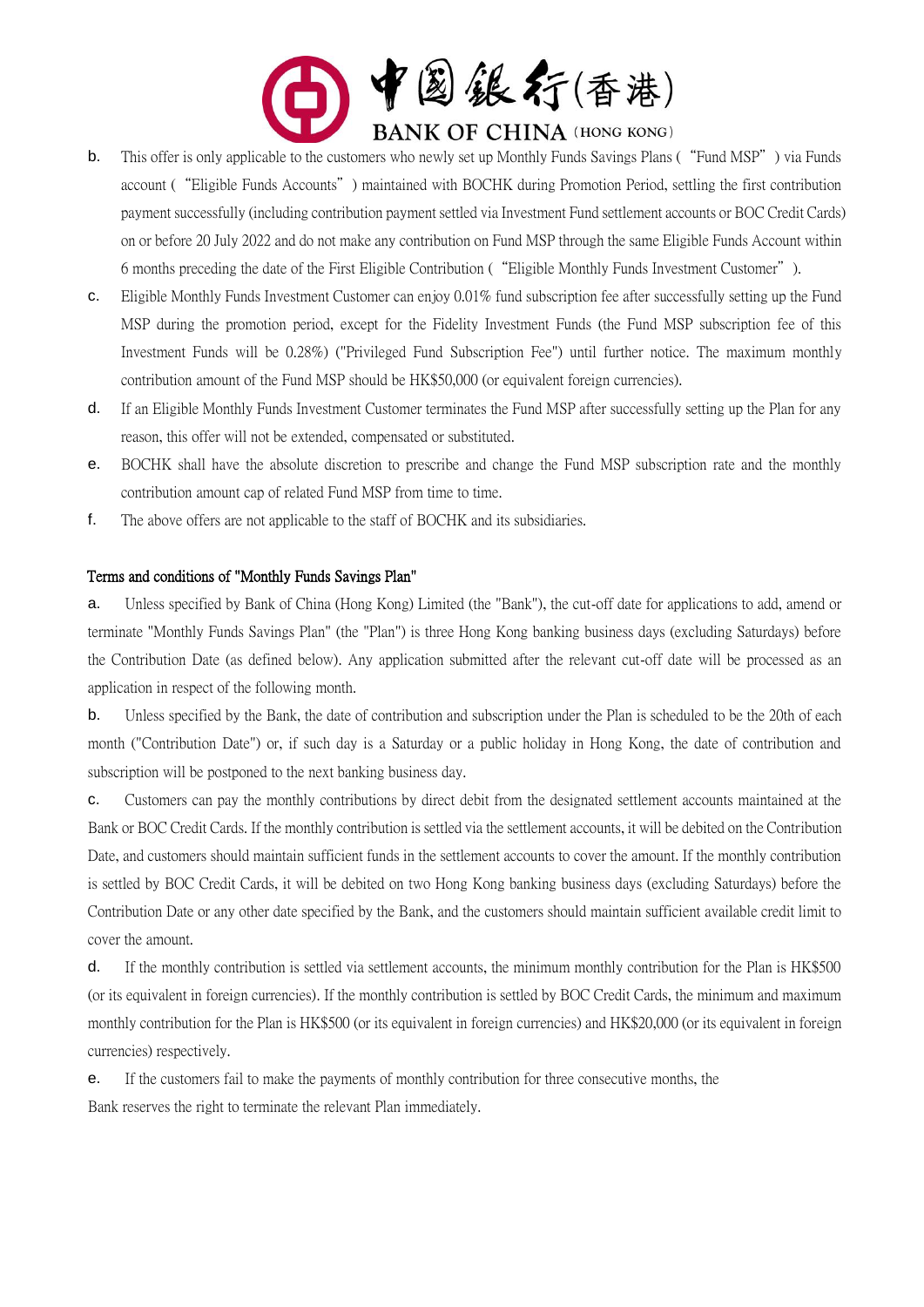

#### (10) Terms of Foreign Exchange promotion offers:

#### Foreign Exchange Welcome Reward:

a. The promotion period is from 1 April 2022 to 30 June 2022 (both dates inclusive)("Promotion Period").

b. This Rewards is only applicable to Bank of China (Hong Kong) Limited ("BOCHK") Enrich Banking and i-Free Banking customers (the "Integrated Banking Services Customers") who did not have foreign exchange transaction via BOCHK Mobile Banking (including buy or sell of any foreign currencies available in BOCHK) from 1 October 2021 to 31 March 2022. (the "Eligible FX Customers").

c. The Eligible FX Customers will be entitled to HK\$200 welcome rewards by accumulating foreign exchange transactions amount of HK\$50,000 or above through the HKD/Multi Currency/RMB account in sole name via BOCHK Mobile Banking during the Promotion Period ("FX Welcome Rewards").

d. The FX Welcome Rewards is only applicable to (a) conversion of Hong Kong dollars into foreign currency, (b) conversion of foreign currency into Hong Kong dollars and (c) cross currency conversion, via BOCHK Mobile Banking ("Eligible Exchange Transactions"). The FX Welcome Rewards is not applicable to the foreign currency transactions conducted when placing FX Time Deposit at the same time.

e. The transaction date, time, exchange rate and exchange amount of Eligible Exchange Transactions as well as the Total Exchange Amount are subject to the record of BOCHK. The relevant exchange amount will be converted into Hong Kong dollars on the basis of the prevailing exchange rate quoted by BOCHK at the close of business on the transaction day. BOCHK reserves the right to amend transaction day. BOCHK reserves the right to amend any calculation method of transaction amount at its sole.

f. Each Eligible FX Customers can enjoy the FX Welcome Rewards once only.

g. This FX Welcome Rewards and "Up to HK\$1,111 Rewards for Foreign Exchange via Mobile Banking" can be enjoyed concurrently.

h. The Rewards will be deposited to the relevant account upon verification of record by BOCHK, the rewards will be in form of cash, and will be deposited into Eligible FX Customers' non-dormant HKD Saving Account or HKD Current Account on or before 31 January 2023.

i. Eligible FX Customers should maintain valid Integrated Banking Services, relevant non-dormant HKD Saving Account or HKD Current Account during the Promotion Period or at the time when the FX Welcome Rewards is deposited, otherwise the rewards will be forfeited

j. The rewards cannot be exchanged for other gifts, and is also non-refundable and not for sale.

#### Up to HK\$1,111 Rewards for Foreign Exchange via BOCHK Mobile Banking:

a. The promotion period is from 1 April 2022 to 30 June 2022 (both dates inclusive)("Promotion Period").

b. This Mobile FX Rewards is only applicable to Bank of China (Hong Kong) Limited ("BOCHK") *Enrich Banking* and *i*-

Free Banking customers (the "Integrated Banking Services Customers") who did not have foreign exchange transaction via BOCHK Mobile Banking (including buy or sell of any foreign currencies available in BOCHK) from 1 October 2021 to 31 March 2022. (the "Eligible FX Customers").

c. The Eligible FX Customers will be entitled to up to HK\$1,111 rewards upon completing the designated number of FX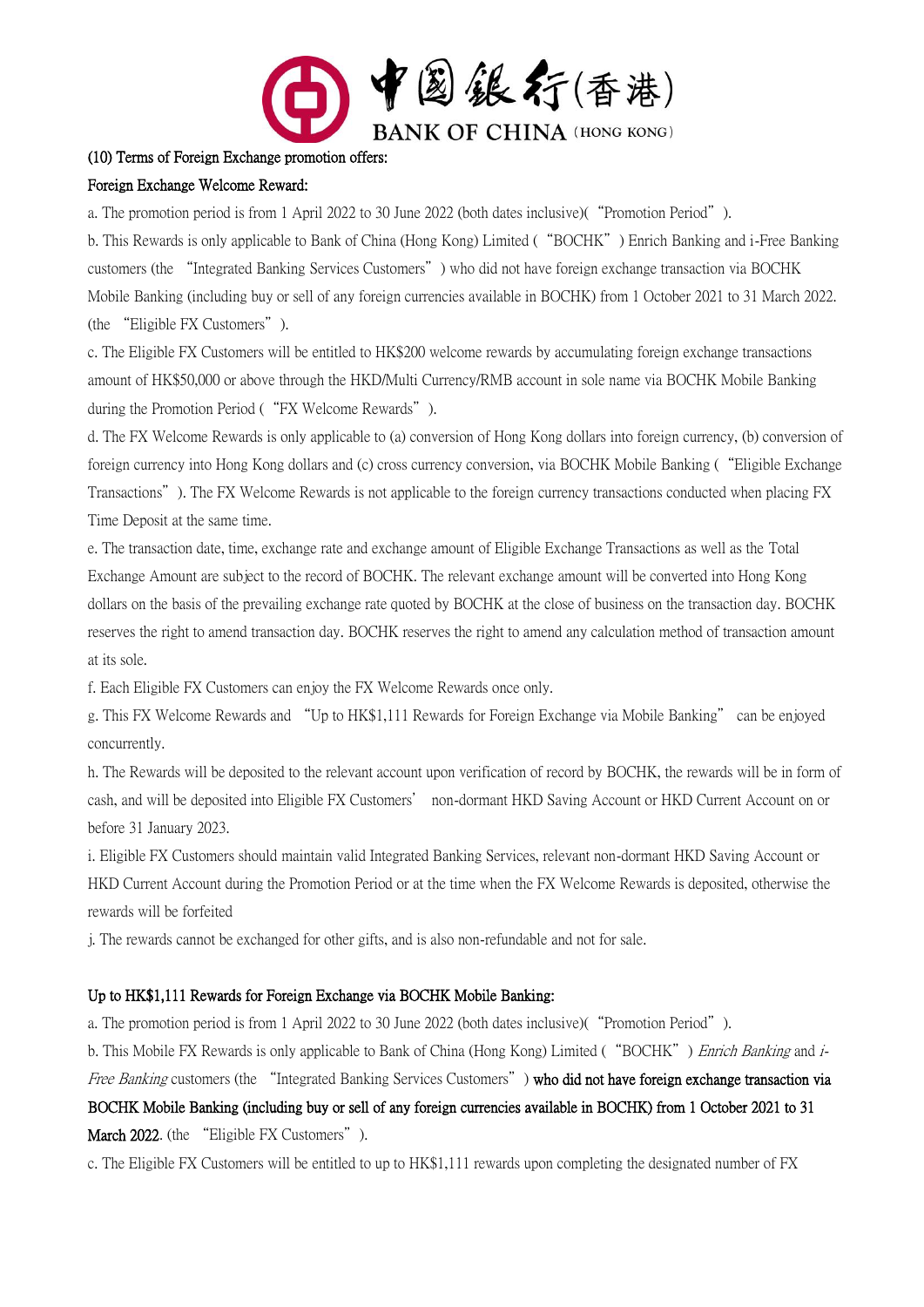

transactions and each single FX transaction should be reached HK\$50,000 or above (HKD equivalent) via BOCHK Mobile Banking through the HKD/Multi Currency/RMB account in sole name during the Promotion Period ("FX Mobile Rewards").

| Total number of FX Transactions | The Mobile FX Rewards |
|---------------------------------|-----------------------|
| 15 times or above               | HK\$1,111             |
| 5 to 14 times                   | <b>HK\$500</b>        |

d. The FX Mobile Rewards is only applicable to (a) conversion of Hong Kong dollars into foreign currency, (b) conversion of foreign currency into Hong Kong dollars and (c) cross currency conversion, via BOCHK Mobile Banking ("Eligible Exchange Transactions"). The Mobile FX Rewards is not applicable to the foreign currency transactions conducted when placing FX Time Deposit at the same time.

e. The transaction date, time, exchange rate and exchange amount of Eligible Exchange Transactions as well as the Total Exchange Amount are subject to the record of BOCHK. The relevant exchange amount will be converted into Hong Kong dollars on the basis of the prevailing exchange rate quoted by BOCHK at the close of business on the transaction day. BOCHK reserves the right to amend transaction day. BOCHK reserves the right to amend any calculation method of transaction amount at its sole.

f. Each Eligible FX Customer can enjoy the FX Mobile Rewards once only.

g. This FX Mobile Rewards and "Foreign Exchange Welcome Rewards" can be enjoyed concurrently, but cannot be used in conjunction with "Up to HK\$1,800 Rewards for Foreign Exchange via Mobile Banking for New to Payroll customers" or

"Up to HK\$1,800 Exclusive Rewards for Foreign Exchange via Mobile Banking for selected Cross-boundary customers". h. The Rewards will be deposited to the relevant account upon verification of record by BOCHK, the rewards will be in form of cash, and will be deposited into Eligible FX Customers' non-dormant HKD Saving Account or HKD Current Account on or before 31 January 2023.

i. Eligible FX Customers should maintain valid Integrated Banking Services, relevant non-dormant HKD Saving Account or HKD Current Account during the Promotion Period or at the time when the Mobile FX Rewards is deposited, otherwise the rewards will be forfeited.

j. The rewards cannot be exchanged for other gifts, and is also non-refundable and not for sale.

k. The rewards is limited and available on a first-come-first-serve basis.

# Foreign Exchange Pips Offer:

a. The promotion period is from 1 April 2022 to 30 June 2022 (both dates inclusive)("Promotion Period").

b. This offer is only applicable to Integrated Banking Services Customers who convert HKD to any designated currency or vice versa at telegraphic transfer exchange rate via BOCHK branches, Internet Banking, Mobile Banking and Manned Phone Banking Services.

| Designated Currencies   | Enrich Banking | <i>i-Free Banking</i> |
|-------------------------|----------------|-----------------------|
| EUR, GBP                | 30 pips        |                       |
| USD, AUD, NZD, CAD, JPY | 10 pips        |                       |
| RMB (only applicable to | 10 pips        | 10 pips               |
| customers buying RMB)   |                |                       |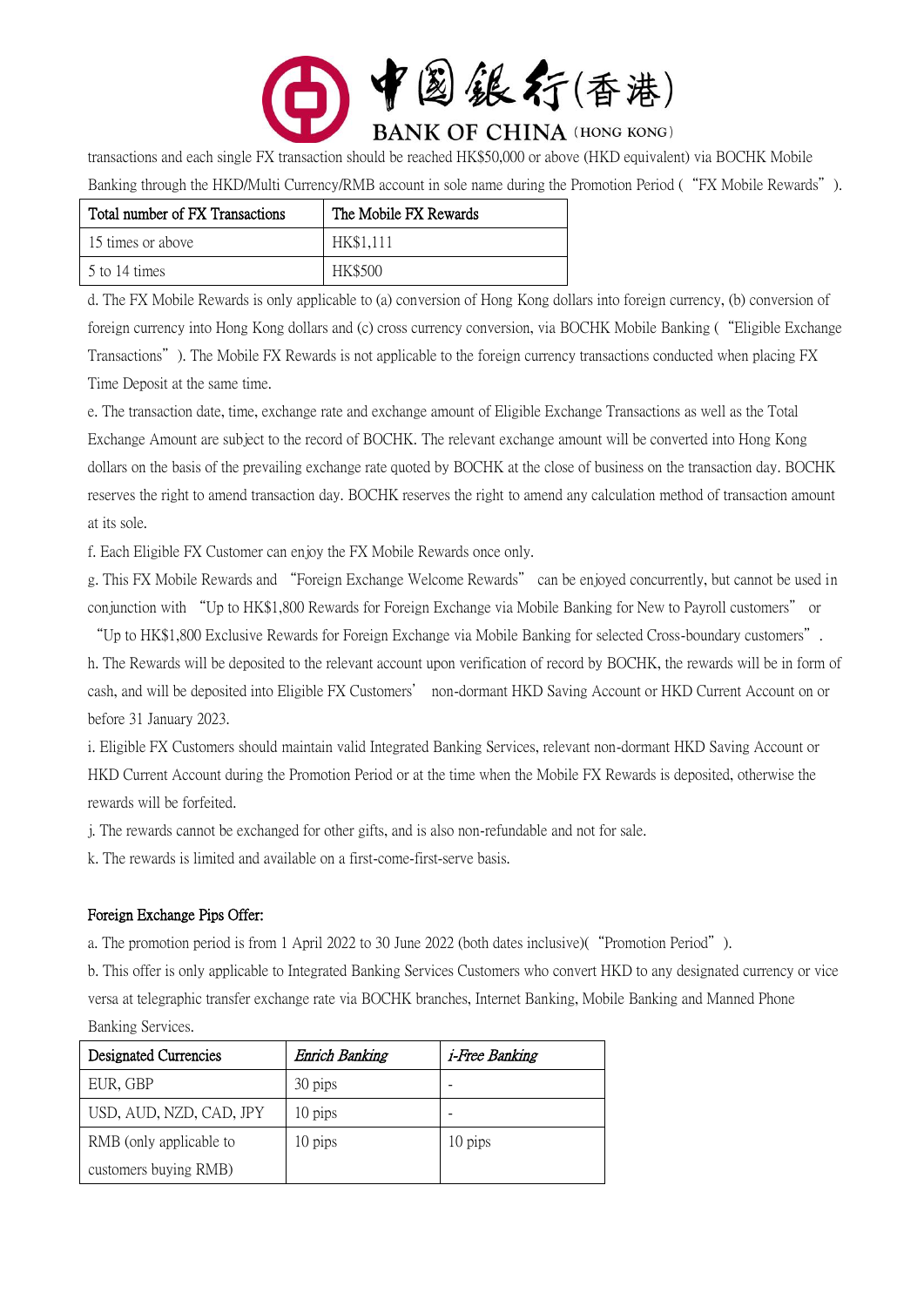

c. This offer is not applicable to foreign currency banknote exchange or transactions conducted through "Corporate Banking Service Online".

### (11)Digital Application Offer - Preferential interest rate and extra HK\$500 e-Coupons reward

 Customers who successfully apply for the Bank of China (Hong Kong) Limited ("BOCHK") Mortgage loan via "Instant Mortgage Application" Service of BOCHK "Home Expert" Mobile APP or BOCHK Website during the period from 1 April 2022 to 30 June 2022 (both dates inclusive); and if such loan offer is accepted by signing off and returning the Offer Letter, plus complete any three of the following items: register for "Payroll Service" \*, open "Wealth Management" / "Enrich" Banking service, enroll in "Premier Home Comprehensive Insurance", apply for BOCHK Credit Card, successfully login to BOCHK Internet Banking / Mobile Banking, or download BoC Pay and bind it with BOCHK Credit Card, Smart Account or Payment Account on or before 31 August 2022 (collectively named "Eligible Customers"), can enjoy the preferential interest rate and HK\$500 e-Coupons reward (collectively named "Coupons").

\* Customer register for Payroll Service via any branch, Phone Banking, Internet Banking or Website of BOCHK during the Promotion Period.

- Offer is applicable to new purchase, refinance, refinance with top-up, top-up and remortgage loan of residential property by individual customers.
- The Offer is not applicable to mortgage loan of all individual car park space, industrial and commercial property.
- BOCHK will send the Coupons Redemption Pass by SMS or email to the valid mobile number or email address of Eligible Customers according to BOCHK's record on or before 31 October 2022. Customers should follow the instruction on the redemption SMS or email to download the Coupons via designated merchant's website and / or designated mobile APP for usage in store within the designated redemption period, otherwise the Coupons will be forfeited. For the Coupons denomination, quantity and the related terms and conditions, please refer to the relevant redemption SMS or email for details.
- If the account is a joint account, the holders of such account will be considered as one eligible customer and only one of the account holders will be entitled to this reward. BOCHK reserves the final right to grant this offer to any one of the jointaccount holders.
- BOCHK will not send out any notification, reissue and be liable to the Eligible Customers who fail to register successfully due to wrong information input.
- Under any conditions (including during sending SMS or email) if the Coupons are failed to be delivered, stolen, lost, cannot deliver or expired, BOCHK shall not be liable and shall not reissue or replace any defaced/lost Coupons.
- The Coupons are limited and available on a first-come-first-serve basis while stock lasts. In case the Coupons are out of stock, BOCHK reserves the right to substitute the Coupons with another gift/coupon. The value or type of the substitute gifts/coupons may be different from the current Coupons provided for this promotion.
- The Coupons cannot be transferred, returned, exchanged for other gifts or redeemed for cash. The usage of the Coupons is subject to the terms as specified by the supplier.
- BOCHK is not the supplier of the Coupons. Any enquiry or complaint in respect of the Coupons should be directed to the relevant supplier. BOCHK gives no guarantee to the Coupons or the services of the supplier, or does not accept any liability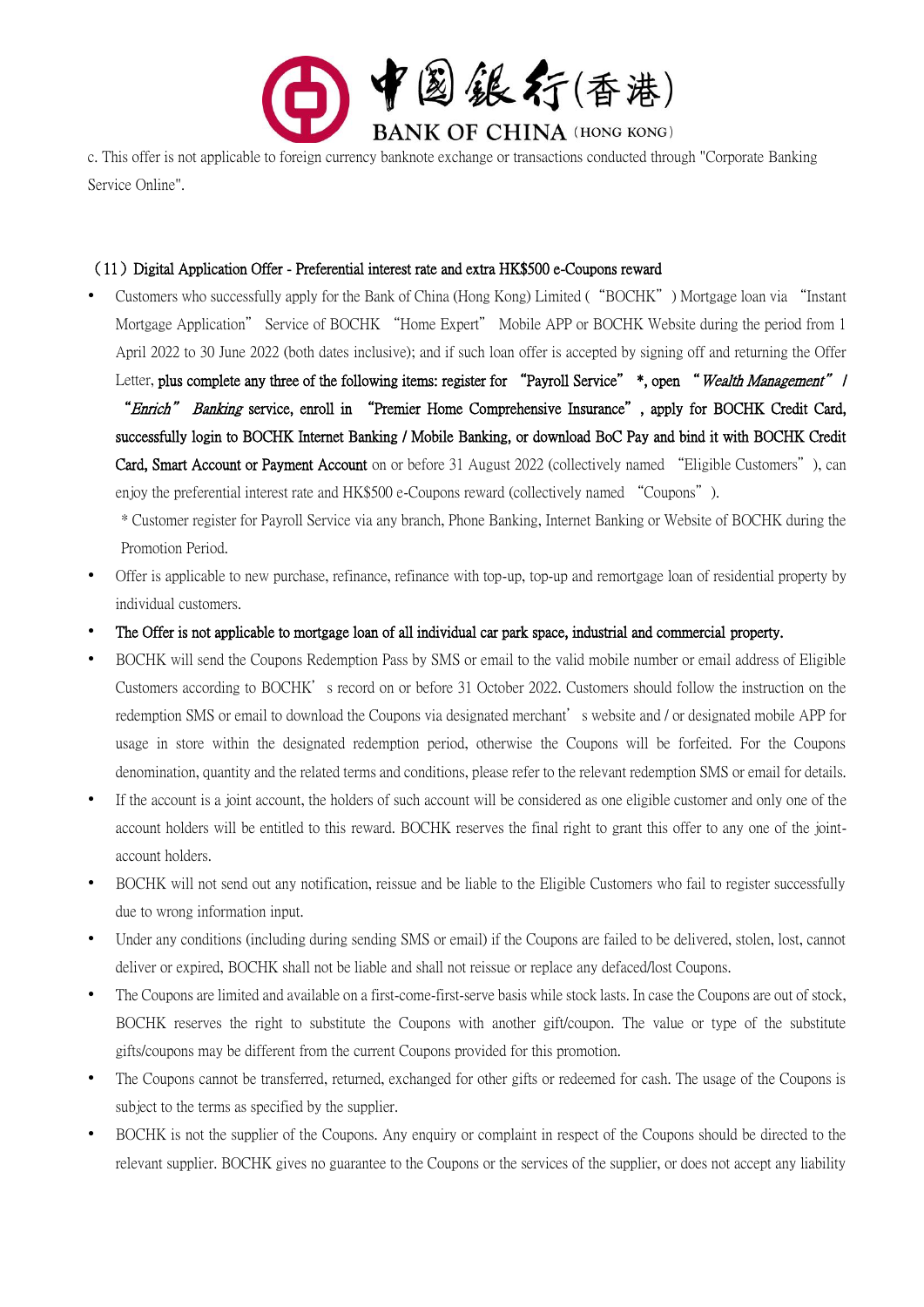

arising in conjunction with the use of the Coupons or the services provided by the supplier.

 The Eligible Customers must still hold a valid mortgage account when BOCHK sending out the Coupons Redemption Pass, otherwise the Coupons will be forfeited.

#### Mortgage loan cash rebate reward

- Customers who apply for the BOCHK mortgage loan during the period from 1 April 2022 to 30 June 2022 (both dates inclusive), and if such loan is drawn on or before 31 August 2022, he/she is entitled to the cash rebate. The cash rebate amount shall be subject to BOCHK's final approval. The cash rebate is subject to terms and conditions. Please contact BOCHK staff for details of the cash rebate.
- If the account is a joint account, the holders of such account will be considered as one eligible customer and only one of the account holders will be entitled to this reward. BOCHK reserves the final right to grant this offer to any one of the jointaccount holders.
- BOCHK will credit the cash rebate to the account which the applicant has designated for repayment of the mortgage within 2 weeks after the drawdown of mortgage loan.

#### Digital Application Offer - Important notes for Premier Home Comprehensive Insurance

- The Premier Home Comprehensive Insurance Plan is underwritten by Bank of China Group Insurance Company Limited ("BOCG Insurance").
- The Bank of China (Hong Kong) Limited is granted an insurance agency licence under the Insurance Ordinance (Cap. 41 of the Laws of Hong Kong) by Insurance Authority in Hong Kong SAR. (insurance agency licence no. FA2855)
- Bank of China (Hong Kong) Limited ("BOCHK") is an appointed insurance agency of BOCG Insurance for distribution of this Plan. This Plan is a product of BOCG Insurance but not BOCHK.
- In respect of an eligible dispute (as defined in the Terms of Reference for the Financial Dispute Resolution Centre in relation to the Financial Dispute Resolution Scheme) arising between BOCHK and the customer out of the selling process or processing of the related transaction, BOCHK is required to enter into a Financial Dispute Resolution Scheme process with the customer; however any dispute over the contractual terms of this Plan should be resolved between directly BOCG Insurance and the customer.
- BOCG Insurance is authorised and regulated by the Insurance Authority to carry on general insurance business in the Hong Kong Special Administrative Region of the People's Republic of China.
- BOCG Insurance reserves the right to accept or decline any application for the Plan based on the information provided by the insured and applicant at the time of application.
- BOCG Insurance reserves the right to amend or withhold any terms and conditions. In case of any disputes, BOCG Insurance's decision shall be final.
- The plan is governed by the terms and conditions in the relevant policy document. Detailed terms and conditions are subject to the official policy document issued by BOCG Insurance. Please refer to the relevant policy document for the details of the insured items and coverage, provisions and exclusions.
- This promotion material is for reference only and is intended to be distributed in Hong Kong only. It shall not be construed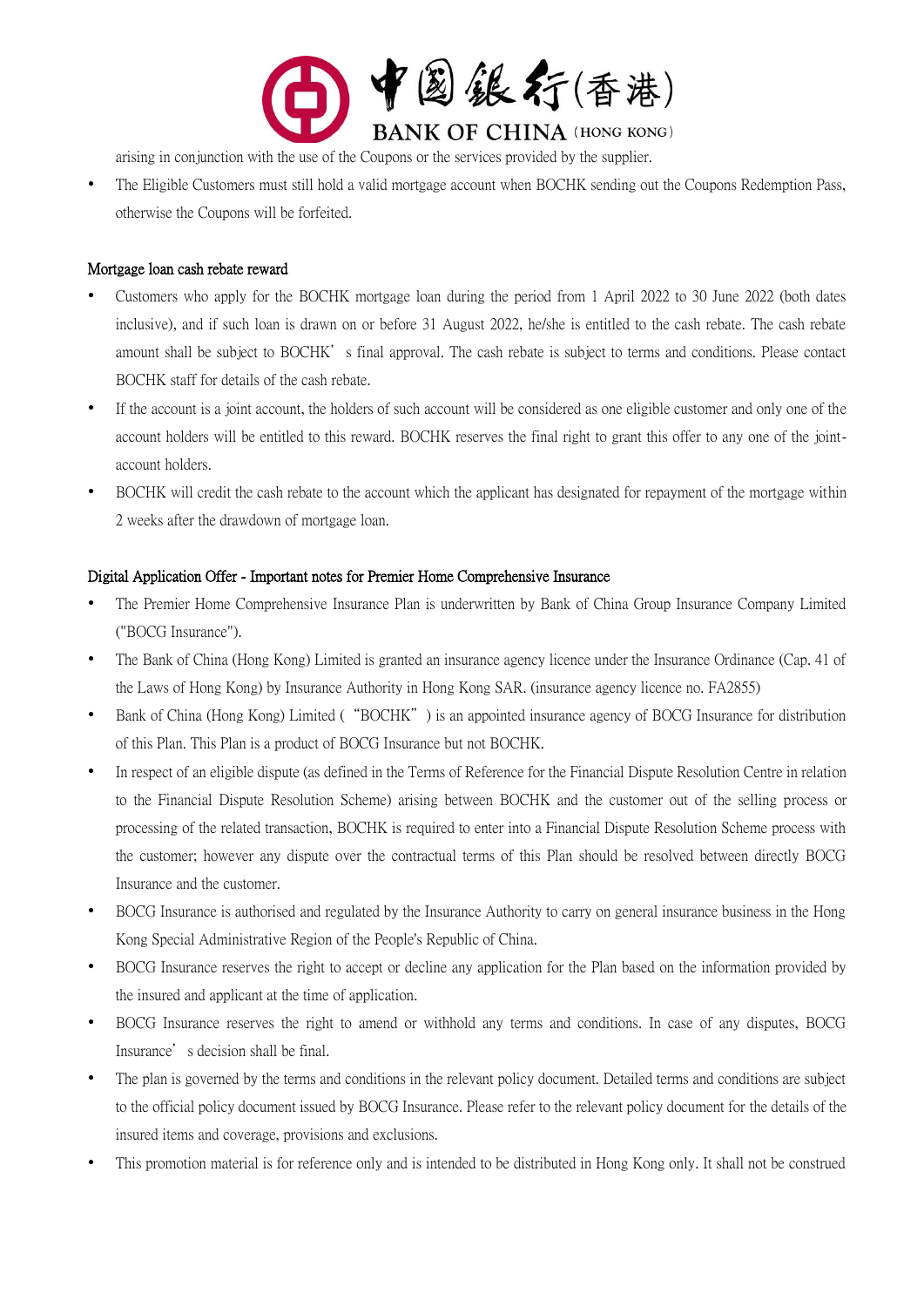

as any offer to sell or a solicitation of an offer or recommendation to purchase or sale or provision of any products of BOCG Insurance outside Hong Kong. Please refer to the policy documents and provisions issued by BOCG Insurance for details (including detailed terms, conditions, exclusions, policy costs and fees) of the Plan. For enquiry, please contact the branch staff of BOCHK or visit BOCHK website (www.bochk.com).

 The terms and conditions of this promotional material are applicable within Hong Kong Special Administrative Region ("HKSAR") only. The relevant insurance product is only distributed in HKSAR.

#### General Terms:

- If the amount of cash rebate and / or the Coupons reward and / or the Free Spending Credit is in excess of 1% of the mortgage loan amount, it is required to treat the entire amount of cash rebate and / or the Coupons reward and / or the Free Spending Credit as part of the mortgage loan amount for the purpose of calculating the loan-to-value ratio.
- The above products, services and offers are subject to the terms and conditions. For details, please refer to the relevant promotional materials or contact the staff of BOCHK.
- BOCHK reserves the right to amend, withhold and/or cancel the above products, services and offers at its discretion.
- In case of any disputes, BOCHK's decision shall be final.
- In case of any discrepancies between the Chinese and English version of this web page and/or Mobile App, the Chinese version shall prevail.
- Customers are responsible for the data charges of downloading or using BOCHK Mobile App, or Internet Banking / Mobile Banking, or any designated Mobile App mentioned above, imposed by their service providers.
- By using the BOCHK Mobile App, or Internet Banking / Mobile Banking, customers agree to the disclaimers and policies of BOCHK in the Mobile App, or Internet Banking / Mobile Banking from time to time.
- Please download the BOCHK Mobile App from the official application stores or BOCHK website. Please pay attention to the identification under the search function.
- Coupons Redemption website and / or Mobile APP are the third parties' website or Mobile APP. Coupons Redemption website and / or Mobile APP are subjected to such service providers' terms and conditions. BOCHK is not the service provider of the Coupons Redemption website and / or Mobile APP. If customers have any enquiries or compliant to them, please directly contact the service providers. BOCHK gives no guarantee to the website and / or Mobile APP of the service providers, or does not accept any liability arising in conjunction with the use of the website or Mobile APP or the services provided by the service providers.
- The final approved loan terms, including: the amount, interest rate and other applicable terms will be subject to the final approval of BOCHK. BOCHK reserves the right to make the final decision on any mortgage application. BOCHK has the right to refer to the applicant's credit report and based on the information and/or documents provided by the applicant, to determine whether to accept or reject the application, and it is not required to provide any reason for the rejection of the application. If necessary, BOCHK reserves the right to request the applicant to provide other information and/or documents for further approval. Mortgage is subject to the terms listed in the loan document signed by the loan applicant and BOCHK.

#### (12) Terms and Conditions of "Refer Friends" Promotion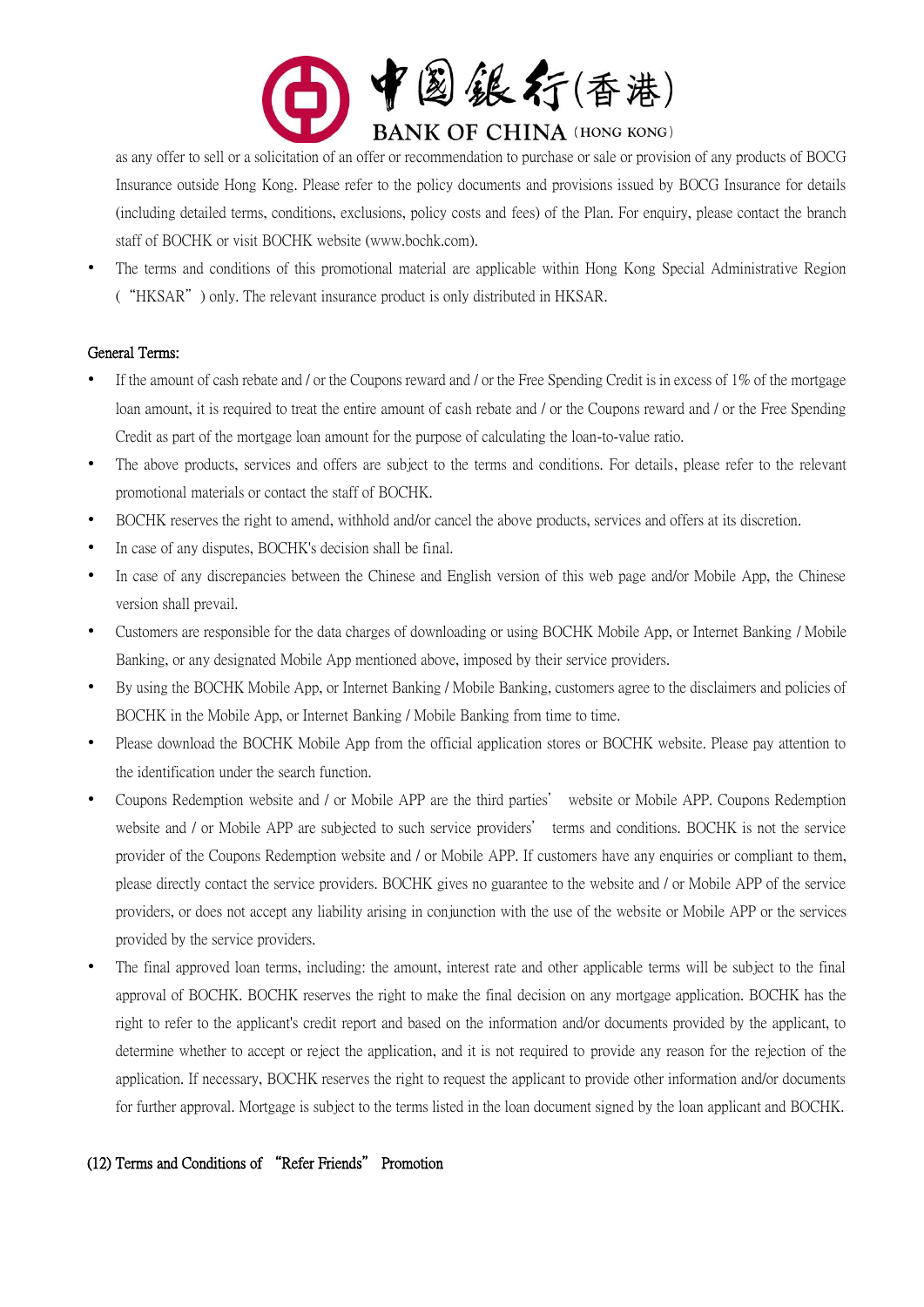

1. Promotion period is from 29 May 2022 to 31 August 2022 (both dates inclusive) ("Promotion Period").

2. The Promotion shall be applicable to customers of Enrich Banking and i-Free Banking of Bank of China (Hong Kong) Limited (the "Bank"/ "BOCHK") ( "Selected Customers").

3. Selected Customers (the "Referrer") must get his/her Invitation Code in "Refer Friends" page via Mobile Banking or Online Banking and share his/her Integrated Banking Services' Invitation Code with a referee who fulfilled the requirements of Clause 9 (the "Referee") during the Promotion Period; the Referee must input the Invitation Code of referrer who fulfilled the requirements of Clause 8 (the "eligible referrer") in "Invitation Code" field when opening a new banking account through BOCHK Mobile Banking (exclude "QR Account Opening"), and successfully opens an account in order to receive the relevant referral reward.

4. If eligible referrer and eligible referee fulfilled the requirements of Clause 3, the eligible referrer can enjoy below designated amount of rewards in the form of Free Spending Credit (the "Referral Reward"): the eligible referrer can enjoy a HK\$150 Referral Reward for each of the first three successful referrals respectively; and enjoy a HK\$200 Referral Reward for the fourth and fifth successful referrals respectively. The number of referrals is limited to 5 and the referral rewards are limited to maximum HK\$850 for each eligible referrer. The Referral Reward is limited and with an upper limit of 8,000 referrals of success account opening. If the number of success account opening referrals exceed the upper limit, BOCHK will issue the reward base on chronological order of the success account opening date of the referee who is referred by the eligible referrer. The offers are available on a first-come-first-served basis while stocks last, and subject to the record and discretion of the Bank.

5. The Referral Reward will be credited to the eligible referrer in the form of Free Spending Credit upon verification of record by BOCHK, and will be credited to the respective BOC main credit card account on or before 30 November 2022, and will be posted in the respective monthly statement. The relevant BOC Credit Card Account must be valid at the time when the Free Spending Credit is being credited to it. Otherwise this reward will be forfeited, and will not be offered in any other form or no other reward will be offered as compensation. Customer notification will be provided upon credit of rewards.

6. The Bank may terminate the Promotion if the Bank suspects that the Referrer and/ or Referee have engaged in or has/have attempted to violate the Promotion or damage, tamper with or corrupting the operation of the Promotion.

7. A Referee can only be referred once and shall be subject to the Bank's final records.

8. An eligible referrer must fulfill all the conditions below during the Promotion Period and at the time when the rewards are credited

(i). has taken up Integrated Account Service;

(ii). Is a current personal customer of Enrich Banking or i-Free Banking at BOCHK;

9. An eligible referee must fulfill all the conditions below during the Promotion Period and at the time when the rewards are credited:

(i). has not cancelled personal banking account or services and has not downgraded Integrated Banking Services in BOCHK in the past 6 months prior to 29 May 2022;

(ii). opens account and inputs the Eligible Referrer's Invitation Code and successfully open account during the Promotion Period;

(iii). has not been referred in the same promotion;

(iv). is not the same person as the Referrer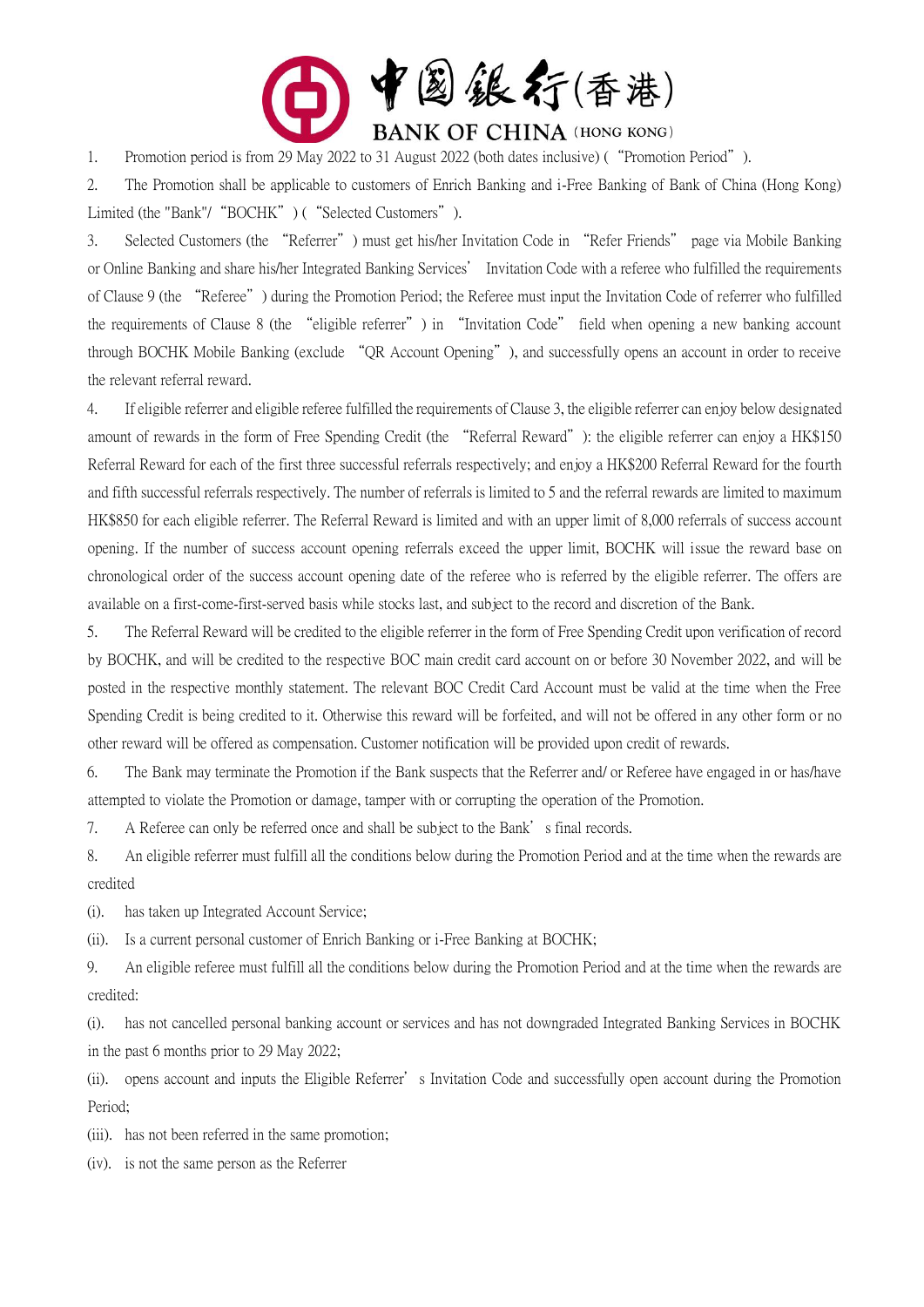

10. The relevant BOCHK Bank account of the eligible referrer and referee must be valid during the Promotion Period or at the time when the rewards are deposited, otherwise the rewards will be forfeited. If the relevant account of the Referee is cancelled or its Integrated Banking Services is downgraded, the reward will be cancelled automatically forthwith.

11. Self-referral or BOCHK staff referral is not accepted for this reward promotion.

BOC Credit Card Free Spending Credit ( "Free Spending Credit"):

a. Free Spending Credit is meant exclusively for retail purchase and cannot be used for cash advance, settlement of financial charge or any previous outstanding balance accrued before the Free Spending Credit is credited. Free Spending Credit cannot be converted into cash or exchanged for other gifts and is also not refundable and transferrable.

b. Free Spending Credit will be credited to eligible Credit Card that fulfilled the requirements of Clause c. If the eligible referrer holds more than one eligible Credit Card, the Free Spending Credit will be credited to the highest tier eligible BOC Credit Card Account (the credit card tier in descending order Private Card, Visa Infinite Card, CUP Dual Currency Diamond Card, World Master Card, Visa Signature Card, Platinum Card, Titanium Card, Gold Card and Classic Card).

c. The status of the credit card accounts held by the eligible referrer should be normal, valid and in good standing, and such accounts should not have overdue/bad records, nor have they been cancelled/terminated for any reason, and the eligible referrer should not have breached the Card User Agreement when the Free Spending Credit is credited by the BOC Credit Card (International) Ltd. ("Card Company"). If the eligible referrer cannot fulfill the above requirements, BOCHK and the Card Company reserve the right to forfeit the relevant offer.

General Terms and Conditions:

a. The above offer is only applicable to personal banking customers.

b. Customer must keep a good record in his/her account within the promotion period and at the time of rewards fulfillment in order to enjoy the rewards. The Bank and the "Card Company" reserve the right to terminate the offers to the customer based on the customer's account status without any liability

c. The offers cannot be used in conjunction with other special promotions, discounts or promotional coupons, nor be transferred or exchanged for cash or other offers.

d. Customers are responsible for the data charges of using BOCHK Mobile Application or Mobile Banking imposed by their service providers.

e. No person other than the cardholders, BOCHK and the Card Company will have any right under the Contracts (Rights of Third Parties) Ordinance to enforce or enjoy the benefit of any of the provisions of these terms and conditions.

f. The above offer is subject to the respective terms and conditions. For details, please refer to the relevant promotion materials, or contact the staff of BOCHK.

g. BOCHK reserves the right to change, suspend or terminate the Promotion or to amend the terms and conditions of the Promotion at its sole discretion. All matters and disputes are subject to the final decision of BOCHK.

h. By using BOCHK Mobile/Internet banking and/or BOCHK Mobile App, the viewer agrees to be bound by the content of this disclaimer as it may be amended by BOCHK from time to time.

i. In the event of any dispute, the decision of BOCHK shall be final and conclusive.